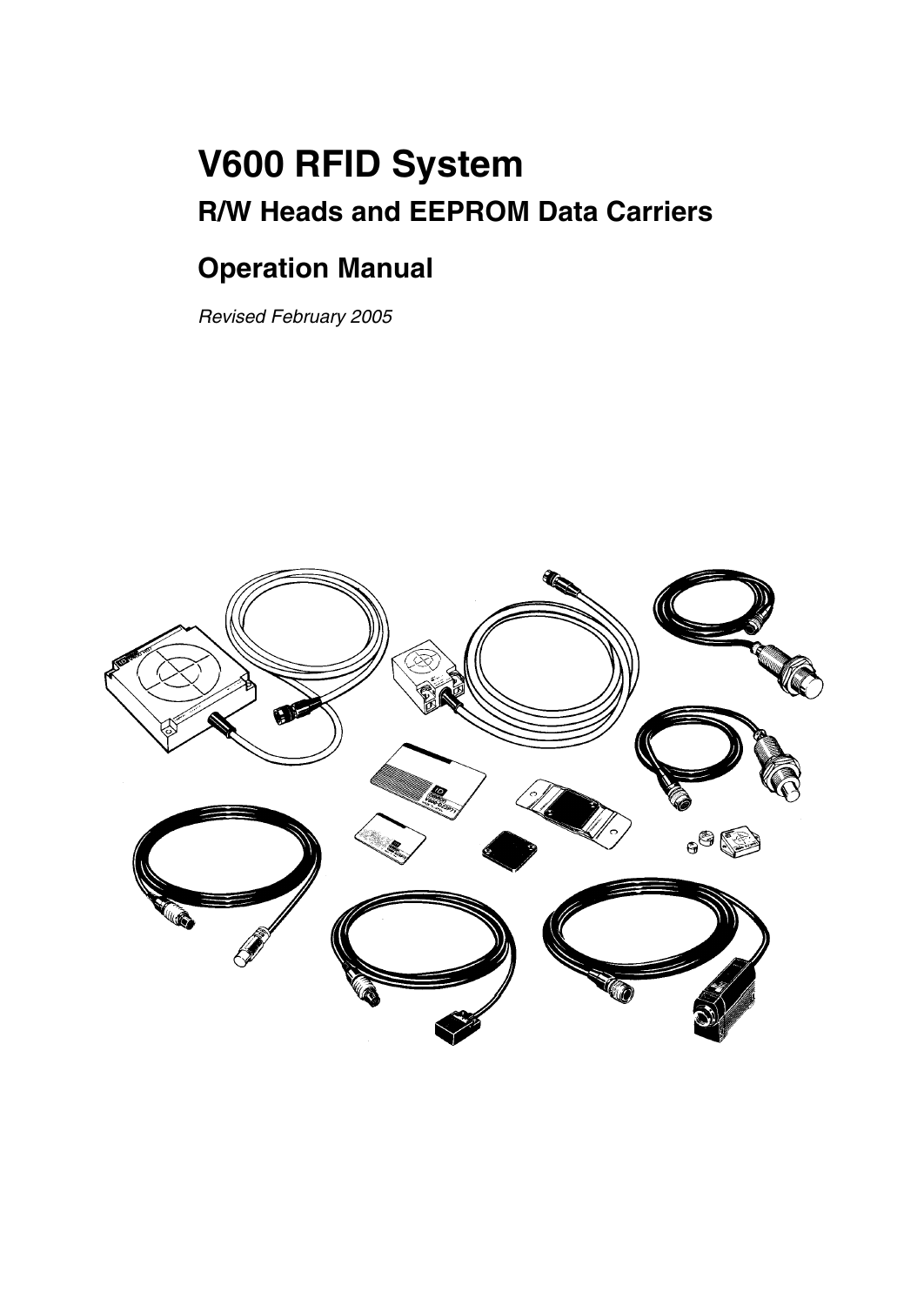### **READ AND UNDERSTAND THIS DOCUMENT**

Please read and understand this document before using the products. Please consult your OMRON representative if you have any questions or comments.

#### **WARRANTY**

OMRON's exclusive warranty is that the products are free from defects in materials and workmanship for a period of one year (or other period if specified) from date of sale by OMRON.

OMRON MAKES NO WARRANTY OR REPRESENTATION, EXPRESS OR IMPLIED, REGARDING NON-INFRINGEMENT, MERCHANTABILITY, OR FITNESS FOR PARTICULAR PURPOSE OF THE PRODUCTS. ANY BUYER OR USER ACKNOWLEDGES THAT THE BUYER OR USER ALONE HAS DETERMINED THAT THE PRODUCTS WILL SUITABLY MEET THE REQUIREMENTS OF THEIR INTENDED USE. OMRON DISCLAIMS ALL OTHER WARRANTIES, EXPRESS OR IMPLIED.

### **LIMITATIONS OF LIABILITY**

OMRON SHALL NOT BE RESPONSIBLE FOR SPECIAL, INDIRECT, OR CONSEQUENTIAL DAMAGES, LOSS OF PROFITS OR COMMERCIAL LOSS IN ANY WAY CONNECTED WITH THE PRODUCTS, WHETHER SUCH CLAIM IS BASED ON CONTRACT, WARRANTY, NEGLIGENCE, OR STRICT LIABILITY.

In no event shall responsibility of OMRON for any act exceed the individual price of the product on which liability is asserted.

IN NO EVENT SHALL OMRON BE RESPONSIBLE FOR WARRANTY, REPAIR, OR OTHER CLAIMS REGARDING THE PRODUCTS UNLESS OMRON'S ANALYSIS CONFIRMS THAT THE PRODUCTS WERE PROPERLY HANDLED, STORED, INSTALLED, AND MAINTAINED AND NOT SUBJECT TO CONTAMINATION, ABUSE, MISUSE, OR INAPPROPRIATE MODIFICATION OR REPAIR.

#### **SUITABILITY FOR USE**

THE PRODUCTS CONTAINED IN THIS DOCUMENT ARE NOT SAFETY RATED. THEY ARE NOT DESIGNED OR RATED FOR ENSURING SAFETY OF PERSONS, AND SHOULD NOT BE RELIED UPON AS A SAFETY COMPONENT OR PROTECTIVE DEVICE FOR SUCH PURPOSES. Please refer to separate catalogs for OMRON's safety rated products.

OMRON shall not be responsible for conformity with any standards, codes, or regulations that apply to the combination of products in the customer's application or use of the product.

At the customer's request, OMRON will provide applicable third party certification documents identifying ratings and limitations of use that apply to the products. This information by itself is not sufficient for a complete determination of the suitability of the products in combination with the end product, machine, system, or other application or use.

The following are some examples of applications for which particular attention must be given. This is not intended to be an exhaustive list of all possible uses of the products, nor is it intended to imply that the uses listed may be suitable for the products:

- Outdoor use, uses involving potential chemical contamination or electrical interference, or conditions or uses not described in this document.
- Nuclear energy control systems, combustion systems, railroad systems, aviation systems, medical equipment, amusement machines, vehicles, safety equipment, and installations subject to separate industry or government regulations.
- Systems, machines, and equipment that could present a risk to life or property.

Please know and observe all prohibitions of use applicable to the products.

NEVER USE THE PRODUCTS FOR AN APPLICATION INVOLVING SERIOUS RISK TO LIFE OR PROPERTY WITHOUT ENSURING THAT THE SYSTEM AS A WHOLE HAS BEEN DESIGNED TO ADDRESS THE RISKS, AND THAT THE OMRON PRODUCT IS PROPERLY RATED AND INSTALLED FOR THE INTENDED USE WITHIN THE OVERALL EQUIPMENT OR SYSTEM.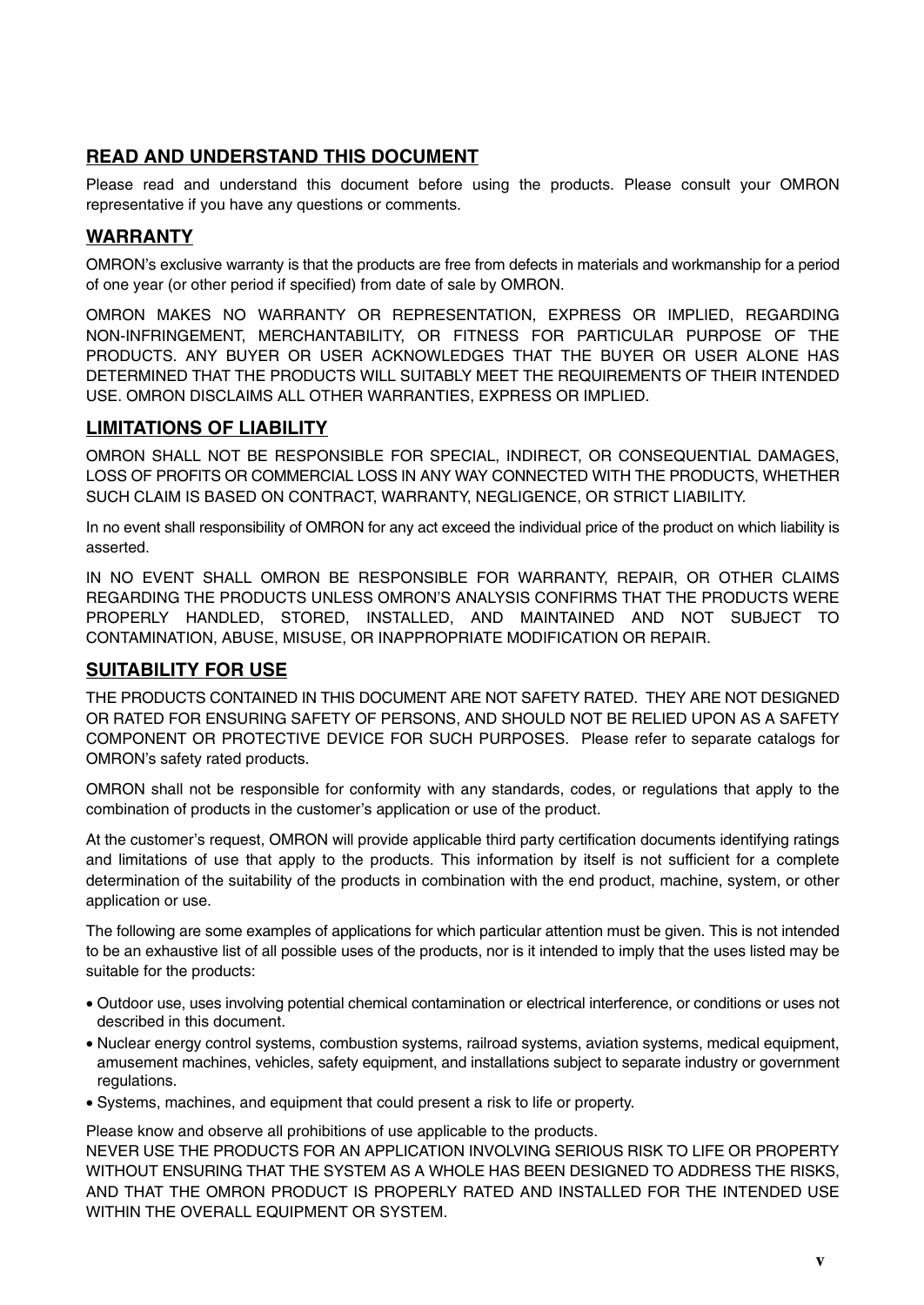### **PERFORMANCE DATA**

Performance data given in this document is provided as a guide for the user in determining suitability and does not constitute a warranty. It may represent the result of OMRON's test conditions, and the users must correlate it to actual application requirements. Actual performance is subject to the OMRON Warranty and Limitations of Liability.

#### **CHANGE IN SPECIFICATIONS**

Product specifications and accessories may be changed at any time based on improvements and other reasons.

It is our practice to change model numbers when published ratings or features are changed, or when significant construction changes are made. However, some specifications of the product may be changed without any notice. When in doubt, special model numbers may be assigned to fix or establish key specifications for your application on your request. Please consult with your OMRON representative at any time to confirm actual specifications of purchased products.

#### **DIMENSIONS AND WEIGHTS**

Dimensions and weights are nominal and are not to be used for manufacturing purposes, even when tolerances are shown.

#### **ERRORS AND OMISSIONS**

The information in this document has been carefully checked and is believed to be accurate; however, no responsibility is assumed for clerical, typographical, or proofreading errors, or omissions.

#### **PROGRAMMABLE PRODUCTS**

OMRON shall not be responsible for the user's programming of a programmable product, or any consequence thereof.

#### **COPYRIGHT AND COPY PERMISSION**

This document shall not be copied for sales or promotions without permission.

This document is protected by copyright and is intended solely for use in conjunction with the product. Please notify us before copying or reproducing this document in any manner, for any other purpose. If copying or transmitting this document to another, please copy or transmit it in its entirety.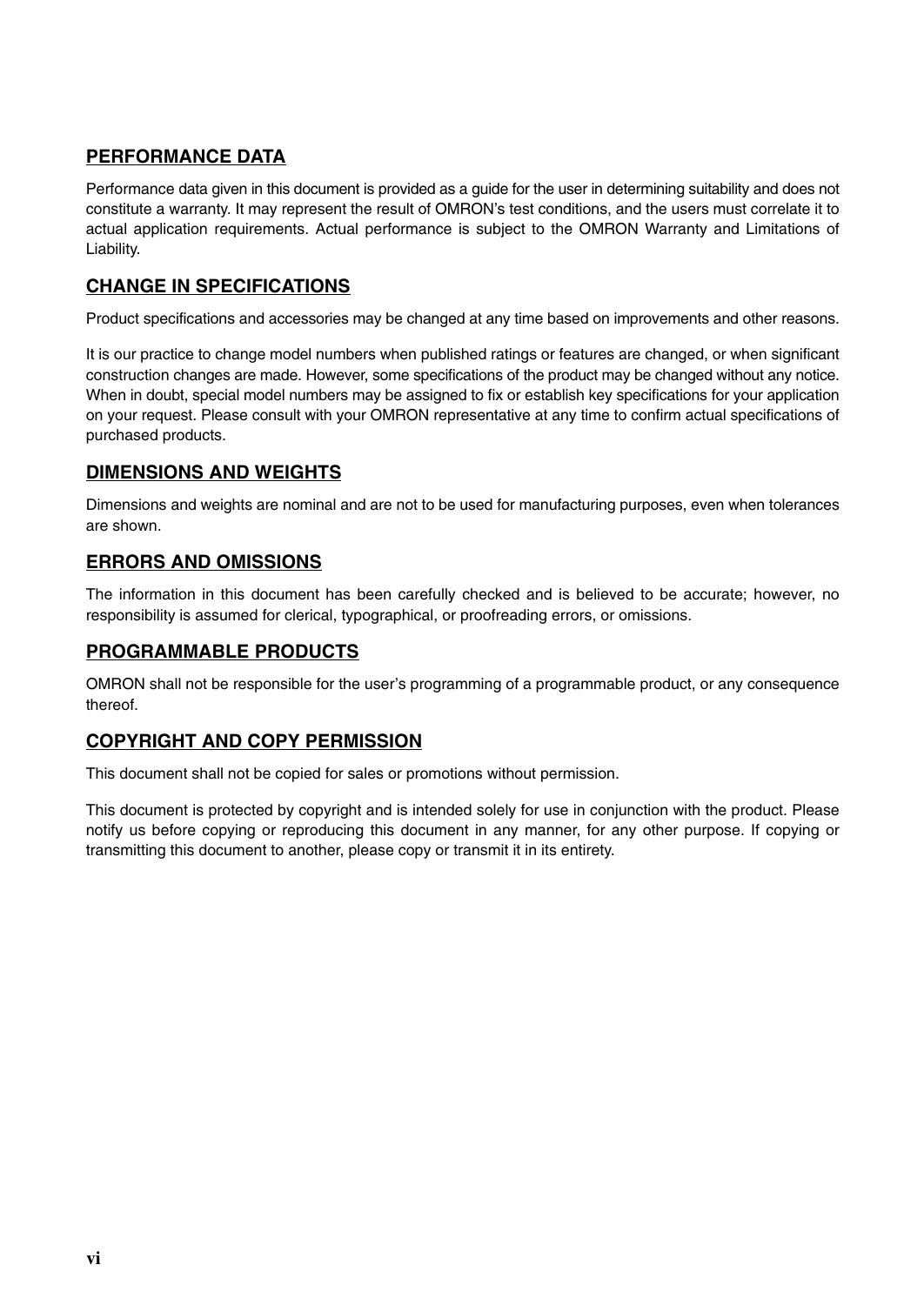## *Precautions for Safe Use*

To ensure safety, be sure to follow the following precautions:

- 1. Do not operate this device in any flammable, explosive, or corrosive gas environment.
- 2. Do not disassemble, repair, or remodel this device.
- 3. Tighten the base lock screws and terminal block screws completely.
- 4. Be sure to use wiring crimp terminals of the specified size.
- 5. If any cable has a locking mechanism, be sure to check that it has been locked before using it.
- 6. The power supply must be within the specified rating.
- 7. Be sure to follow any other warnings, cautions, and notices given in this manual.
- 8. In the event that the system gives out a foul smell, is heated abnormally in the main body portion, emits smoke, or exhibits any other abnormal condition, immediately stop using the system and turn off the power.
- 9. Dispose of this product as industrial waste.

## *Precautions for Correct Use*

Please observe the following precautions to prevent failure to operate, malfunctions, or undesirable effects on product performance.

#### **Installation Site**

Install the product at a location where:

- It is not exposed to corrosive gases, dust, metal chips, or salt.
- The working temperature is within the range stipulated in the specifications.
- There are no sudden variations in temperature (no condensation).
- The relative humidity is within the range stipulated in the specifications.
- No vibration or shock exceeding the values stipulated in the specifications is transmitted directly to the body of the product.
- It is not subject to splashing water, oil, or chemical substances.

#### **Installation**

- 530 kHz frequency band to communicate with ID Tags. Some devices, such assome transceivers, motors, inverters, switchingpower supplies, and monitoring devices, generate electromagnetic waves (i.e., noise) that can affect communications with ID Tags. If any of these devices are nearby, communications with Data Carriers may be affected or Data Carriers may be destroyed. If the product is to be used near such devices, check the effects on communications before using the product.
- To minimize the general influence of noise, follow the following precautions:
	- (1) Ground any metallic material located around this device to 100  $\Omega$  or less.
	- (2) Wire this device keeping the wiring away from high voltage and heavy current.
- Connectors are not waterproof. Do not use the product in a humid environment.
- Do not use any chemical that may affect the materials of the product.

#### **Cleaning**

• Do not use any thinner. Resin material and case paint are dissolved by thinner.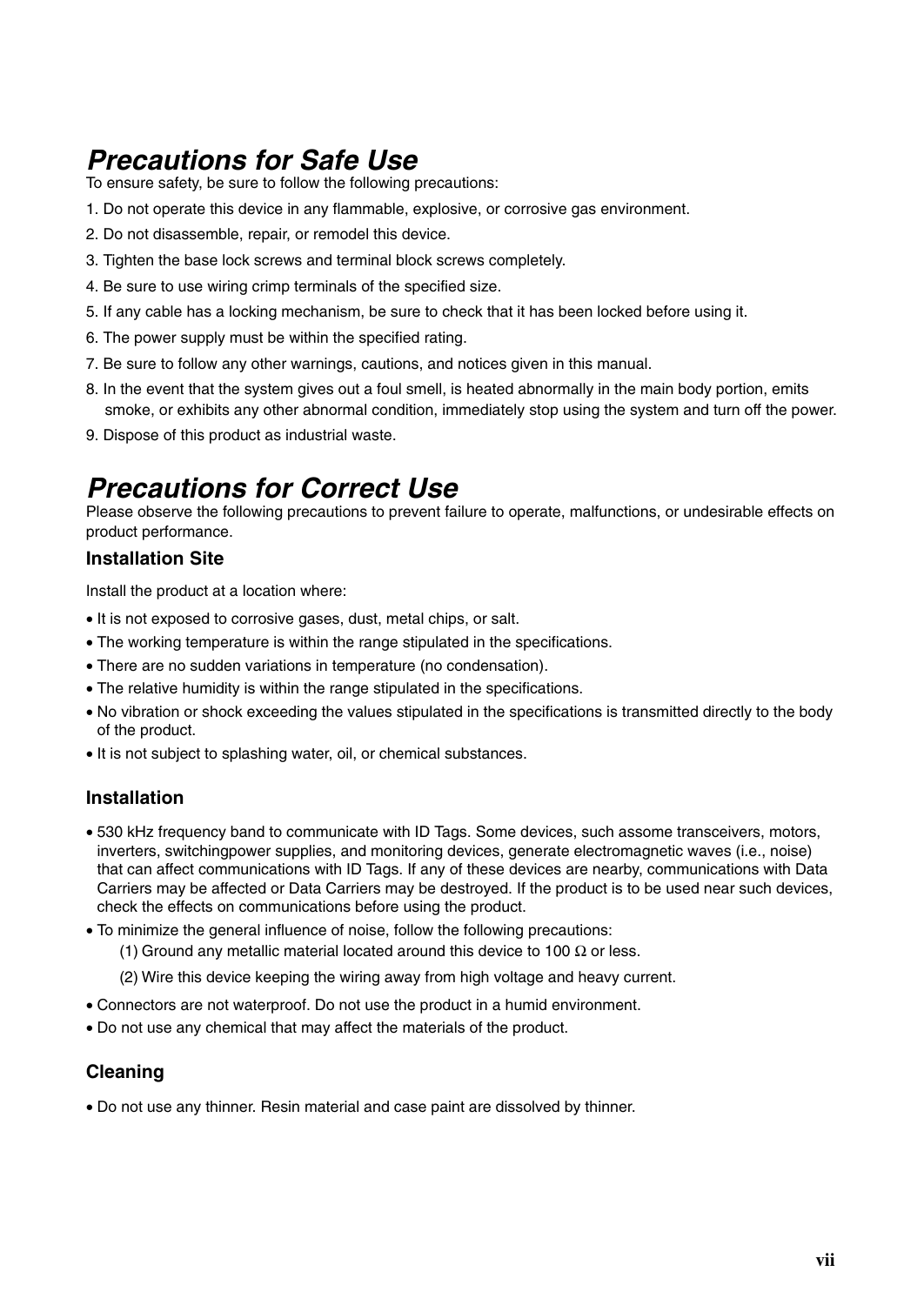# **Standard Conformity**

## **1. FCC Rules (Federal Communications Commission)**

This product complies with Part 15 Subpart C of the FCC rules.

<V600-H07, V600-H11> FCC ID: E4E6CYSIDV6000190

<V600-H51, V600-H52, V600-HA51, V600-HS51, V600-HS61>

FCC ID: E4E6CYSIDV6000292

## **FCC NOTICE**

This device complies with part 15 of the FCC Rules. Operation is subject to the following conditions.

(1) This device may not cause harmful interference.

(2) This device must accept any interference received, including interference that may cause undesired operation.

## **FCC WARNING**

Changes or modifications not expressly approved by the party responsible for compliance could void the user's authority to operate the equipment.

Properly shielded ground cables and connectors must be used for connection to host computer and/or peripherals in order to meet FCC emission limits.

## **2. EC Declaration of Conformity**

Hereby, OMRON Corporation declares that this RFID System, Antenna V600-H series, Amplifier V600-HA51 and Sensor V600-HS series are in compliance with essential requirements and other relevant provisions of Directive 1995/5/EC, and satisfy tests for the appropriate requirements of the following relevant standards,

<V600-H07, V600-H11, V600-H52, V600-H51>

Radio: EN 300 330 (05-1999)

EMC: EN 301 489-3 V1.4.1(08–2002) EN 301 489-1 V1.4.1(08-2002)

Safety: EN 60950(IEC 950: 1992+A1: 1993+A2: 1993+A3: 1995+A4: 1997+A11: 1997 modified)

Countries of intended use: Finland, Germany (Except V600-H07), Sweden

 $CE<sub>0678</sub>(!)$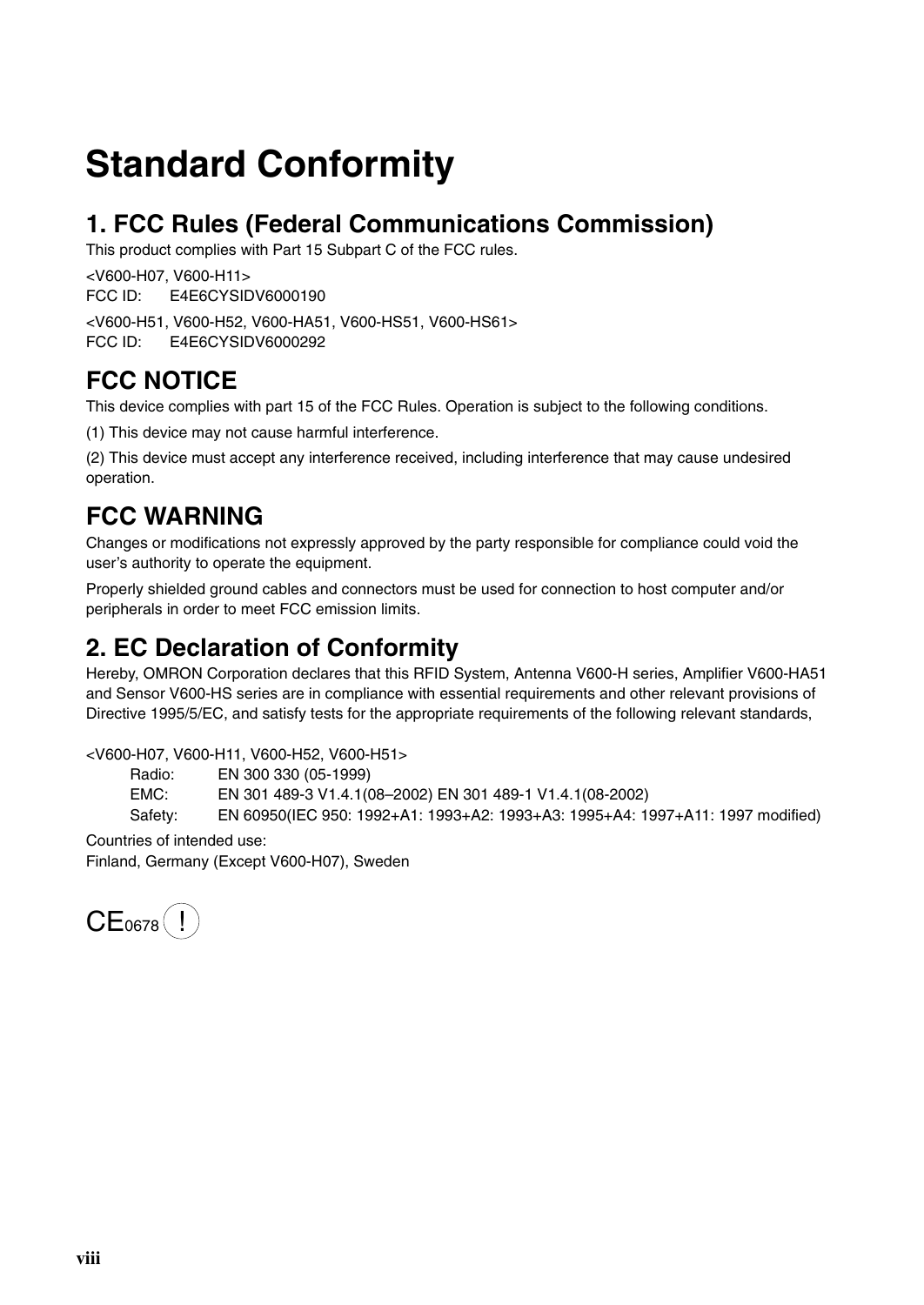<V600-HA51, V600-HS51, V600-HS61>

Radio: EN 300 330 V1.3.2(12-2002) EMC: EN 301 489-3 V1.4.1(08–2002) EN 301 489-1 V1.4.1(08-2002) Safety: EN 61010-1(2001) Limitation of human exposure to electromagnetic fields EN 50364(05-2002)

Countries of intended use:

Finland, Germany (Except V600-HS67), Iceland (Except V600-HS67), Sweden

 $CE<sub>0678</sub>(!)$ 

Changes or modifications not expressly approved by the party responsible for compliance could void the user's authority to operate the equipment.

Properly shielded ground cables and connectors must be used for connection to host computer and/or peripherals in order to meet FCC emission limits.

#### **OMRON, 1998**

All rights reserved. No part of this publication may be reproduced, stored in a retrieval system, or transmitted, in any form, or by any means, mechanical, electronic, photocopying, recording, or otherwise, without the prior written permission of OMRON.

No patent liability is assumed with respect to the use of the information contained herein. Moreover, because OMRON is constantly striving to improve its high-quality products, the information contained in this manual is subject to change without notice. Every precaution has been taken in the preparation of this manual. Nevertheless, OMRON assumes no responsibility for errors or omissions. Neither is any liability assumed for damages resulting from the use of the information contained in this publication.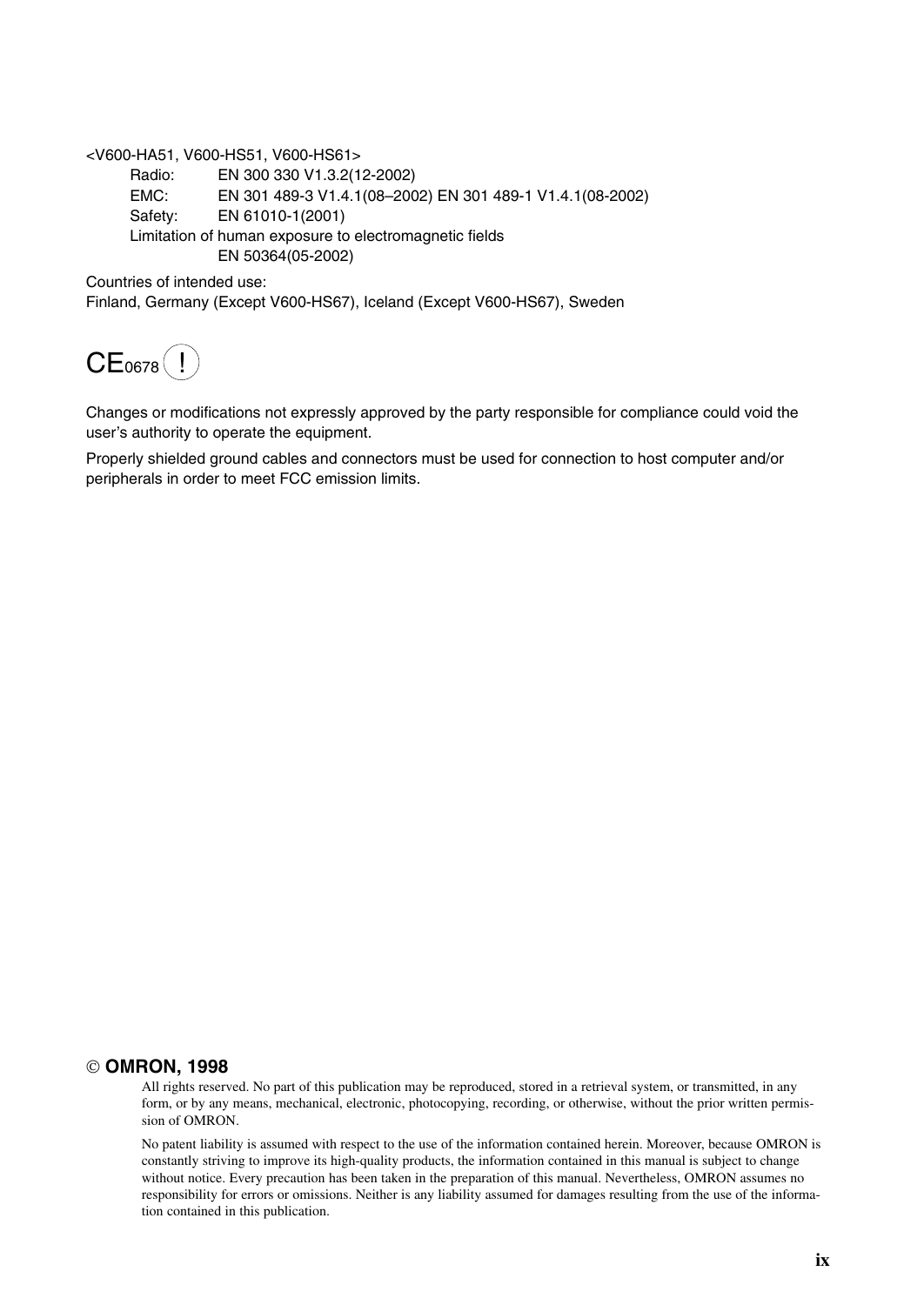## **TABLE OF CONTENTS**

|                    | <b>SECTION 1</b><br><b>Features and System Configuration </b> | 1                                |
|--------------------|---------------------------------------------------------------|----------------------------------|
| $1 - 1$<br>$1 - 2$ |                                                               | $\overline{2}$<br>$\overline{3}$ |
|                    | <b>SECTION 2</b>                                              |                                  |
|                    |                                                               | 5                                |
| $2 - 1$<br>$2 - 2$ |                                                               | 6<br>11                          |
|                    | <b>SECTION 3</b>                                              |                                  |
|                    | Communications Specifications                                 | 17                               |
| $3 - 1$            |                                                               | 18                               |
| $3 - 2$<br>$3-3$   |                                                               | 27<br>28                         |
|                    | <b>SECTION 4</b>                                              |                                  |
|                    |                                                               | 31                               |
| $4 - 1$<br>$4 - 2$ |                                                               | 32<br>43                         |
|                    | <b>SECTION 5</b><br>Chemical Resistance                       | 51                               |
|                    | <b>Appendices</b>                                             | 57                               |
|                    | Revision History                                              | 59                               |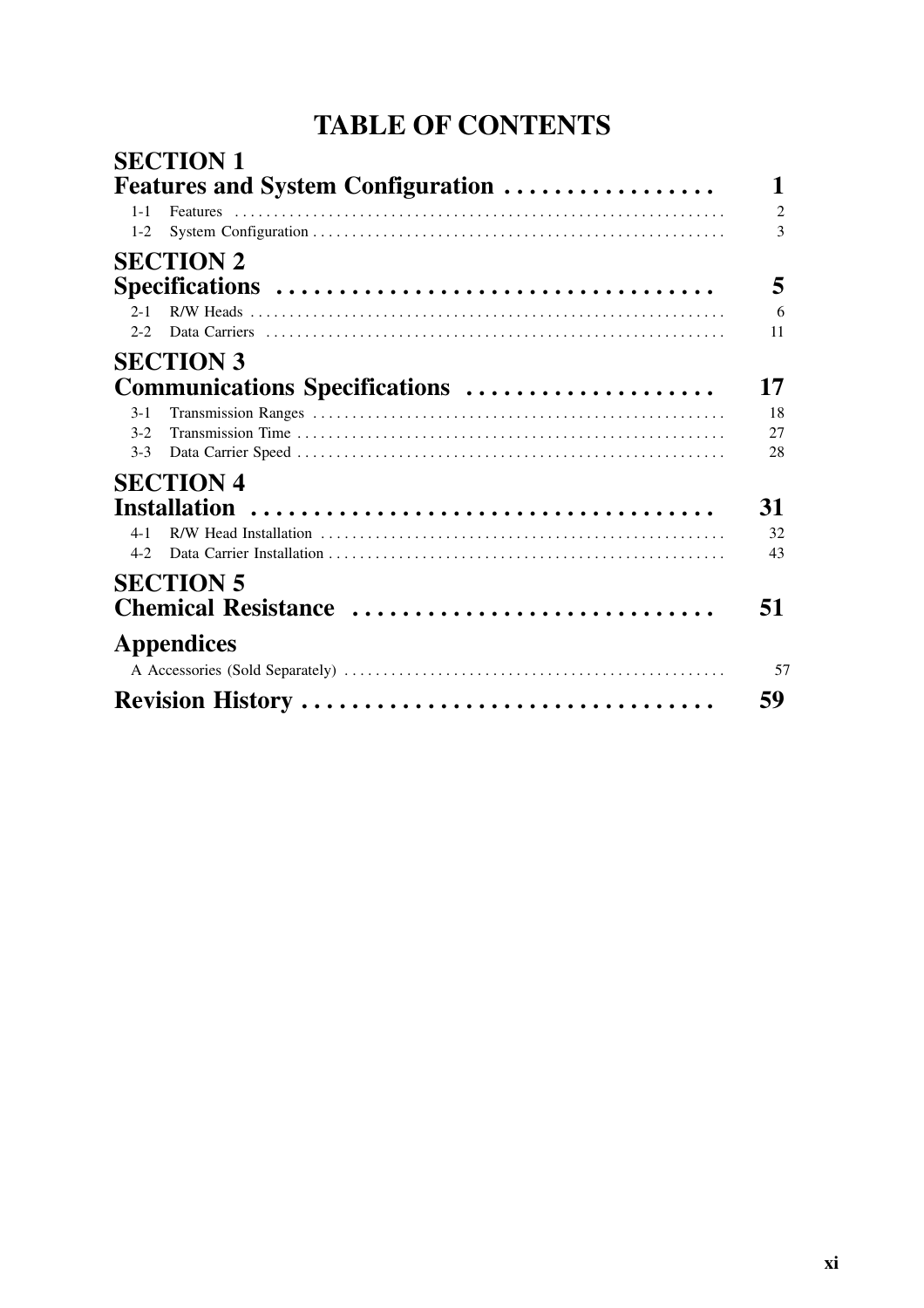## *About this Manual:*

This manual describes the installation and operation of the V600-series R/W Heads and EEPROM Data Carriers, and includes the sections described below.

Please read this manual carefully and be sure you understand the information provided before attempting to**:** install and operate the R/W Heads and Data Carriers. Keep this manual in a convenient location where it can continue to be used for reference and guidance.

**Section 1** provides general information on features and system configuration.

**Section 2** provides specifications for the R/W Heads and Data Carriers.

**Section 3** provides communications specifications.

*Section 4* explains how to install the R/W Heads and Data Carriers.

**Section 5** provides information on specific chemicals that affect the R/W Heads and Data Carriers.

*Appendix A* provides information on accessories that can be purchased separately.

#### **WARNING** Failure to read and understand the information provided in this manual may result in **!**personal injury or death, damage to the product, or product failure. Please read each section in its entirety and be sure you understand the information provided in the section and related sections before attempting any of the procedures or operations given.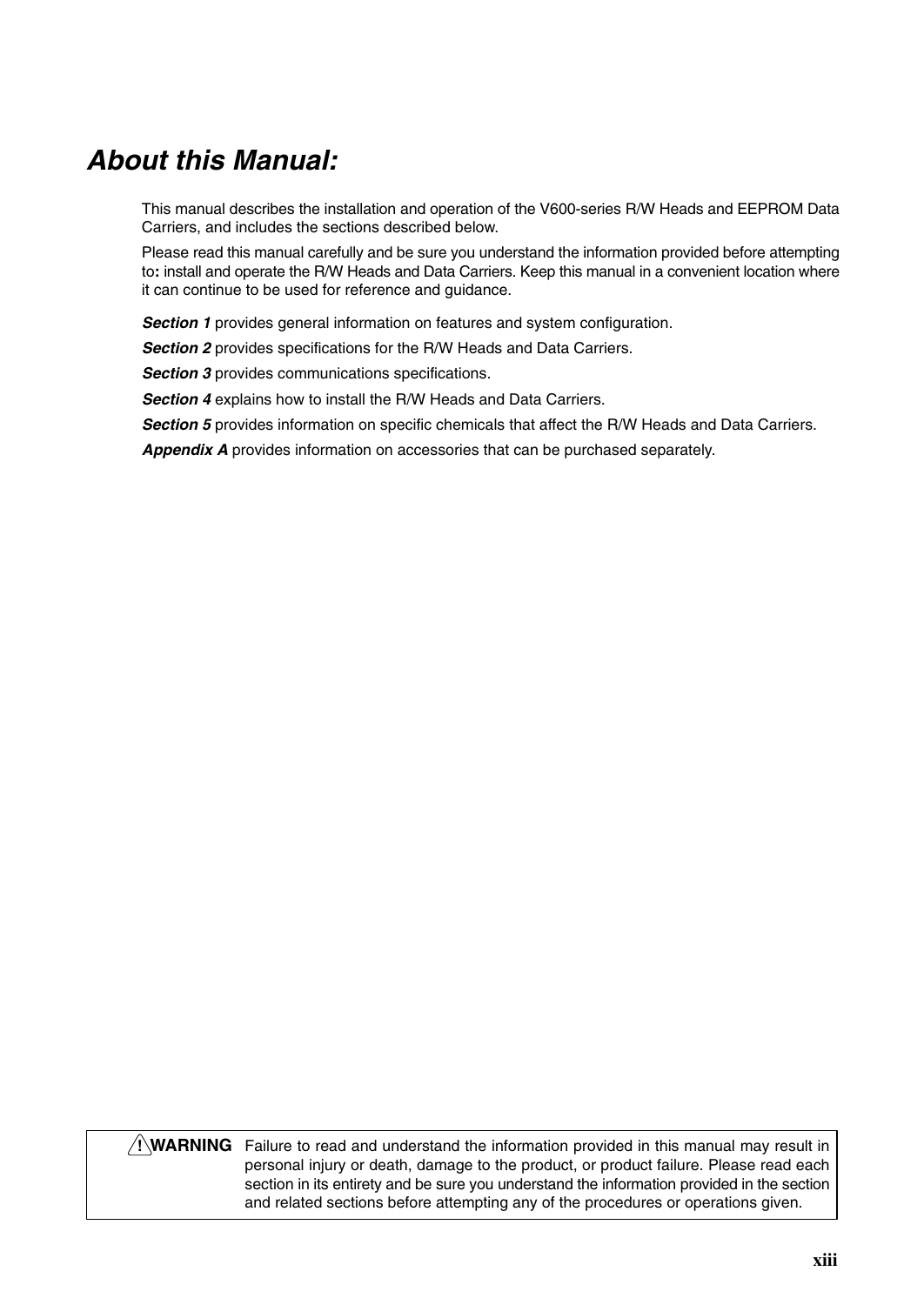## **SECTION 1 Features and System Configuration**

This section provides a general introduction to the V600 RFID System, including the V600-series Read/Write (R/W) Heads and Data Carriers. The V600 RFID System utilizes non-contact (contactless) data transfer in which data is transmitted electromagnetically without physical contact between the devices.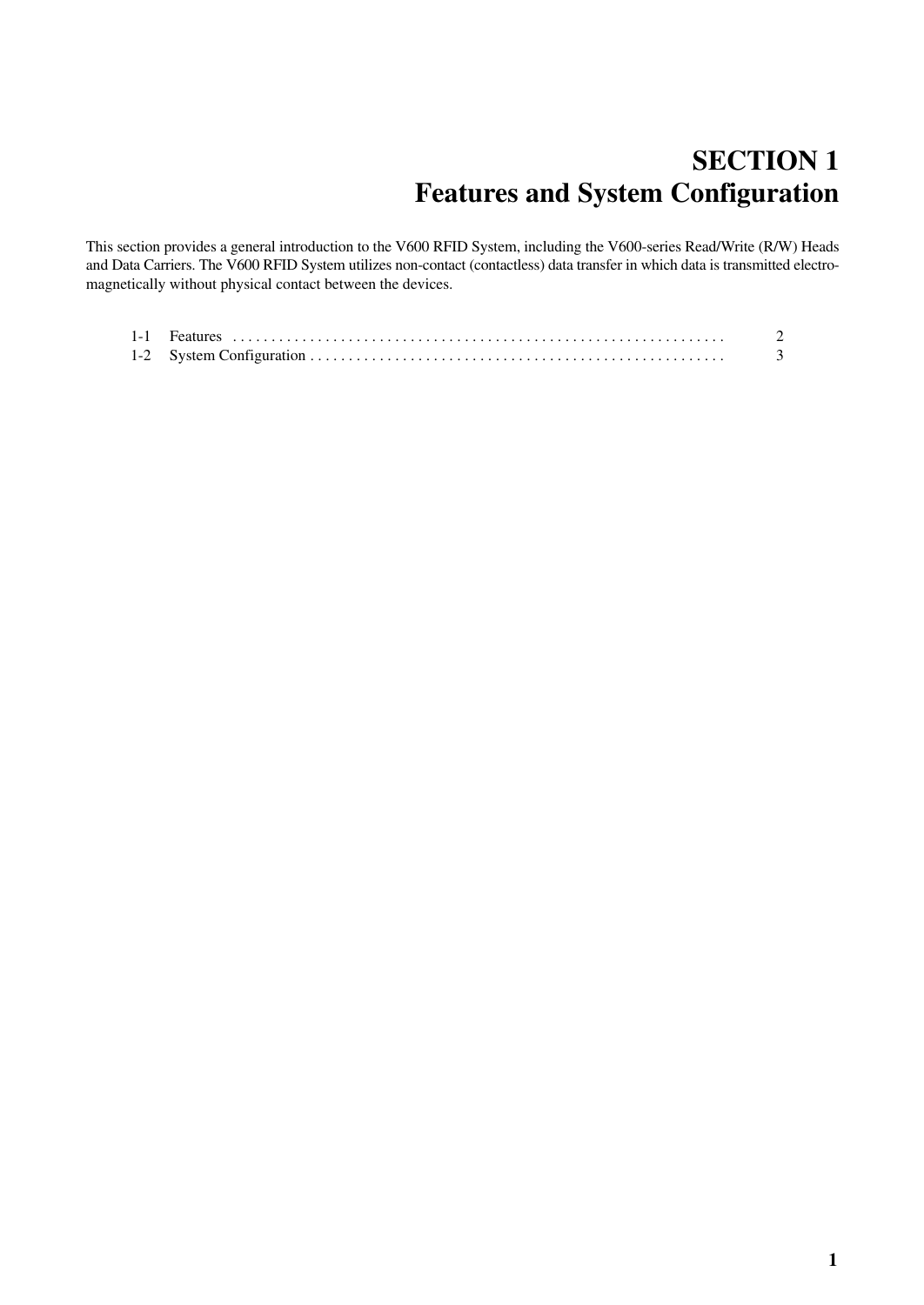## **1-1 Features**

The V600 RFID System offers powerful support to the automation of large-scale distributed control systems and multi-model small-scale production systems by means of contactless data communication.



| <b>Contactless Data</b><br><b>Transfer</b>                | Data is transmitted between the Data Carrier (DC) and Read/Write (R/W) Head<br>electromagnetically in both directions, without physical contact between the two<br>devices.                                                                                                                                  |
|-----------------------------------------------------------|--------------------------------------------------------------------------------------------------------------------------------------------------------------------------------------------------------------------------------------------------------------------------------------------------------------|
| <b>EEPROM Memory</b>                                      | EEPROM (electrically erasable programmable random access memory) is used<br>for the DC's memory. There is no need for a backup battery, eliminating the need<br>to worry about battery life.                                                                                                                 |
| <b>CRC Error Detection</b>                                | A 16-bit CRC (Cyclic Redundancy Check) has been added to detect data trans-<br>mission errors in both directions between the ID Controller and R/W Head, and<br>the R/W Head and DC. This feature also helps to ensure superior transmission<br>reliability even in environments where noise tends to occur. |
| 254-byte Memory                                           | The DCs have an 254-byte memory. In addition to essential identification data,<br>information on models and test results can be entered on-site.                                                                                                                                                             |
| <b>Data Write Capacity</b>                                | The EEPROM can be written up to 300,000 times (per byte) between the lower<br>limit of the operating temperature range and $40^{\circ}$ C. (The write capacity is<br>100,000 times between the lower and upper limits of the operating temperature<br>range.)                                                |
| <b>Superior Durability and</b><br><b>High Reliability</b> | The R/W Head and DC offer superior resistance to environmental factors such<br>as vibration, oil, water, and so on.                                                                                                                                                                                          |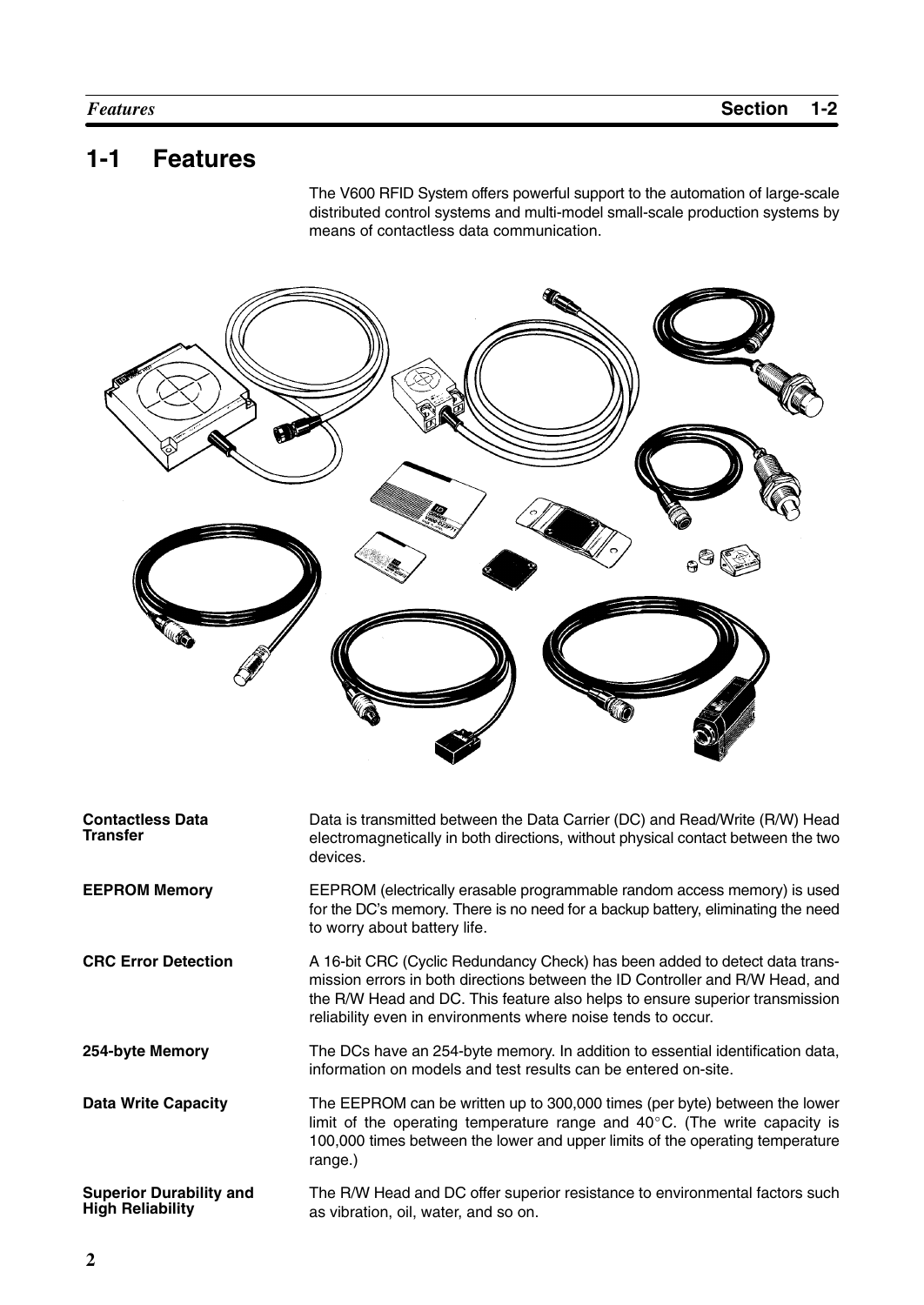## **1-2 System Configuration**

A V600 RFID System is made up of ID Controllers, R/W Heads, and DCs. A system can be assembled to suit almost any situation with different arrangements of these components.

#### **ID Controllers**

**V600-CA1A/CA2A-V** 



100 to 240 VAC Host: RS-232C/RS-422

**V600-CD1A-F-V**□



**V600-CD1D-V**□

100 to 240 VAC Host: Parallel PNP/NPN

**V600-CA8A/CA9A-V** $\Box$ 



**C200H-IDS01-V1**

**C500-IDS01-V2**



100 to 240 VAC Host: RS-232C

**V600-CF1A V600-CB-S**



Hand-held Model

**IDSC-C1DR-A IDSC-C1DT-A**



100 to 240 VAC Host: FANUC protocol

24 VDC Host: RS-232C PLC, ID Sensor Units ID Controllers

**Note** Applicable software versions are as follows: CA1A/CA2A: Ver. 5.0 or later<br>CD1D: Ver. 2.0 or later CD1D: Ver. 2.0 or later<br>CB: Ver. 2.0 or later Ver. 2.0 or later IC Sensor Unit: C200H-IDS01-V1, C500-IDS01-V2, C500-IDS02-V1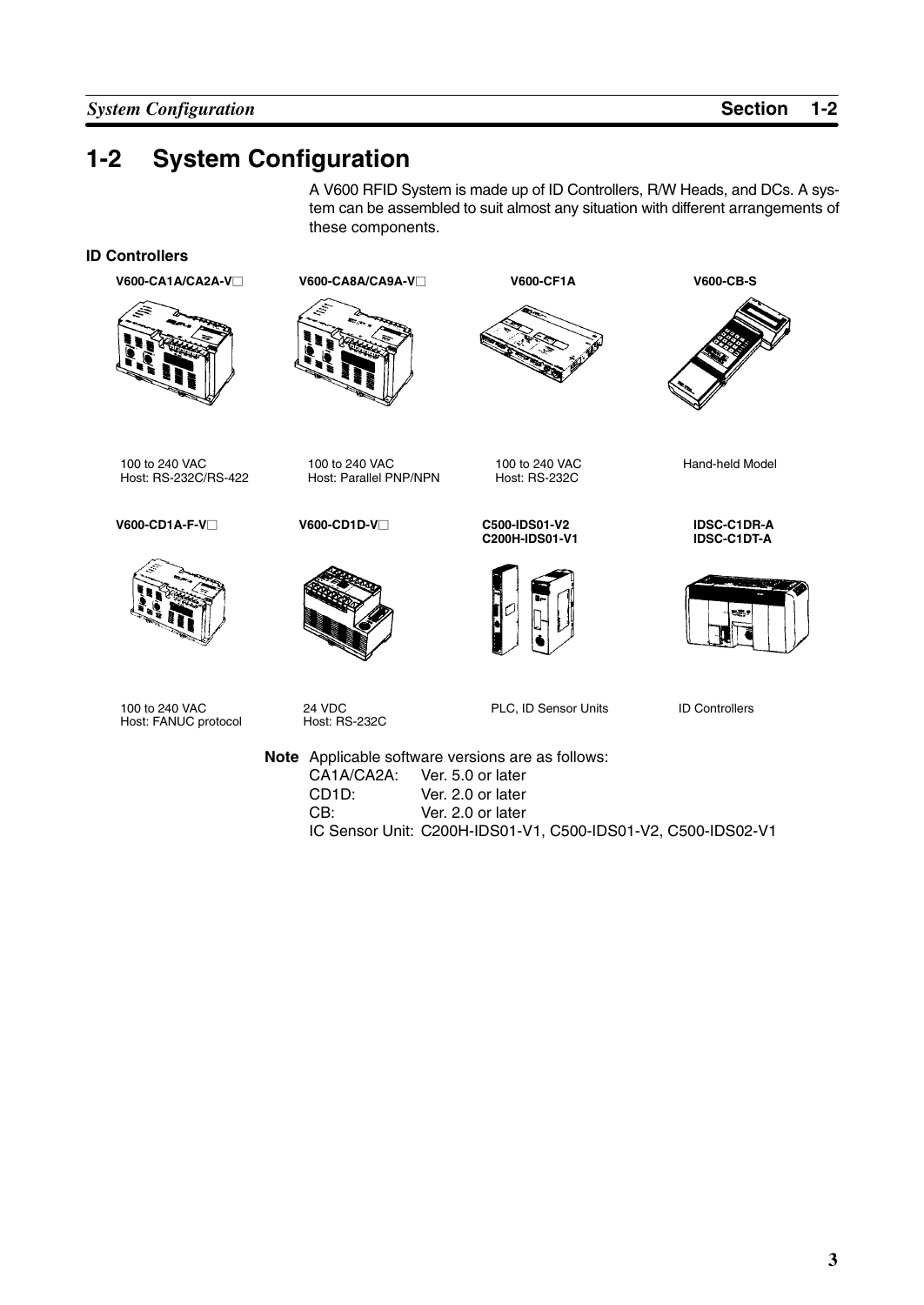## **System Configuration Section 1-2**

#### **R/W Heads and Data Carriers**

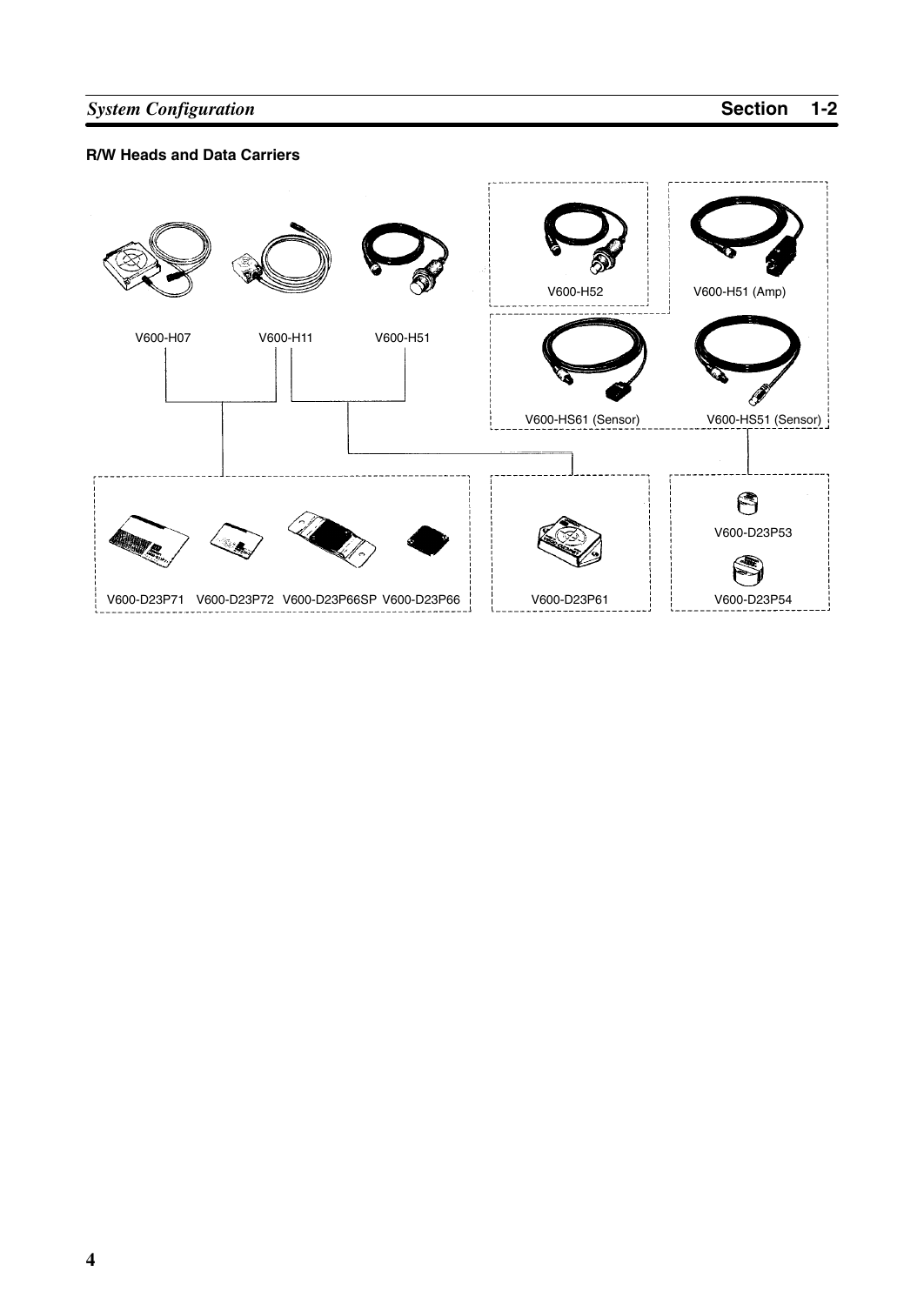## **SECTION 2 Specifications**

This section provides Read/Write (R/W) Head and Data Carrier (DC) specifications.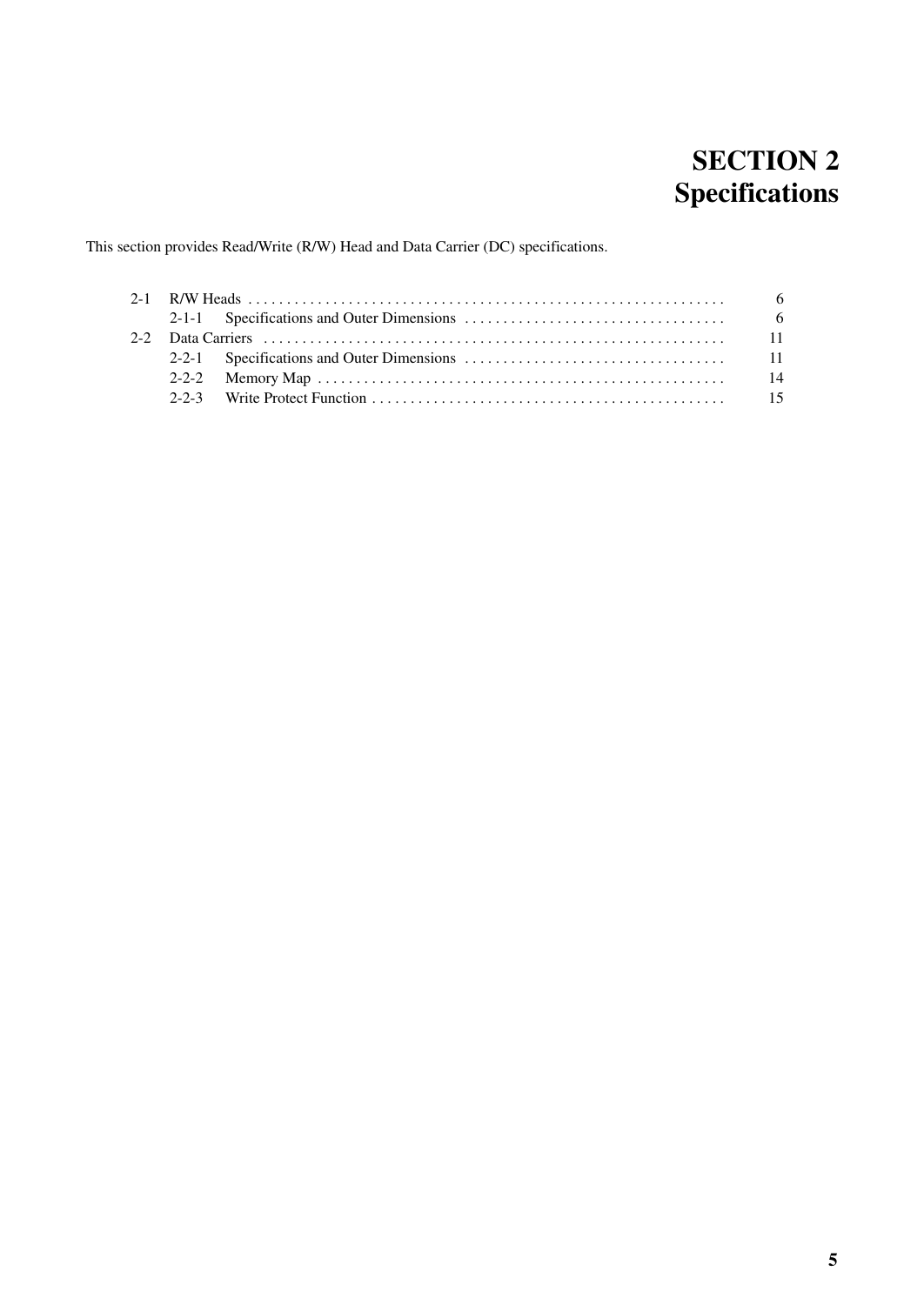## **2-1 R/W Heads**

## **2-1-1 Specifications and Outer Dimensions**

#### **V600-H07/V600-H11**

| Item                          | Model                                                                                                                                                              |                                    |  |
|-------------------------------|--------------------------------------------------------------------------------------------------------------------------------------------------------------------|------------------------------------|--|
|                               | <b>V600-H07</b>                                                                                                                                                    | V600-H11                           |  |
| Operating frequency           | 530 kHz                                                                                                                                                            |                                    |  |
| Operating temperature         | –25°C to 70°C.                                                                                                                                                     | $-10^{\circ}$ C to 60 $^{\circ}$ C |  |
| Storage temperature           | –40°C to 85°C.                                                                                                                                                     | $-25^{\circ}$ C to 75 $^{\circ}$ C |  |
| Operating humidity            | 35% to 95% RH                                                                                                                                                      |                                    |  |
| Insulation resistance         | 50 $\text{M}\Omega$ min. between cable terminals and case (at 500 VDC)                                                                                             |                                    |  |
| Dielectric strength           | 1,000 VAC 50/60 Hz for 1 minute between cable terminals and case.                                                                                                  |                                    |  |
| Protection rating (See note.) | Meets or exceeds IEC60529 IP67 and JEM IP67G standards.                                                                                                            |                                    |  |
| Vibration resistance          | 10 to 500 Hz, 1.0 mm in each direction; acceleration: 150 m/s <sup>2</sup> (about 15 G); one<br>sweep in each of three axis directions, three sweeps in 11 minutes |                                    |  |
| Shock resistance              | 500 m/s <sup>2</sup> (about 50 G) three times each in X, Y, Z directions, total 18 times                                                                           |                                    |  |
| Error detection               | 16-bit CRC (Cyclic Redundancy Check) is used in both directions of transmission.                                                                                   |                                    |  |
| <b>LED</b> indicators         | Power supply: green; communications: orange                                                                                                                        |                                    |  |
| Cable length                  | Standard lengths of 0.5, 2, 5, and 10 m.                                                                                                                           |                                    |  |
| Max. cable length             | 30.5 m                                                                                                                                                             | 50.5 m                             |  |
| Weight (approximate)          | 1 kg (with 10 m cable)                                                                                                                                             | 650 g (with 10 m cable)            |  |

**Note** The connectors are not waterproof.

#### **V600-H07**



| Case material | l ABS resin         |
|---------------|---------------------|
| Fill resin    | Epoxy resin         |
| Cable         | PVC (oil resistant) |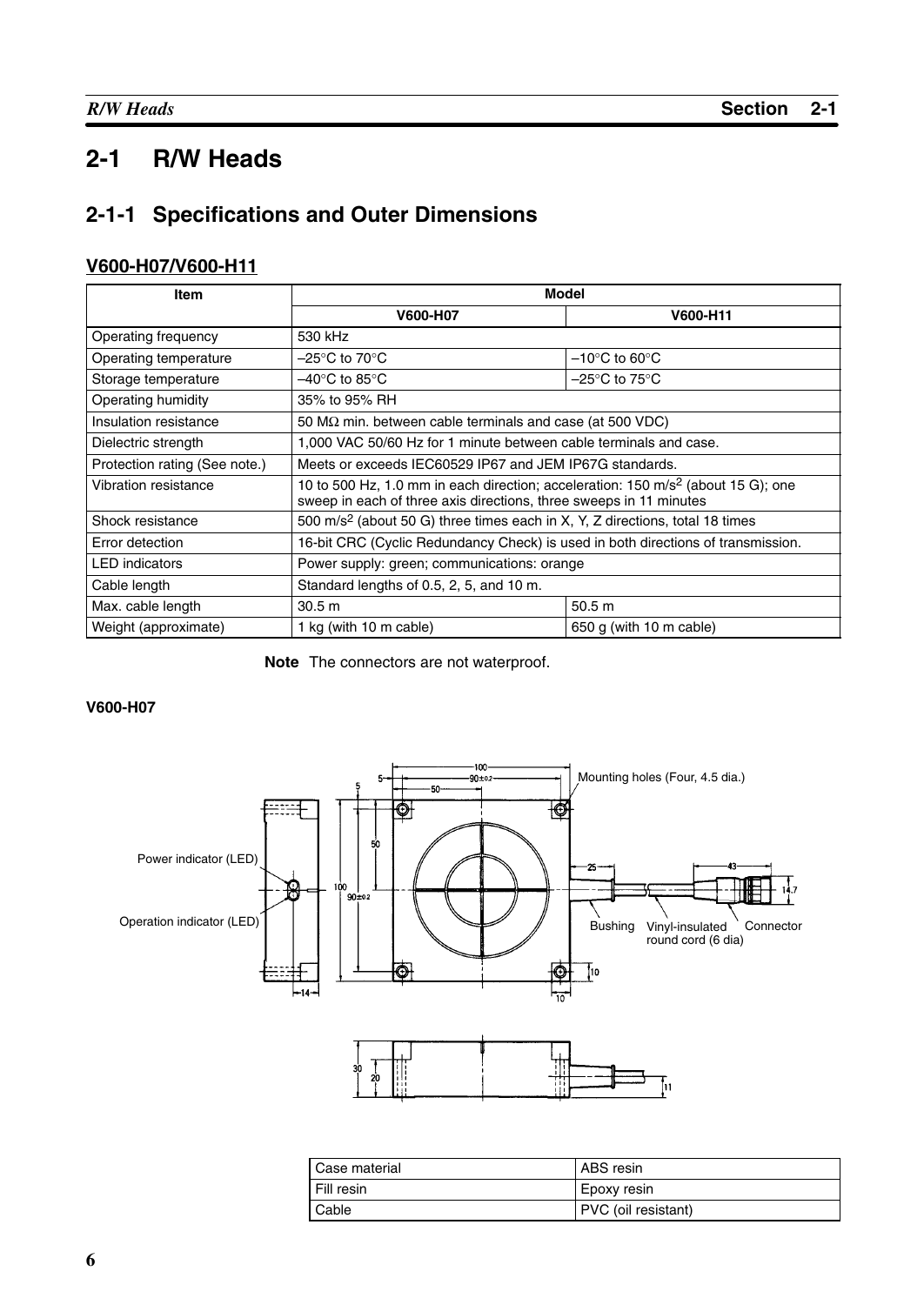#### **V600-H11**



| Case material | ABS resin           |
|---------------|---------------------|
| Fill resin    | Epoxy resin         |
| Cable         | PVC (oil resistant) |

#### **V600-H51/V600-H52**

| <b>Item</b>                                                                              | Model                                                                                                                                                              |          |  |
|------------------------------------------------------------------------------------------|--------------------------------------------------------------------------------------------------------------------------------------------------------------------|----------|--|
|                                                                                          | V600-H51                                                                                                                                                           | V600-H52 |  |
| Operating frequency                                                                      | 530 kHz                                                                                                                                                            |          |  |
| Operating temperature                                                                    | $-10^{\circ}$ C to 60 $^{\circ}$ C                                                                                                                                 |          |  |
| Storage temperature                                                                      | –25°C to 75°C                                                                                                                                                      |          |  |
| Operating humidity                                                                       | 35% to 95% RH                                                                                                                                                      |          |  |
| Insulation resistance                                                                    | 50 M $\Omega$ min. between cable terminals and case (at 500 VDC)                                                                                                   |          |  |
| Dielectric strength                                                                      | 1,000 VAC 50/60 Hz for 1 minute between cable terminals and case.                                                                                                  |          |  |
| Protection rating (See note.)<br>Meets or exceeds IEC60529 IP67 and JEM IP67G standards. |                                                                                                                                                                    |          |  |
| Vibration resistance                                                                     | 10 to 500 Hz, 1.0 mm in each direction; acceleration: 150 m/s <sup>2</sup> (about 15 G); one<br>sweep in each of three axis directions, three sweeps in 11 minutes |          |  |
| Shock resistance                                                                         | 500 m/s <sup>2</sup> (about 50 G) three times each in X, Y, Z directions, total 18 times                                                                           |          |  |
| Error detection                                                                          | 16-bit CRC (Cyclic Redundancy Check) is used in both directions of transmission.                                                                                   |          |  |
| <b>LED</b> indicators                                                                    | Power supply: green; communications: orange                                                                                                                        |          |  |
| Cable length                                                                             | Standard lengths of 0.5, 2, 5, and 10 m.                                                                                                                           |          |  |
| Max. cable length<br>50.5 <sub>m</sub>                                                   |                                                                                                                                                                    |          |  |
| Weight (approximate)                                                                     | 650 g (with 10 m cable)                                                                                                                                            |          |  |

**Note** The connectors are not waterproof.

#### **V600-H51**

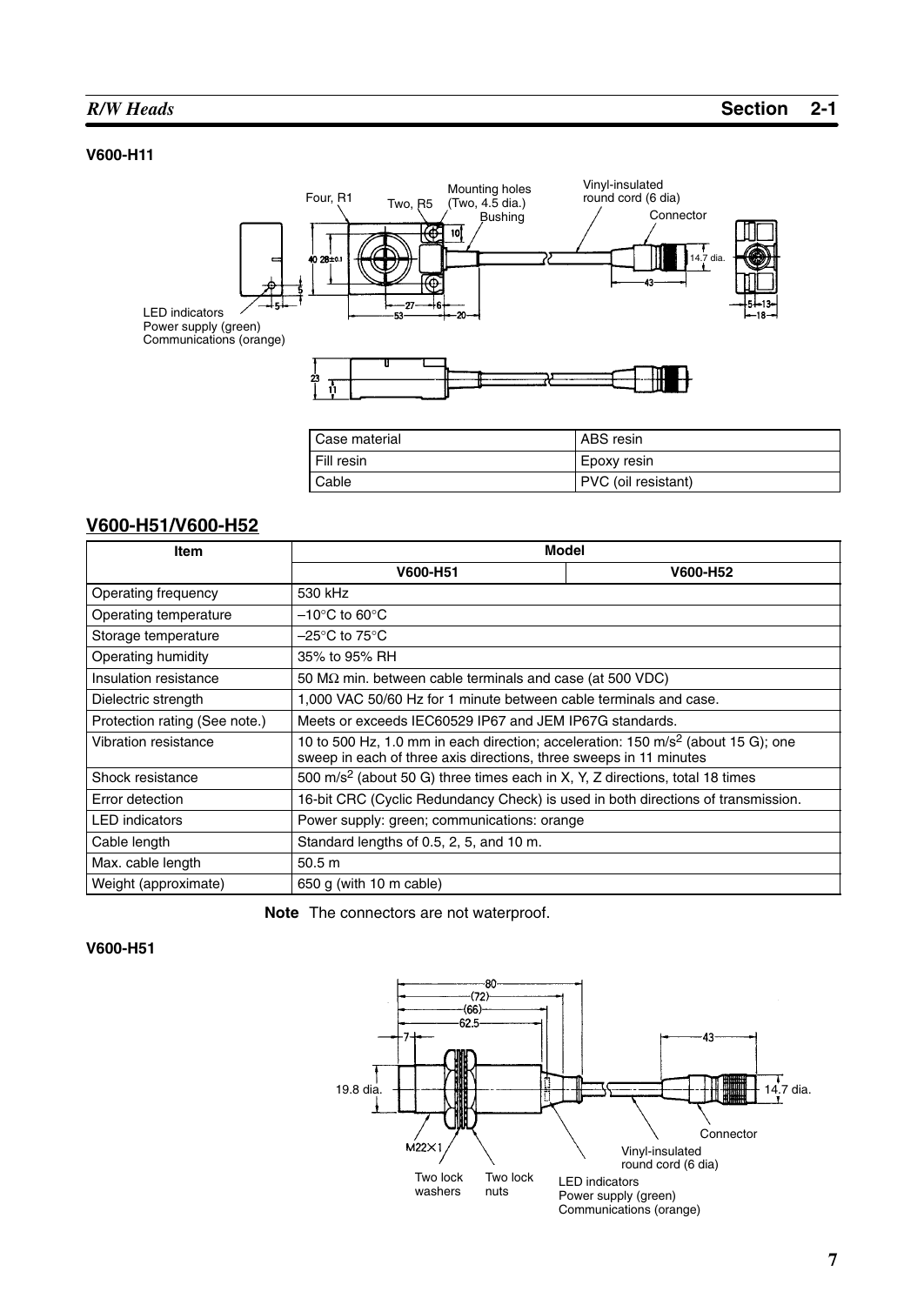| Case material          | Brass               |
|------------------------|---------------------|
| Communications surface | ABS resin           |
| l Fill resin           | Epoxy resin         |
| l Cable                | PVC (oil resistant) |

**V600-H52**



| Case material          | Brass               |
|------------------------|---------------------|
| Communications surface | l ABS resin         |
| l Fill resin           | Epoxy resin         |
| Cable                  | PVC (oil resistant) |

### **V600-HS51/V600-HS61/V600-HA51**

| <b>Item</b>           |                                 | <b>Sensor</b>                                                                                                                                                           |                                                                   | Amp                                                                                                                                                                                                      |
|-----------------------|---------------------------------|-------------------------------------------------------------------------------------------------------------------------------------------------------------------------|-------------------------------------------------------------------|----------------------------------------------------------------------------------------------------------------------------------------------------------------------------------------------------------|
|                       |                                 | <b>V600-HS51</b>                                                                                                                                                        | <b>V600-HS61</b>                                                  | V600-HA51                                                                                                                                                                                                |
| Operating frequency   |                                 | 530 kHz                                                                                                                                                                 |                                                                   | $\overline{a}$                                                                                                                                                                                           |
|                       | Operating temperature           | $-10^{\circ}$ C to 60 $^{\circ}$ C                                                                                                                                      |                                                                   | $-10^{\circ}$ C to 60 $^{\circ}$ C (See note 1.)                                                                                                                                                         |
| Storage temperature   |                                 | $-25^{\circ}$ C to 75 $^{\circ}$ C                                                                                                                                      |                                                                   |                                                                                                                                                                                                          |
| Operating humidity    |                                 | 35% to 95% RH                                                                                                                                                           |                                                                   |                                                                                                                                                                                                          |
| Insulation resistance |                                 |                                                                                                                                                                         | 50 M $\Omega$ min. between cable terminals and case (at 500 VDC)  |                                                                                                                                                                                                          |
| Dielectric strength   |                                 |                                                                                                                                                                         | 1,000 VAC 50/60 Hz for 1 minute between cable terminals and case. |                                                                                                                                                                                                          |
|                       | Protection rating (See note 2.) | Meets or exceeds IEC60529 IP67 and JEM<br>IP67G standards.                                                                                                              |                                                                   | Meets or exceeds IEC60529 IP66.                                                                                                                                                                          |
| Vibration resistance  |                                 | 10 to 2,000 Hz, 1.5 mm in each direction;<br>acceleration: $300 \text{ m/s}^2$ (about 30 G); one<br>sweep in each of three axis directions, two<br>sweeps in 15 minutes |                                                                   | Direct Panel Mounting:<br>10 to<br>2,000 Hz, 1.5 mm in each direction;<br>acceleration: 150 m/s <sup>2</sup> (about 15 G);<br>one sweep in each of three axis<br>directions, two sweeps in 15 minutes    |
|                       |                                 |                                                                                                                                                                         |                                                                   | Mounting on DIN Track:<br>10 to<br>500 Hz, 1.0 mm in each direction;<br>acceleration: 300 m/s <sup>2</sup> (about 30 G);<br>one sweep in each of three axis<br>directions, three sweeps in 11<br>minutes |
| Shock resistance      |                                 | X, Y, Z directions, total 18 times                                                                                                                                      | 1,000 m/s <sup>2</sup> (about 100 G) three times each in          | 500 m/s <sup>2</sup> (about 50 G) three times<br>each in X, Y, Z directions, total 18<br>times                                                                                                           |
| Error detection       |                                 | 16-bit CRC (Cyclic Redundancy Check) is used in both directions of transmission.                                                                                        |                                                                   |                                                                                                                                                                                                          |
| <b>LED</b> indicators |                                 | ---                                                                                                                                                                     |                                                                   | Power supply: green;<br>communications: orange                                                                                                                                                           |
| Cable                 | Sensor to Amp                   | 2 m (fixed)                                                                                                                                                             |                                                                   | $---$                                                                                                                                                                                                    |
| lengths               | Amp to Controller               | ---                                                                                                                                                                     |                                                                   | Standard lengths of 2, 5, and 10 m.                                                                                                                                                                      |
| Weight (approximate)  |                                 | 70 g                                                                                                                                                                    |                                                                   | 650 g (with 10 m cable)                                                                                                                                                                                  |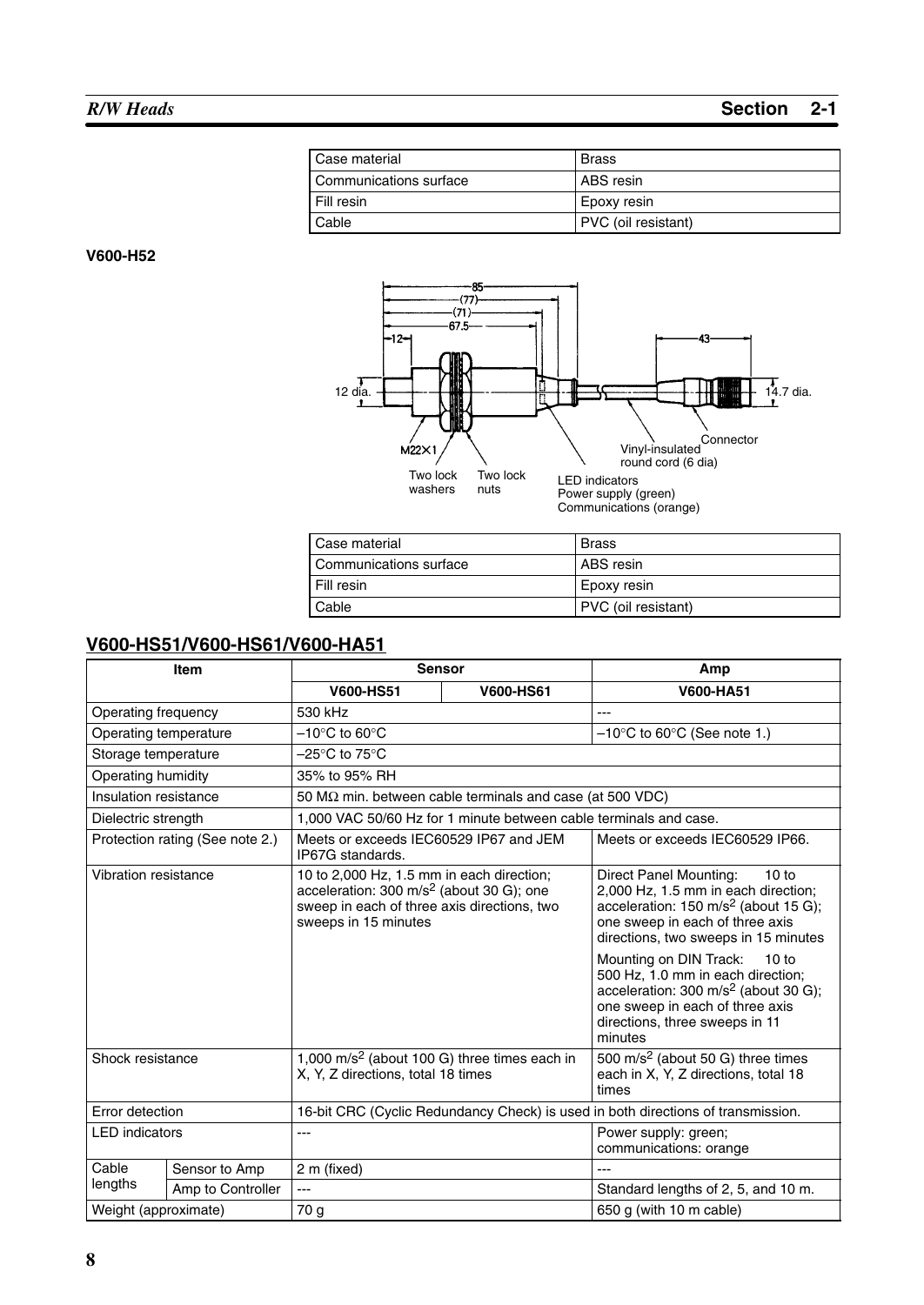- **Note** 1. When only one is used. Refer to *4-1-1 Installation Method* when using multiple Amps.
	- 2. The connectors are not waterproof.

**V600-HS51**



| Case material          | Brass               |
|------------------------|---------------------|
| Communications surface | l ABS resin         |
| Fill resin             | Epoxy resin         |
| Cable                  | PVC (oil resistant) |

#### **V600-HS61**



| Case material | l ABS resin         |
|---------------|---------------------|
| I Fill resin  | l Epoxy resin       |
| Cable         | PVC (oil resistant) |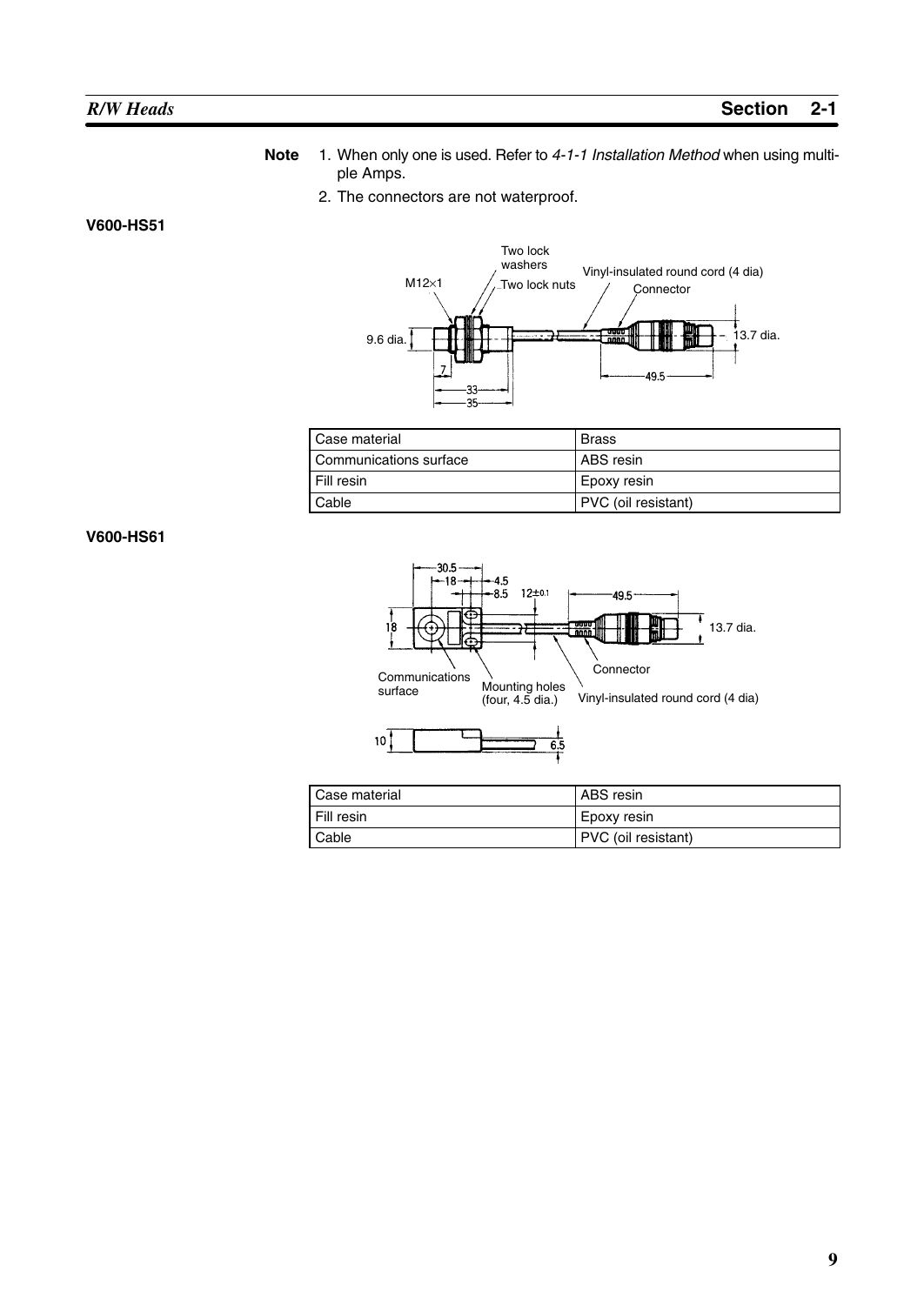#### **V600-HA51**



Cable PVC (oil resistant)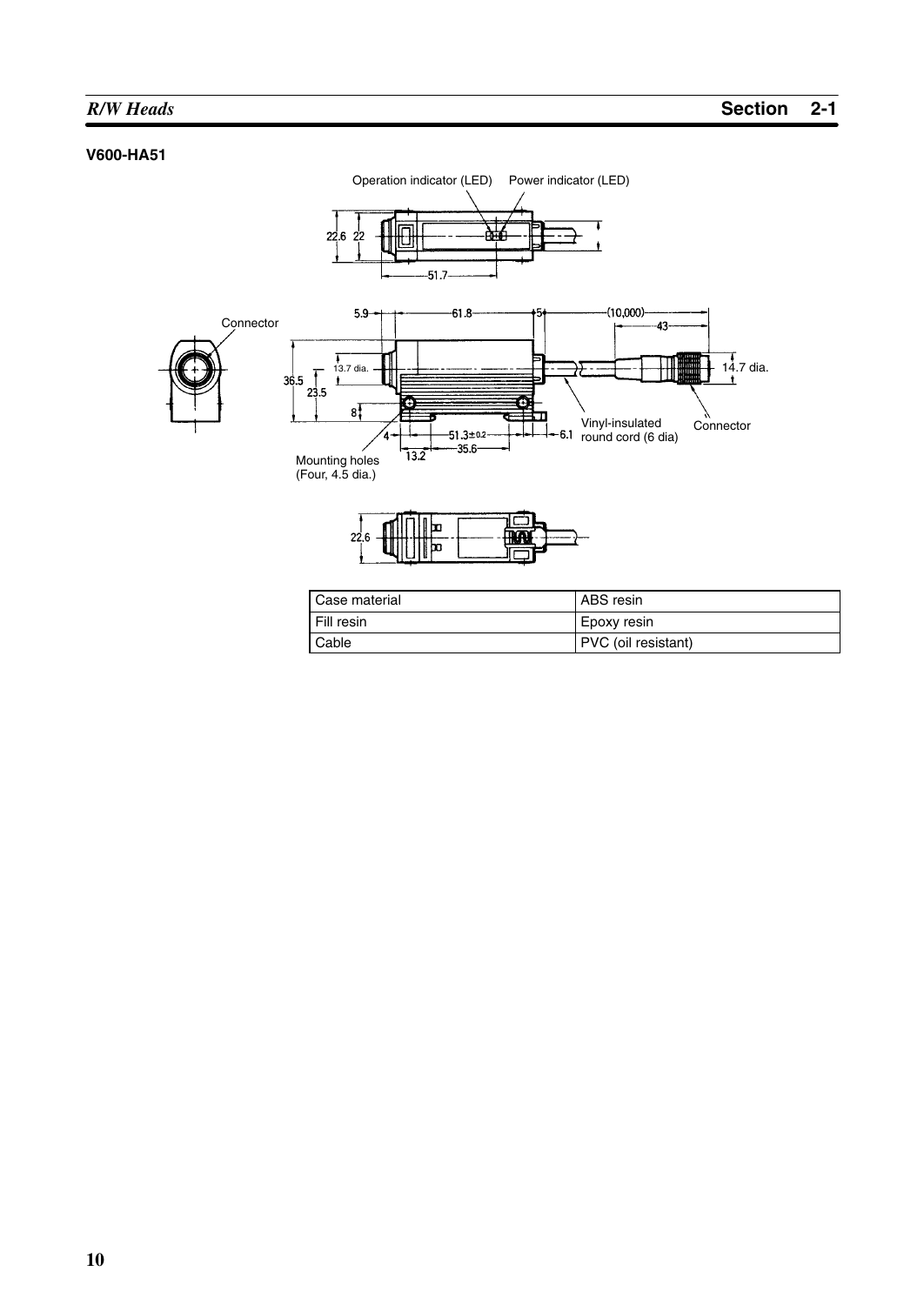## **2-2 Data Carriers**

## **2-2-1 Specifications and Outer Dimensions**

### **V600-D23P71/V600-D23P72**

| Item                  | <b>Model</b>                                                                                                                                             |             |  |  |
|-----------------------|----------------------------------------------------------------------------------------------------------------------------------------------------------|-------------|--|--|
|                       | V600-D23P71                                                                                                                                              | V600-D23P72 |  |  |
| Memory capacity       | 254 bytes                                                                                                                                                |             |  |  |
| Memory type           | EEPROM (electrically erasable programmable random access memory)                                                                                         |             |  |  |
| Data hold time        | 10 years (Data will be maintained for 10 years after it is written.)                                                                                     |             |  |  |
| Data write capacity   | $-10$ to 40 $^{\circ}$ C:<br>300,000 times per address<br>100,000 times per address<br>$-10$ to 70 $^{\circ}{\rm C}$ :                                   |             |  |  |
| Error detection       | 16-bit CRC error detection is used in both directions of transmission.                                                                                   |             |  |  |
| Operating temperature | Data retention: $-20^{\circ}$ C to 110 $^{\circ}$ C; read/write: $-10^{\circ}$ C to 70 $^{\circ}$ C                                                      |             |  |  |
| Storage temperature   | $-20^{\circ}$ C to 110 $^{\circ}$ C                                                                                                                      |             |  |  |
| Operating humidity    | 35% to 95% RH                                                                                                                                            |             |  |  |
| Protection rating     | Meets or exceeds IEC60529 IP66 standards.                                                                                                                |             |  |  |
| Vibration resistance  | 10 to 2,000 Hz, 1.5 mm in each direction; acceleration: 300 m/s <sup>2</sup> (about 30 G);<br>30 minutes each in three axis directions, 90 minutes total |             |  |  |
| Shock resistance      | 1,000 m/s <sup>2</sup> (about 100 G) three times each in X, Y, Z directions, total 18 times                                                              |             |  |  |
| Weight (approximate)  | 15 <sub>g</sub>                                                                                                                                          | 5 g         |  |  |







| Material | Glass epoxy resin   |
|----------|---------------------|
| Exterior | Polyeurethane resin |

**V600-A84**

Mounting holes (Two, 3.2 dia.) Use M3 pan-head screws

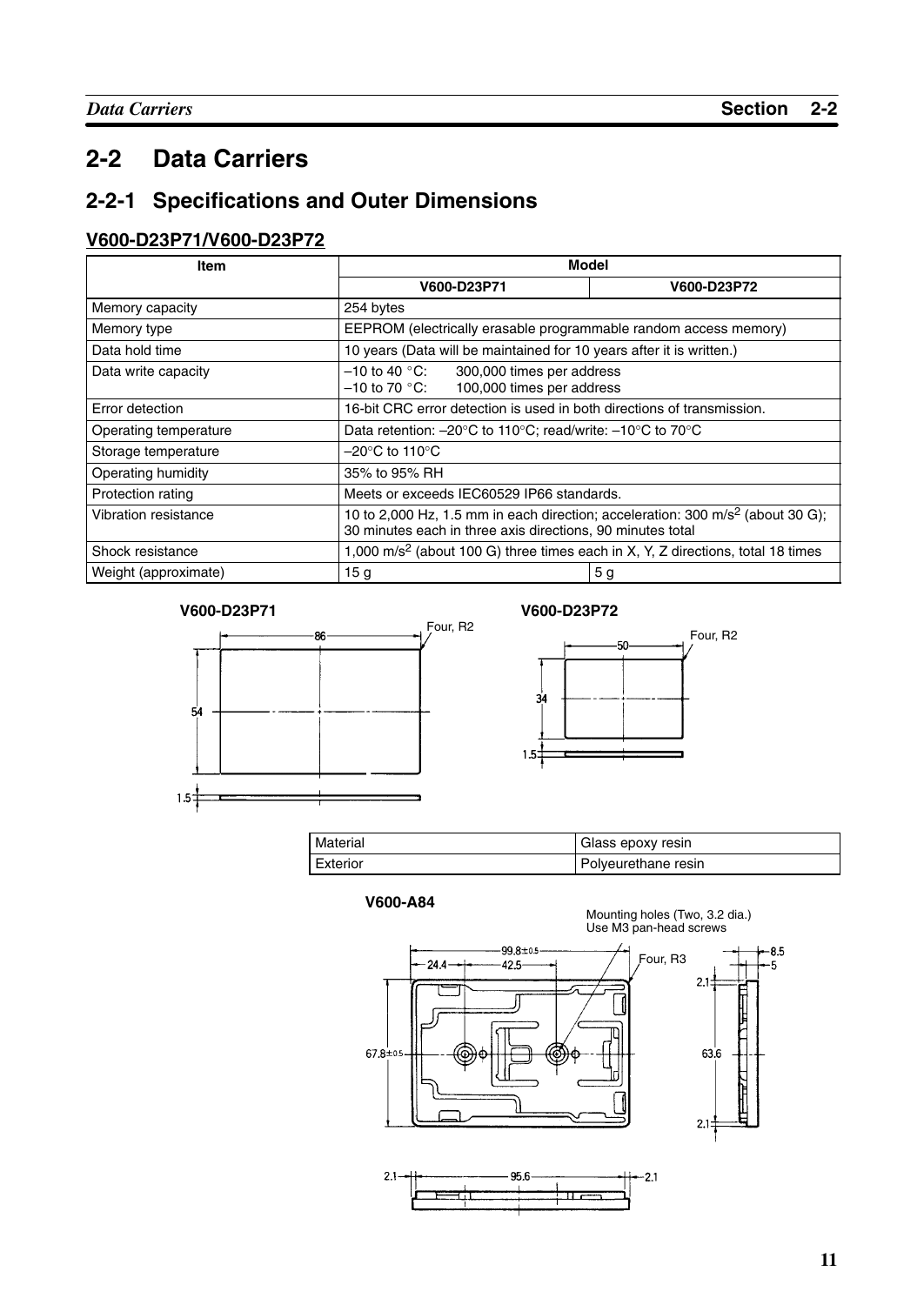#### **V600-D23P66N**

| Item                  | <b>V600-D23P66N</b>                                                                                                                                                                                                      |
|-----------------------|--------------------------------------------------------------------------------------------------------------------------------------------------------------------------------------------------------------------------|
| Memory capacity       | 254 bytes                                                                                                                                                                                                                |
| Memory type           | EEPROM (non-volatile memory)                                                                                                                                                                                             |
| Data hold time        | 10 years (-40 to 110 $^{\circ}$ C)<br>1 year (-40 to $150^{\circ}$ C)                                                                                                                                                    |
| Data write capacity   | $-20$ to 85 $^{\circ}$ C:<br>100,000 times per address<br>300,000 times per address<br>$-20$ to 60 $^{\circ}$ C:<br>400,000 times per address<br>$-20$ to 25 $^{\circ}$ C:<br>800,000 times per address<br>$-20$ to 0°C: |
| Error detection       | 16-bit CRC error detection is used in both directions of transmission.                                                                                                                                                   |
| Operating temperature | Not reading/writing: $-40^{\circ}$ C to 150°C; reading/writing: $-20^{\circ}$ C to 85°C (See note.)                                                                                                                      |
| Storage temperature   | $-40^{\circ}$ C to 150 $^{\circ}$ C (See note.)                                                                                                                                                                          |
| Operating humidity    | 35% to 95% RH                                                                                                                                                                                                            |
| Protection rating     | IP68 (IEC 60529 standard)                                                                                                                                                                                                |
| Vibration resistance  | Destruction: Vibration of 10 to 2,000 Hz, 1.5-mm double amplitude for 15 minutes<br>each in X, Y, Z directions, 10 sweeps                                                                                                |
| Shock resistance      | Shock of 500 m/s <sup>2</sup> (about 50 G) three times each in X, Y, Z directions, total 18 times                                                                                                                        |
| Weight                | Approx. 6.5 g                                                                                                                                                                                                            |

**Note** For heat resistance at 150°C, Data Carriers were left standing at 150°C for 1,000 hours and also subjected to thermal shock for 1,000 cycles of 30 minutes each at –10°C and 150°C. (There were no failures in 22 samples.)

#### **V600-D23P66N**



Case material: PPS resin

#### **V600-A86 (Attachment)**



Case material: PPS resin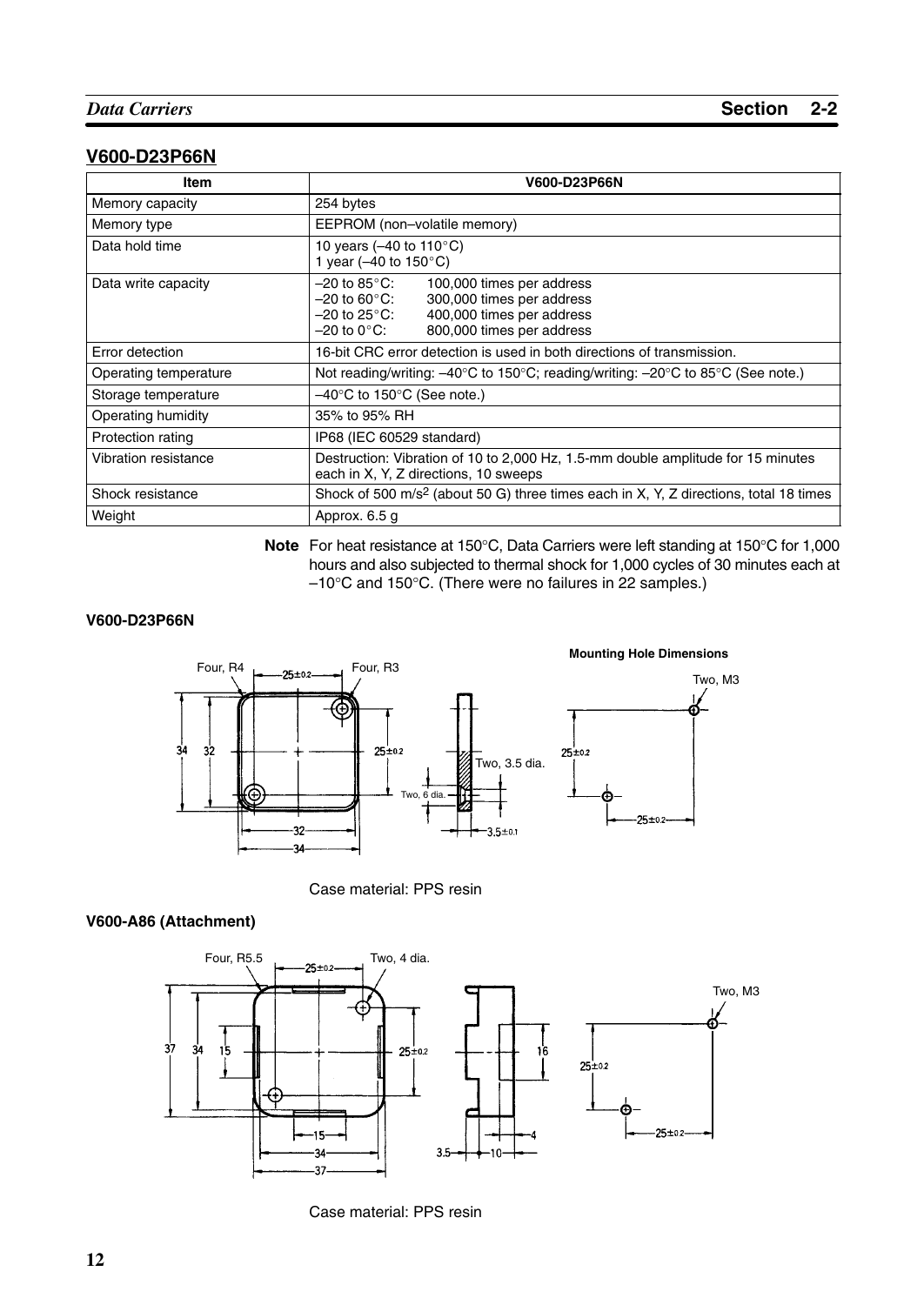## **V600-D23P66SP**

| Item                  | <b>V600-D23P66SP</b>                                                                                                                                     |
|-----------------------|----------------------------------------------------------------------------------------------------------------------------------------------------------|
| Memory capacity       | 254 bytes                                                                                                                                                |
| Memory type           | EEPROM (electrically erasable programmable random access memory)                                                                                         |
| Data hold time        | 10 years (Data will be maintained for 10 years after it is written.)                                                                                     |
| Data write capacity   | $-20$ to 40 $^{\circ}$ C:<br>300,000 times per address<br>100,000 times per address<br>$-20$ to 70 $^{\circ}$ C:                                         |
| Error detection       | 16-bit CRC error detection is used in both directions of transmission.                                                                                   |
| Operating temperature | Data retention: $-40^{\circ}$ C to 110 $^{\circ}$ C; read/write: $-20^{\circ}$ C to 70 $^{\circ}$ C                                                      |
| Storage temperature   | $-40^{\circ}$ C to 110 $^{\circ}$ C                                                                                                                      |
| Operating humidity    | 35% to 95% RH                                                                                                                                            |
| Protection rating     | Meets or exceeds IEC60529 IP67 and JEM IP67G standards.                                                                                                  |
| Vibration resistance  | 10 to 2,000 Hz, 1.5 mm in each direction; acceleration: 300 m/s <sup>2</sup> (about 30 G);<br>30 minutes each in three axis directions, 90 minutes total |
| Shock resistance      | 1,000 m/s <sup>2</sup> (about 100 G) three times each in X, Y, Z directions, total 18 times                                                              |
| Weight (approximate)  | 19 <sub>g</sub>                                                                                                                                          |

#### **V600-D23P66SP**



#### **Mounting Hole Dimensions**



Case material: PFA resin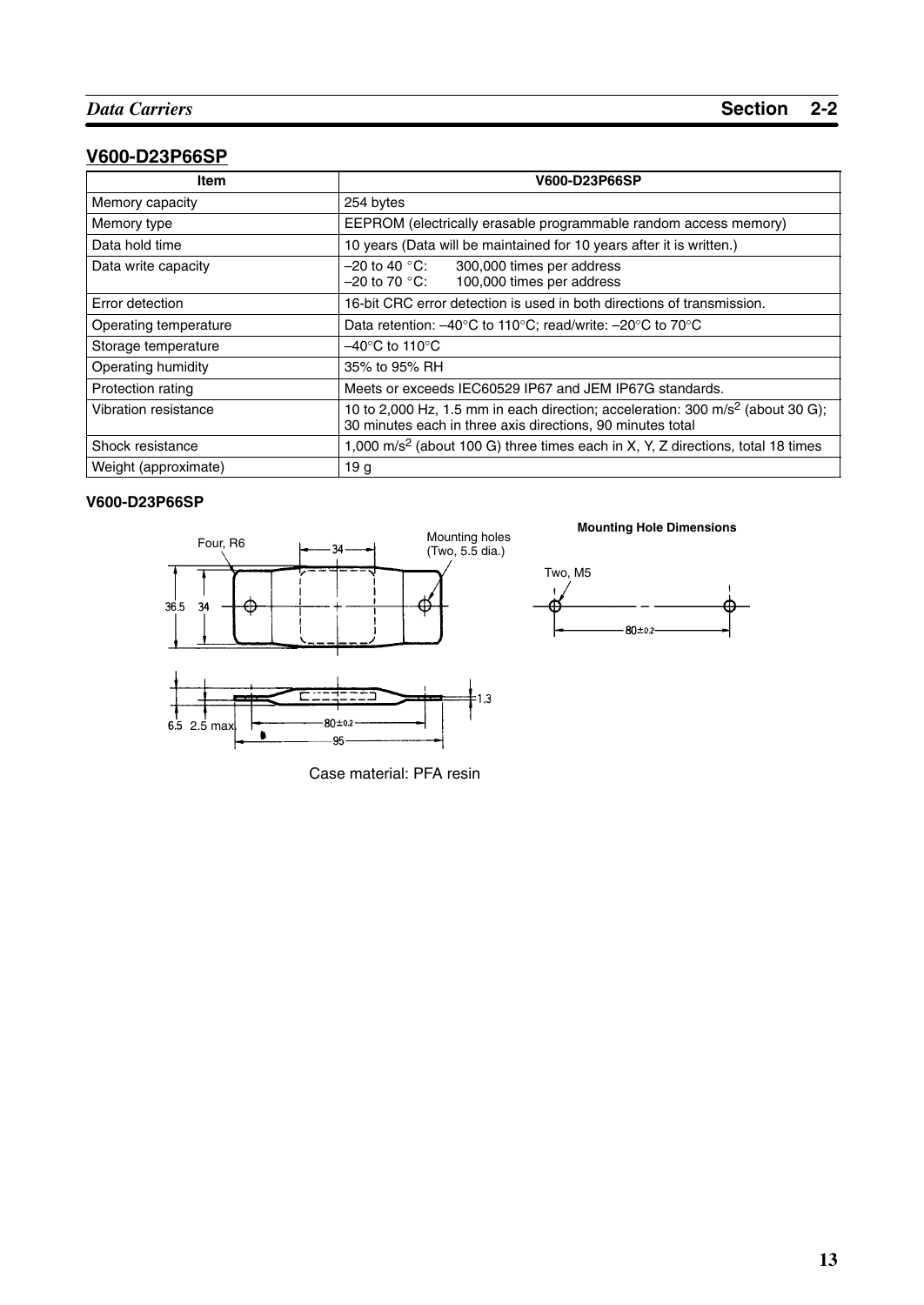#### **V600-D23P61/V600-D23P53/V600-D23P54**

| <b>Item</b>           | Model                                                                                                                                                    |                                                                                             |                  |  |  |  |
|-----------------------|----------------------------------------------------------------------------------------------------------------------------------------------------------|---------------------------------------------------------------------------------------------|------------------|--|--|--|
|                       | V600-D23P61                                                                                                                                              | V600-D23P53                                                                                 | V600-D23P54      |  |  |  |
| Memory capacity       | 254 bytes                                                                                                                                                |                                                                                             |                  |  |  |  |
| Memory type           |                                                                                                                                                          | EEPROM (electrically erasable programmable random access memory)                            |                  |  |  |  |
| Data hold time        | 10 years (Data will be maintained for 10 years after it is written.)                                                                                     |                                                                                             |                  |  |  |  |
| Data write capacity   | –20 to 40 °C:<br>–20 to 70 °C:                                                                                                                           | 300,000 times per address<br>100,000 times per address                                      |                  |  |  |  |
| Error detection       | 16-bit CRC error detection is used in both directions of transmission.                                                                                   |                                                                                             |                  |  |  |  |
| Operating temperature | Data retention: $-40^{\circ}$ C to 85 $^{\circ}$ C; read/write: $-20^{\circ}$ C to 70 $^{\circ}$ C                                                       |                                                                                             |                  |  |  |  |
| Storage temperature   | $-40^{\circ}$ C to 85 $^{\circ}$ C                                                                                                                       |                                                                                             |                  |  |  |  |
| Operating humidity    | 35% to 95% RH                                                                                                                                            |                                                                                             |                  |  |  |  |
| Protection rating     | Meets or exceeds IEC60529 IP67 and JEM IP67G standards.                                                                                                  |                                                                                             |                  |  |  |  |
| Vibration resistance  | 10 to 2,000 Hz, 1.5 mm in each direction; acceleration: 300 m/s <sup>2</sup> (about 30 G);<br>30 minutes each in three axis directions, 90 minutes total |                                                                                             |                  |  |  |  |
| Shock resistance      |                                                                                                                                                          | 1,000 m/s <sup>2</sup> (about 100 G) three times each in X, Y, Z directions, total 18 times |                  |  |  |  |
| Weight (approximate)  | 5.8 <sub>g</sub>                                                                                                                                         | 0.4 <sub>q</sub>                                                                            | 1.0 <sub>g</sub> |  |  |  |

#### **V600-D23P61 V600-D23P53 V600-D23P54**







| Case material | ABS resin   |
|---------------|-------------|
| Fill resin    | Epoxy resin |

## **2-2-2 Memory Map**



The memory is EEPROM, so there is no limit on the number of times that data can be read or overwritten.

The memory capacity is 254 bytes, including the write protect setting area address,  $0000_H$ .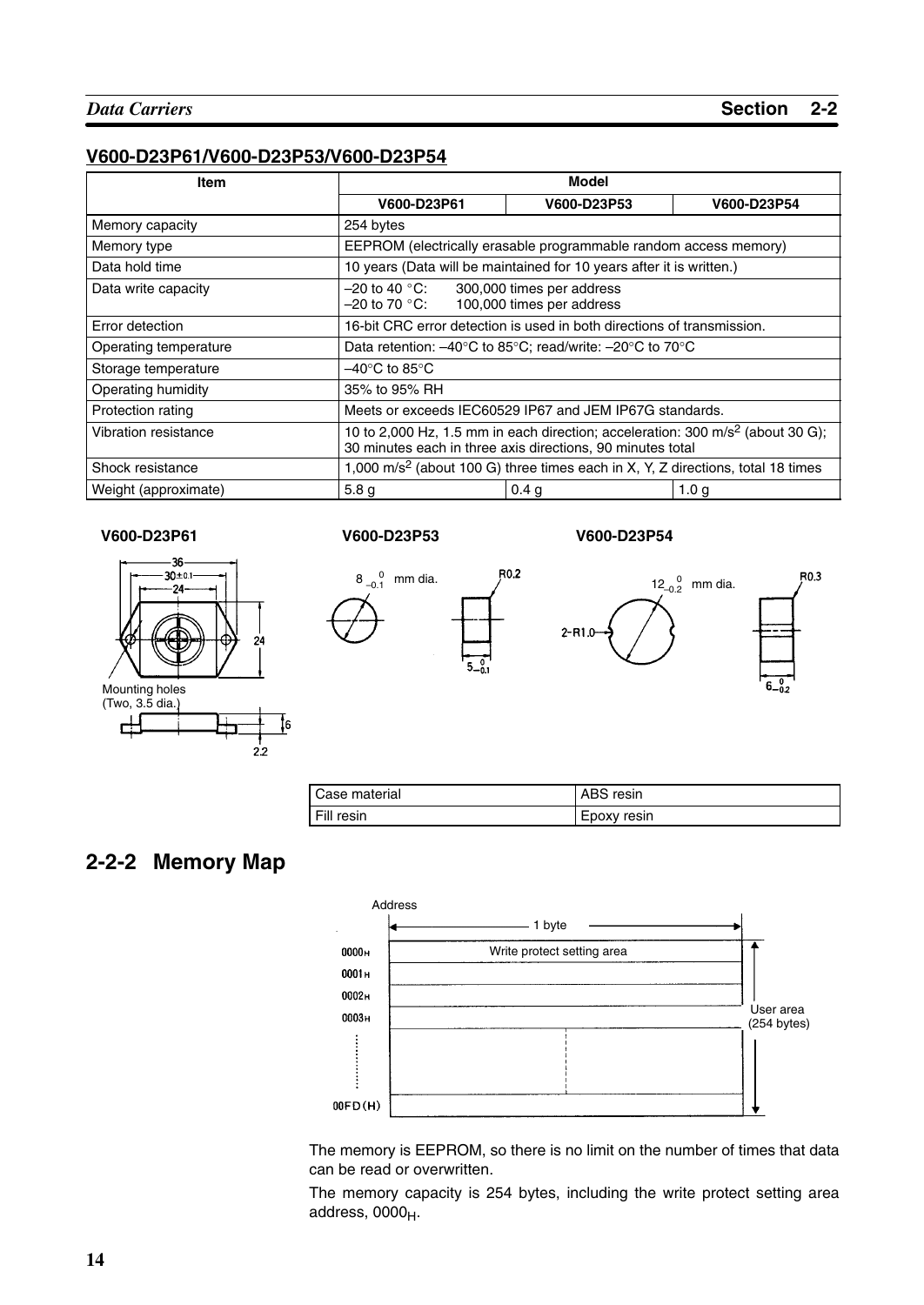### **2-2-3 Write Protect Function**

The write protect function protects important data stored in the memory of the Data Carrier, such as product number and model, from being overwritten inadvertently. With this function, the data in a specified memory area can be protected. It is recommended that important data be write-protected as follows:

#### **Setting the Write Protect Function**

The write protect function is set by writing the final address to be protected in address  $0000<sub>H</sub>$  of the Data Carrier's memory. The status of the leftmost bit of address  $0000<sub>H</sub>$  determines whether or not the write protect function is in effect.

| <b>Address</b>    |        |                | Bit |  |  |
|-------------------|--------|----------------|-----|--|--|
|                   |        |                |     |  |  |
| 0000 <sub>H</sub> | YES/NO | Ending address |     |  |  |

The region specified by the ending addresses will be protected when the write protect control bit (leftmost bit of address  $0000<sub>H</sub>$ ) is ON, as shown in the following table.

| Leftmost bit of<br>0000 <sub>H</sub> | <b>Write Protect Function</b> |
|--------------------------------------|-------------------------------|
| λN                                   | Data is write-protected.      |
|                                      | Data is not write-protected.  |

The following addresses can be set for the ending address: Ending address:  $00_H$ ,  $01_H$  to  $7F_H$ 

Address  $0080_H$  to  $00FD_H$  can therefore not be set as the ending address. If the ending address is set to  $00_H$ , however, all addresses from  $0001_H$  to  $00FD_H$  will be protected.

#### **Examples**

**1, 2, 3...** 1. The following settings would write-protect addresses  $0001_H$  through  $0012_H$ :

| 6<br>$-5$<br>3<br>2<br>л |  |
|--------------------------|--|
|                          |  |
| 0000 <sub>H</sub>        |  |
|                          |  |



Write-protected addresses

2. The entire memory except address  $0000<sub>H</sub>$  is write-protected by setting the ending address to  $00_H$ , as shown below.

| <b>Address</b>    | <b>Bit</b> |   |   |   |   |                |  |
|-------------------|------------|---|---|---|---|----------------|--|
|                   |            | 6 | 5 | Λ | 3 | $\overline{2}$ |  |
| 0000 <sub>H</sub> |            |   |   |   |   |                |  |
|                   |            |   |   |   |   |                |  |

(Ending address set to  $00_H$ .)



Write-protected addresses

#### **Canceling Write Protection**

To cancel write protection, turn OFF the leftmost bit of address  $0000<sub>H</sub>$ . The write protection will be cancelled, and the address are set in  $0000<sub>H</sub>$  will be ignored.

- **Note** 1. Address 0000<sub>H</sub> cannot be write-protected.
	- 2. The first address that is write-protected is always  $0001_H$ . Always structure your data so that any data that needs to be write protected is written at addresses from  $0001_H$  on.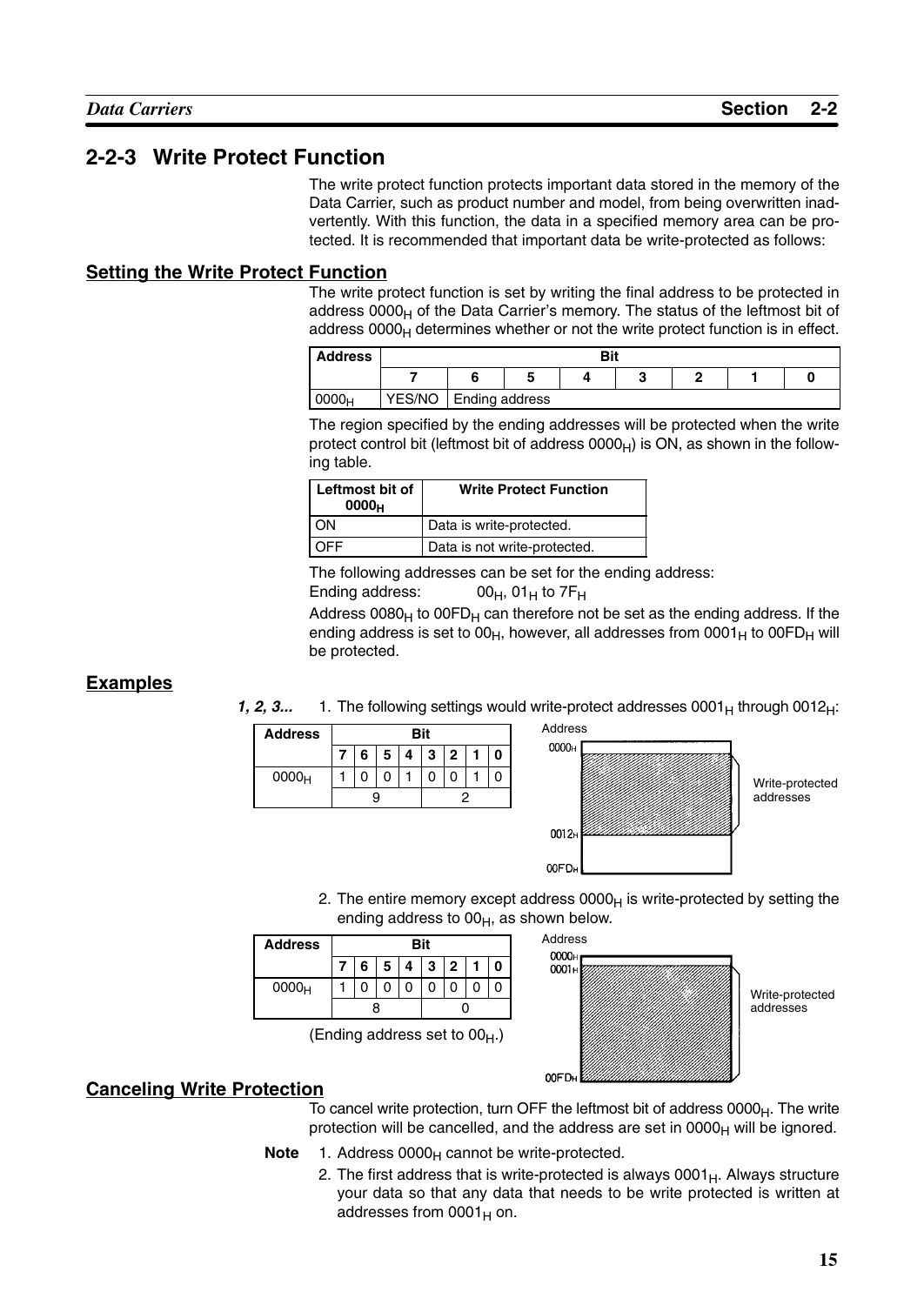## **SECTION 3 Communications Specifications**

This section provides specifications for communications.

| $3-1$ |             | 18 |
|-------|-------------|----|
|       | $3 - 1 - 1$ | 18 |
|       | $3 - 1 - 2$ | 19 |
|       | $3 - 1 - 3$ | 20 |
|       | $3 - 1 - 4$ |    |
|       | $3 - 1 - 5$ | 22 |
|       | $3 - 1 - 6$ | 23 |
|       |             | 24 |
|       | $3 - 1 - 8$ | 25 |
| $3-2$ |             | 27 |
| $3-3$ |             |    |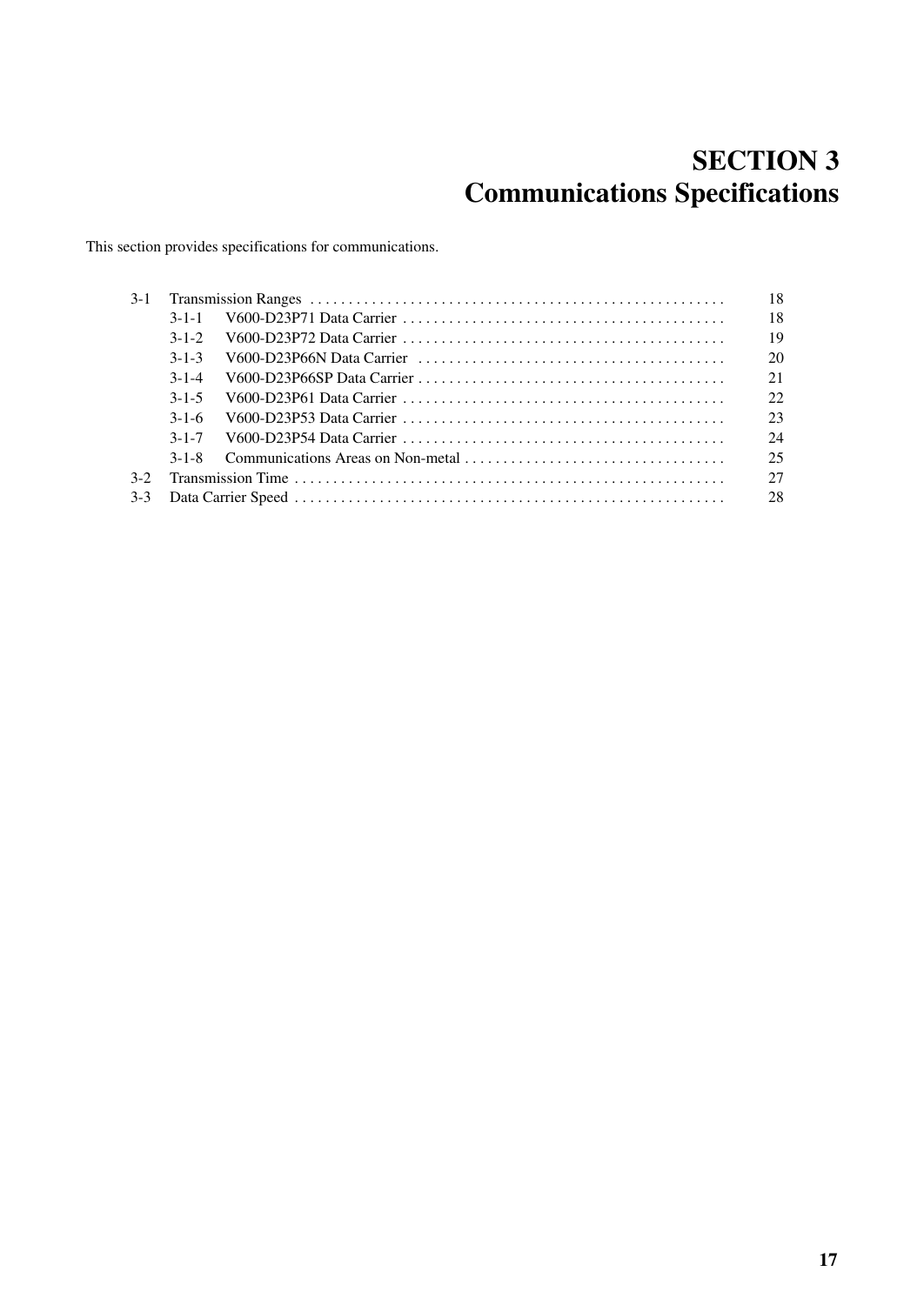## **3-1 Transmission Ranges**

## **3-1-1 V600-D23P71 Data Carrier**

#### **Transmission Range Specifications (Certified Performance)**

| <b>R/W Head</b> |                  | <b>Setting conditions</b> |                                             | <b>Transmission range</b>          |
|-----------------|------------------|---------------------------|---------------------------------------------|------------------------------------|
|                 | <b>Condition</b> | <b>Read/Write</b>         | <b>Controller</b><br>communications<br>mode | (unit: mm, axis slip: $\pm 10$ mm) |
| V600-H07        | Stationary       | Read                      | Any                                         | 10 to 70                           |
|                 |                  | Write                     |                                             | 10 to 70                           |
|                 | Moving           | Read                      | Any                                         | 30 to 60                           |
|                 |                  | Write                     |                                             | 30 to 60                           |
| V600-H11        | Stationary       | Read                      | Any                                         | 5 to 40                            |
|                 |                  | Write                     |                                             | 5 to 40                            |
|                 | Moving           | Read                      | Any                                         | 15 to 40                           |
|                 |                  | Write                     |                                             | 15 to 40                           |

- **Note** 1. The Communications Distance Priority Mode or Communications Time Priority Mode can be set on the Serial Interface ID Controller or ID Sensor Unit via the communications mode DIP switch.
	- 2. The Communications Distance Priority Mode is always used for Parallel Interface ID Controllers.
	- 3. These specifications are the certified performance when taking into consideration variations in ambient temperatures and products.
	- 4. The Data Carrier and Read/Write Head installation conditions are as follows:



Non-metallic material (Examples: Resin, plastic, wood, etc.) Communications will not be possible if the DC is mounted directly to metal.

For details regarding R/W Head and DC installation, refer to *Section 4 Installation*.

#### **Communications Areas**

The following diagrams show representative examples of the communications areas. All measurement units are shown in mm.



The communications areas are not affected by the Controller's communications mode.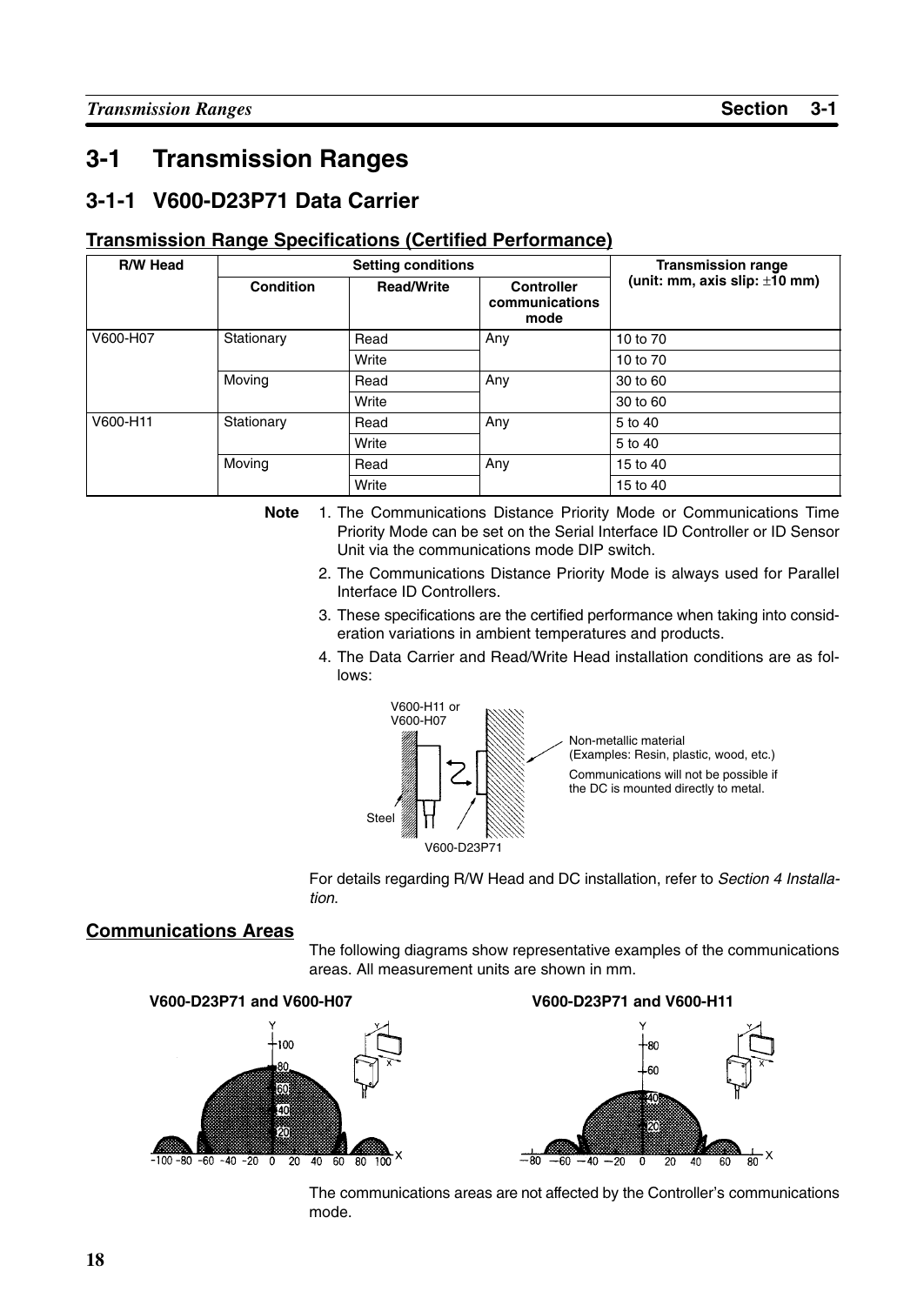## **3-1-2 V600-D23P72 Data Carrier**

#### **Transmission Range Specifications (Certified Performance)**

| <b>R/W Head</b> |            | <b>Setting conditions</b> |                                             | Transmission range (unit: mm)     |
|-----------------|------------|---------------------------|---------------------------------------------|-----------------------------------|
|                 | Condition  | <b>Read/Write</b>         | <b>Controller</b><br>communications<br>mode |                                   |
| V600-H07        | Stationary | Read                      | Any                                         | 10 to 50 (axis slip: $\pm$ 10 mm) |
|                 |            | Write                     |                                             | 10 to 50 (axis slip: $\pm$ 10 mm) |
|                 | Moving     | Read                      | Any                                         | 30 to 40 (axis slip: $\pm 10$ mm) |
|                 |            | Write                     |                                             | 30 to 40 (axis slip: $\pm 10$ mm) |
| V600-H11        | Stationary | Read                      | Any                                         | 5 to 30 (axis slip: $\pm 10$ mm)  |
|                 |            | Write                     |                                             | 5 to 30 (axis slip: $\pm 10$ mm)  |
|                 | Moving     | Read                      | Any                                         | 15 to 30 (axis slip: $\pm$ 10 mm) |
|                 |            | Write                     |                                             | 15 to 30 (axis slip: $\pm$ 10 mm) |

- **Note** 1. The Communications Distance Priority Mode or Communications Time Priority Mode can be set on the Serial Interface ID Controller or ID Sensor Unit via the communications mode DIP switch.
	- 2. The Communications Distance Priority Mode is always used for Parallel Interface ID Controllers.
	- 3. These specifications are the certified performance when taking into consideration variations in ambient temperatures and products.
	- 4. The Data Carrier and Read/Write Head installation conditions are as follows:



Non-metallic material (Examples: Resin, plastic, wood, etc.) Communications will not be possible if the DC is mounted directly to metal.

For details regarding R/W Head and DC installation, refer to *Section 4 Installation*.

#### **Communications Areas**

The following diagrams show representative examples of the communications areas. All measurement units are shown in mm.



The communications areas are not affected by the Controller's communications mode.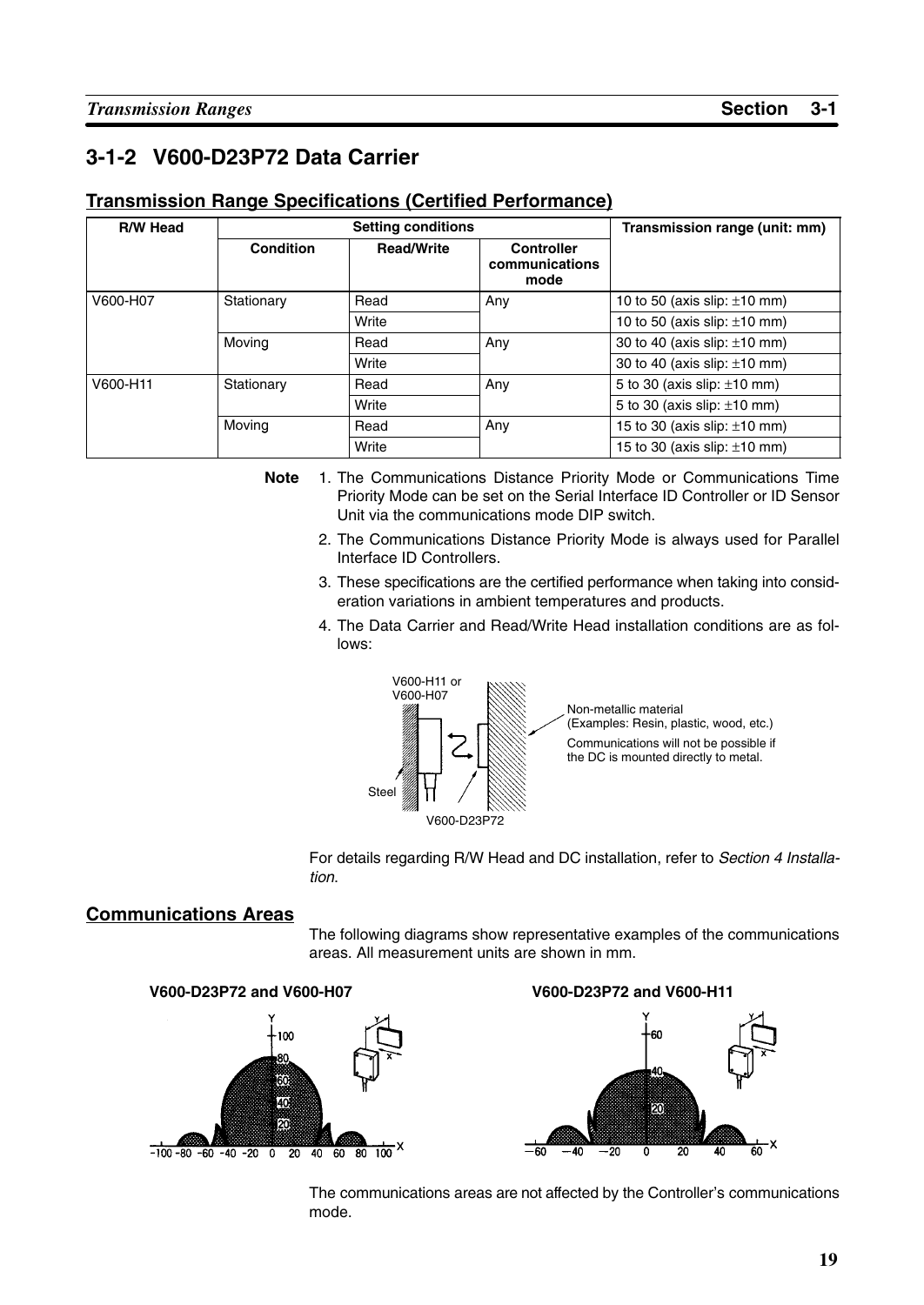## **3-1-3 V600-D23P66N Data Carrier**

#### **Transmission Range Specifications (Certified Performance)**

| <b>R/W Head</b> |                  | <b>Setting conditions</b> |                                             | Transmission range (unit: mm)     |
|-----------------|------------------|---------------------------|---------------------------------------------|-----------------------------------|
|                 | <b>Condition</b> | <b>Read/Write</b>         | <b>Controller</b><br>communications<br>mode |                                   |
| V600-H07        | Stationary       | Read                      | Distance Priority                           | 5 to 45 (axis slip: $\pm 10$ mm)  |
|                 |                  |                           | <b>Time Priority</b>                        | 5 to 35 (axis slip: $\pm 10$ mm)  |
|                 |                  | Write                     | Any                                         | 5 to 35 (axis slip: $\pm 10$ mm)  |
|                 | Moving           | Read                      | Distance Priority                           | 25 to 40 (axis slip: $\pm 10$ mm) |
|                 |                  |                           | <b>Time Priority</b>                        | 25 to 30 (axis slip: $\pm 10$ mm) |
|                 |                  | Write                     | Any                                         | 25 to 30 (axis slip: $\pm 10$ mm) |
| V600-H11        | Stationary       | Read                      | Distance Priority                           | 5 to 30 (axis slip: $\pm 10$ mm)  |
|                 |                  |                           | <b>Time Priority</b>                        | 5 to 25 (axis slip: $\pm 10$ mm)  |
|                 |                  | Write                     | Any                                         | 5 to 25 (axis slip: $\pm 10$ mm)  |
|                 | Moving           | Read                      | Distance Priority                           | 15 to 25 (axis slip: $\pm$ 10 mm) |
|                 |                  |                           | <b>Time Priority</b>                        | 15 to 20 (axis slip: $\pm$ 10 mm) |
|                 |                  | Write                     | Any                                         | 15 to 20 (axis slip: $\pm$ 10 mm) |

**Note** 1. The Communications Distance Priority Mode or Communications Time Priority Mode can be set on the Serial Interface ID Controller or ID Sensor Unit via the communications mode DIP switch.

- 2. The Communications Distance Priority Mode is always used for Parallel Interface ID Controllers.
- 3. These specifications are the certified performance when taking into consideration variations in ambient temperatures and products.
- 4. The Data Carrier and Read/Write Head installation conditions are as follows:



Non-metallic material (Examples: Resin, plastic, wood, etc.) Communications will not be possible if the DC is mounted directly to metal.

For details regarding R/W Head and DC installation, refer to *Section 4 Installation*.

#### **Communications Areas**

The following diagrams show representative examples of the communications areas. All measurement units are shown in mm.

#### **V600-D23P66 and V600-H07 V600-D23P66 and V600-H11**



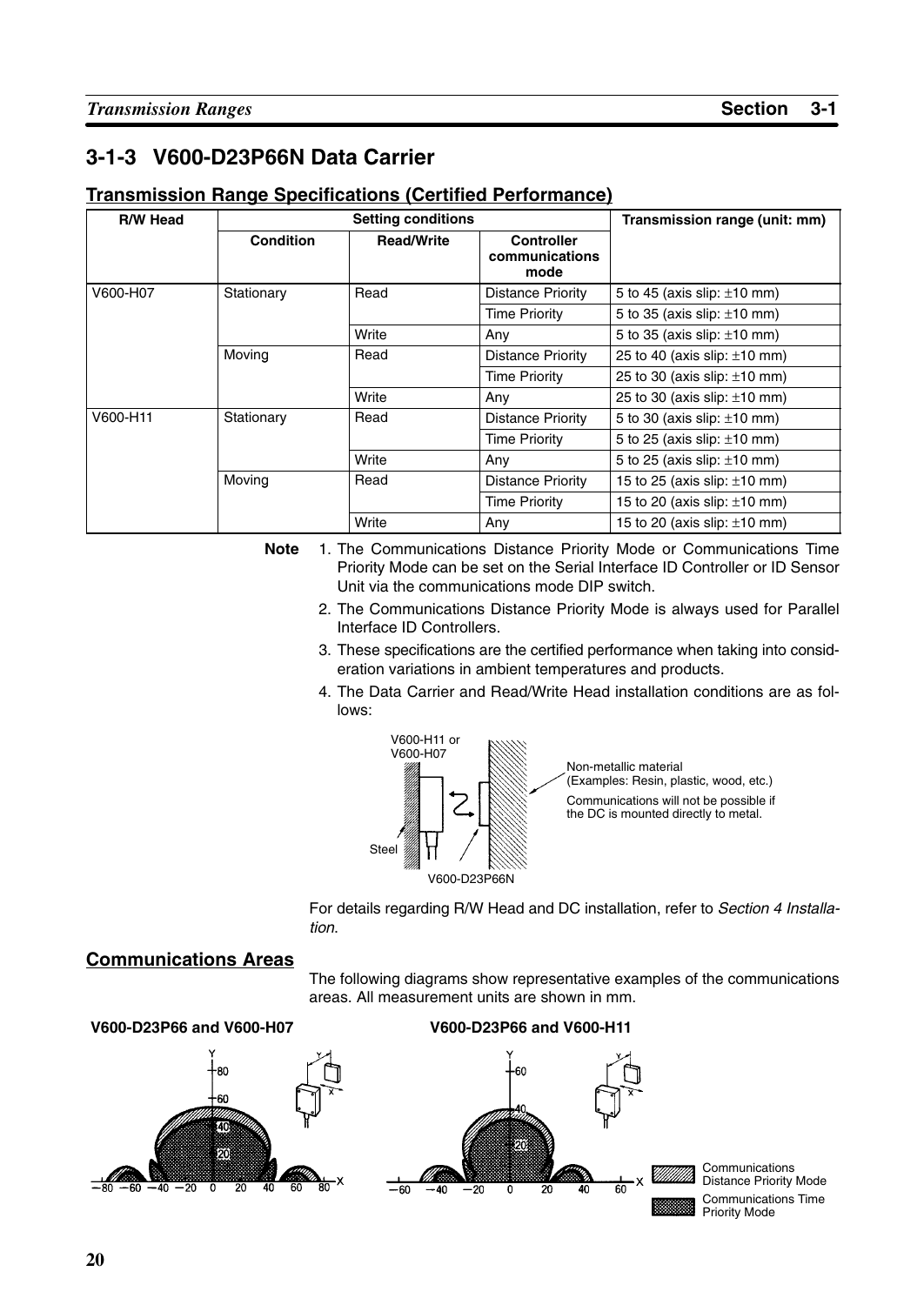## **3-1-4 V600-D23P66SP Data Carrier**

#### **Transmission Range Specifications**

| <b>R/W Head</b> |                  | <b>Setting conditions</b> |                                           | Transmission range (unit: mm)     |
|-----------------|------------------|---------------------------|-------------------------------------------|-----------------------------------|
|                 | <b>Condition</b> | <b>Read/Write</b>         | <b>Controller</b><br>transmission<br>mode |                                   |
| V600-H07        | Stationary       | Read                      | Distance Priority                         | 5 to 40 (axis slip: $\pm 10$ mm)  |
|                 |                  |                           | <b>Time Priority</b>                      | 5 to 30 (axis slip: $\pm 10$ mm)  |
|                 |                  | Write                     | Any                                       | 5 to 30 (axis slip: $\pm 10$ mm)  |
|                 | Moving           | Read                      | Distance Priority                         | 20 to 40 (axis slip: $\pm 10$ mm) |
|                 |                  |                           | <b>Time Priority</b>                      | 20 to 30 (axis slip: $\pm 10$ mm) |
|                 |                  | Write                     | Any                                       | 20 to 30 (axis slip: $\pm 10$ mm) |
| V600-H11        | Stationary       | Read                      | <b>Distance Priority</b>                  | 5 to 25 (axis slip: $\pm 10$ mm)  |
|                 |                  |                           | <b>Time Priority</b>                      | 5 to 20 (axis slip: $\pm 10$ mm)  |
|                 |                  | Write                     | Any                                       | 5 to 20 (axis slip: $\pm 10$ mm)  |
|                 | Moving           | Read                      | <b>Distance Priority</b>                  | 10 to 25 (axis slip: $\pm$ 10 mm) |
|                 |                  |                           | <b>Time Priority</b>                      | 10 to 20 (axis slip: $\pm$ 10 mm) |
|                 |                  | Write                     | Any                                       | 10 to 20 (axis slip: $\pm$ 10 mm) |

**Note** 1. The Communications Distance Priority Mode or Communications Time Priority Mode can be set on the Serial Interface ID Controller or ID Sensor Unit via the communications mode DIP switch.

- 2. The Communications Distance Priority Mode is always used for Parallel Interface ID Controllers.
- 3. These specifications are the certified performance when taking into consideration variations in ambient temperatures and products.
- 4. The Data Carrier and Read/Write Head installation conditions are as follows:



Non-metallic material (Examples: Resin, plastic, wood, etc.) Communications will not be possible if the DC is mounted directly to metal.

For details regarding R/W Head and DC installation, refer to *Section 4 Installation*.

#### **Communications Areas**

The following diagrams show representative examples of the communications areas. All measurement units are shown in mm.

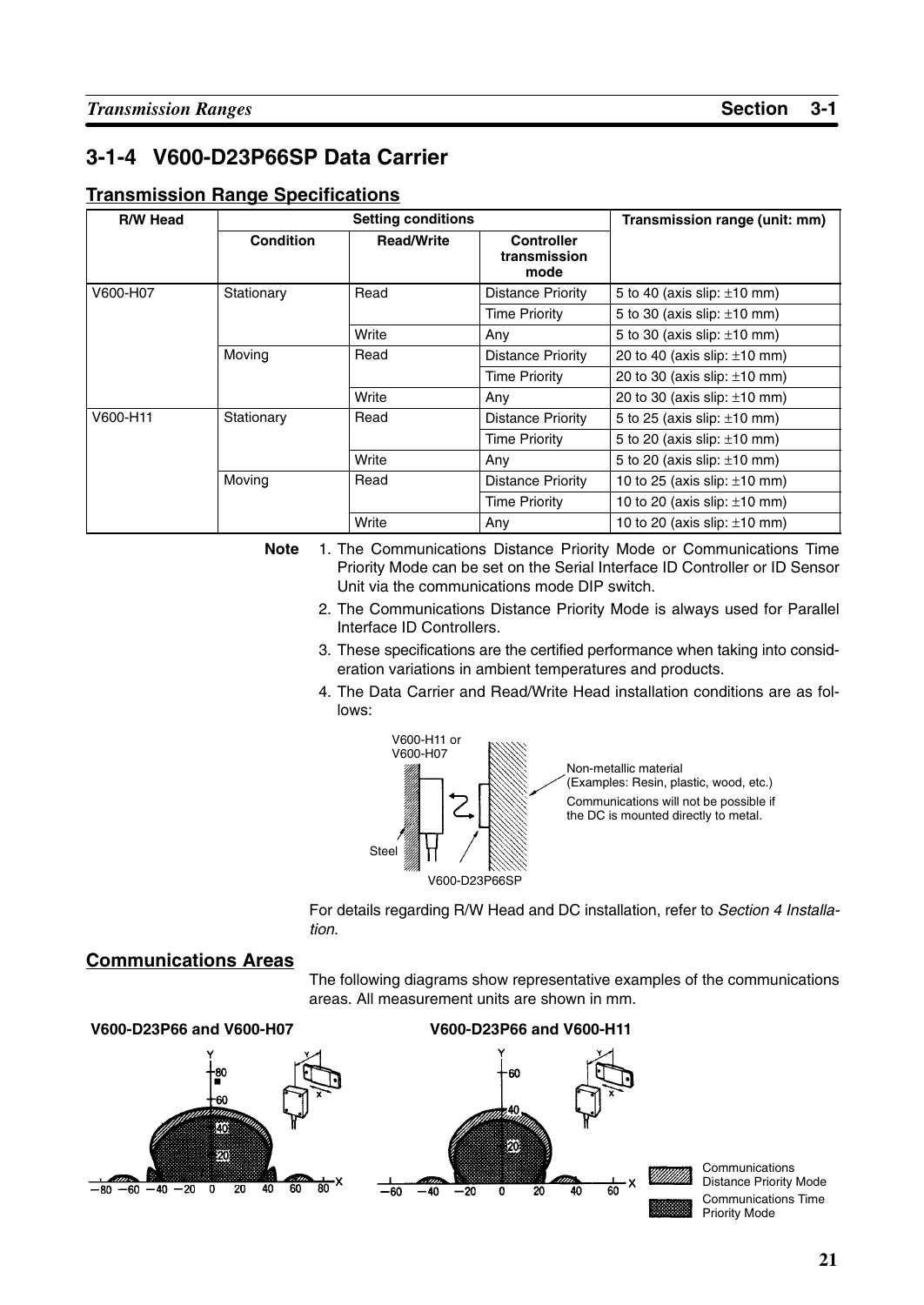## **3-1-5 V600-D23P61 Data Carrier**

#### **Transmission Range Specifications (Certified Performance)**

| R/W Head |                  | <b>Setting conditions</b> |                                             | Transmission range (unit: mm)     |
|----------|------------------|---------------------------|---------------------------------------------|-----------------------------------|
|          | <b>Condition</b> | <b>Read/Write</b>         | <b>Controller</b><br>communications<br>mode |                                   |
| V600-H07 | Stationary       | Read                      | Distance Priority                           | 2 to 19 (axis slip: $\pm$ 10 mm)  |
|          |                  |                           | <b>Time Priority</b>                        | 2 to 16 (axis slip: $\pm$ 10 mm)  |
|          |                  | Write                     | Any                                         | 2 to 16 (axis slip: $\pm$ 10 mm)  |
|          | Moving           | Read                      | Distance Priority                           | 12 to 19 (axis slip: $\pm$ 10 mm) |
|          |                  |                           | <b>Time Priority</b>                        | 12 to 16 (axis slip: $\pm$ 10 mm) |
|          |                  | Write                     | Any                                         | 12 to 16 (axis slip: $\pm$ 10 mm) |
| V600-H11 | Stationary       | Read                      | Distance Priority                           | 1 to 16 (axis slip: $\pm 2$ mm)   |
|          |                  |                           | <b>Time Priority</b>                        | 1 to 14 (axis slip: $\pm 2$ mm)   |
|          |                  | Write                     | Any                                         | 1 to 14 (axis slip: $\pm 2$ mm)   |
|          | Moving           | Read                      | Distance Priority                           | 7 to 16 (axis slip: $\pm 2$ mm)   |
|          |                  |                           | <b>Time Priority</b>                        | 7 to 14 (axis slip: $\pm 2$ mm)   |
|          |                  | Write                     | Any                                         | 7 to 14 (axis slip: $\pm 2$ mm)   |

**Note** 1. The Communications Distance Priority Mode or Communications Time Priority Mode can be set on the Serial Interface ID Controller or ID Sensor Unit via the communications mode DIP switch.

- 2. The Communications Distance Priority Mode is always used for Parallel Interface ID Controllers.
- 3. These specifications are the certified performance when taking into consideration variations in ambient temperatures and products.
- 4. The Data Carrier and Read/Write Head installation conditions are as follows:



For details regarding R/W Head and DC installation, refer to *Section 4 Installation*.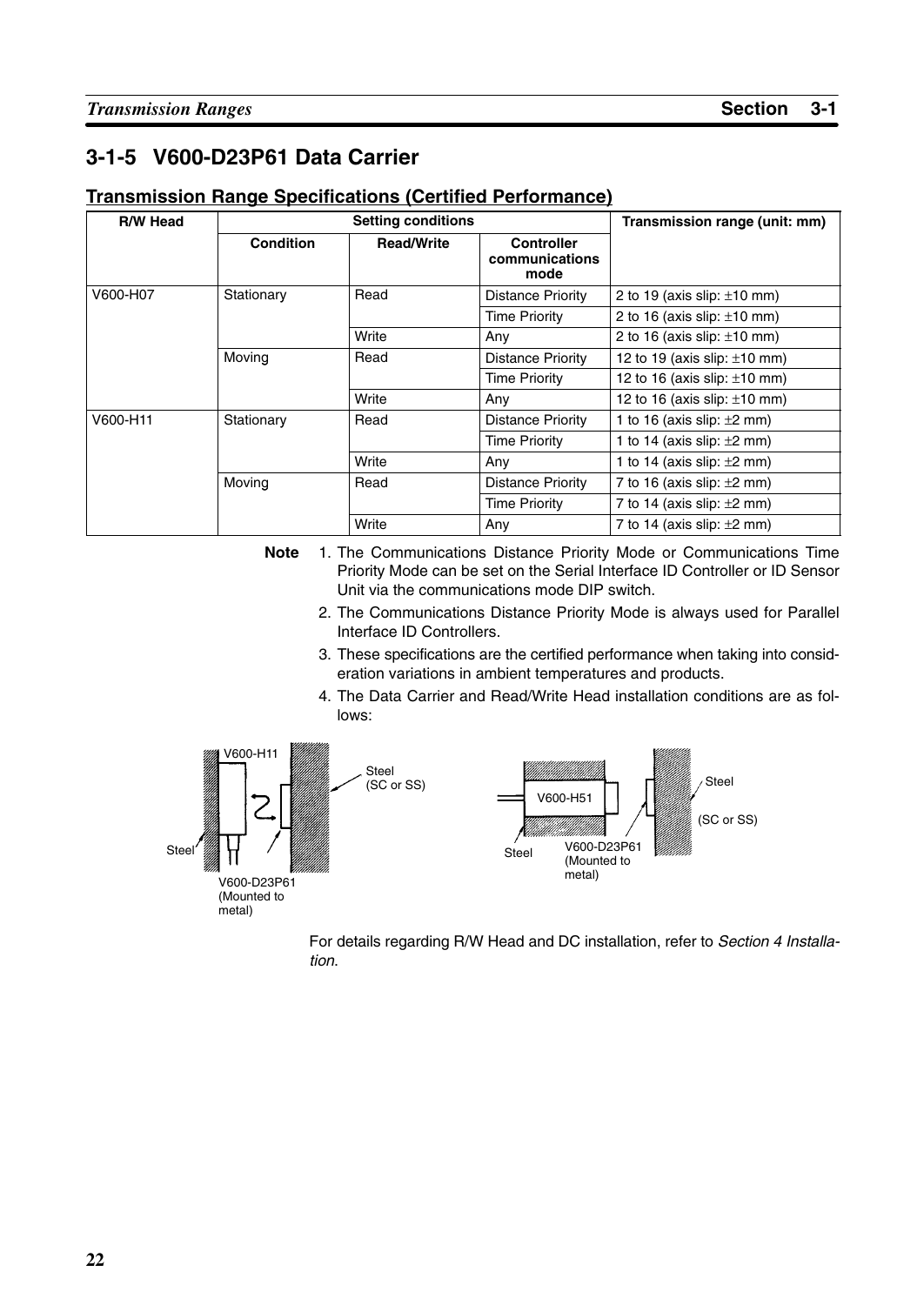#### **Communications Areas**

The following diagrams show representative examples of the communications areas. All measurement units are shown in mm.



## **3-1-6 V600-D23P53 Data Carrier**

#### **Transmission Range Specifications (Certified Performance)**

| R/W Head  |                  | <b>Setting conditions</b> |                                             | Transmission range (unit: mm)             |                                           |  |
|-----------|------------------|---------------------------|---------------------------------------------|-------------------------------------------|-------------------------------------------|--|
|           | <b>Condition</b> | <b>Read/Write</b>         | <b>Controller</b><br>communications<br>mode |                                           |                                           |  |
| V600-HS51 | Stationary       | Read                      | <b>Distance Priority</b>                    | $0.5$ to $4.0$<br>(axis slip: $\pm 2$ mm) | $0.5$ to $4.5$<br>(axis slip: $\pm 1$ mm) |  |
|           |                  |                           | <b>Time Priority</b>                        | $0.5$ to $3.0$<br>(axis slip: $\pm 2$ mm) | $0.5$ to $3.5$<br>(axis slip: $\pm 1$ mm) |  |
|           |                  | Write                     | Any                                         | $0.5$ to $3.0$<br>(axis slip: $\pm 2$ mm) | $0.5$ to $3.5$<br>(axis slip: $\pm 1$ mm) |  |
| V600-HS61 | Stationary       | Read                      | Distance Priority                           | $0.5$ to $4.0$<br>(axis slip: $\pm 2$ mm) | $0.5$ to $4.5$<br>(axis slip: $\pm 1$ mm) |  |
|           |                  |                           | <b>Time Priority</b>                        | $0.5$ to $3.0$<br>(axis slip: $\pm 2$ mm) | $0.5$ to $3.5$<br>(axis slip: $\pm 1$ mm) |  |
|           |                  | Write                     | Any                                         | 0.5 to 3.0<br>(axis slip: $\pm 2$ mm)     | $0.5$ to $3.5$<br>(axis slip: $\pm 1$ mm) |  |
| V600-H52  | Stationary       | Read                      | Distance Priority                           | $0.5$ to $4.0$<br>(axis slip: $\pm 2$ mm) | $0.5$ to $4.5$<br>(axis slip: $\pm 1$ mm) |  |
|           |                  |                           | <b>Time Priority</b>                        | $0.5$ to $3.0$<br>(axis slip: $\pm 2$ mm) | $0.5$ to $3.5$<br>(axis slip: $\pm 1$ mm) |  |
|           |                  | Write                     | Any                                         | $0.5$ to $3.0$<br>(axis slip: $\pm 2$ mm) | $0.5$ to $3.5$<br>(axis slip: $\pm 1$ mm) |  |

**Note** 1. The Communications Distance Priority Mode or Communications Time Priority Mode can be set on the Serial Interface ID Controller or ID Sensor Unit via the communications mode DIP switch.

- 2. The Communications Distance Priority Mode is always used for Parallel Interface ID Controllers.
- 3. These specifications are the certified performance when taking into consideration variations in ambient temperatures and products.
- 4. The Data Carrier and Read/Write Head installation conditions are as follows:

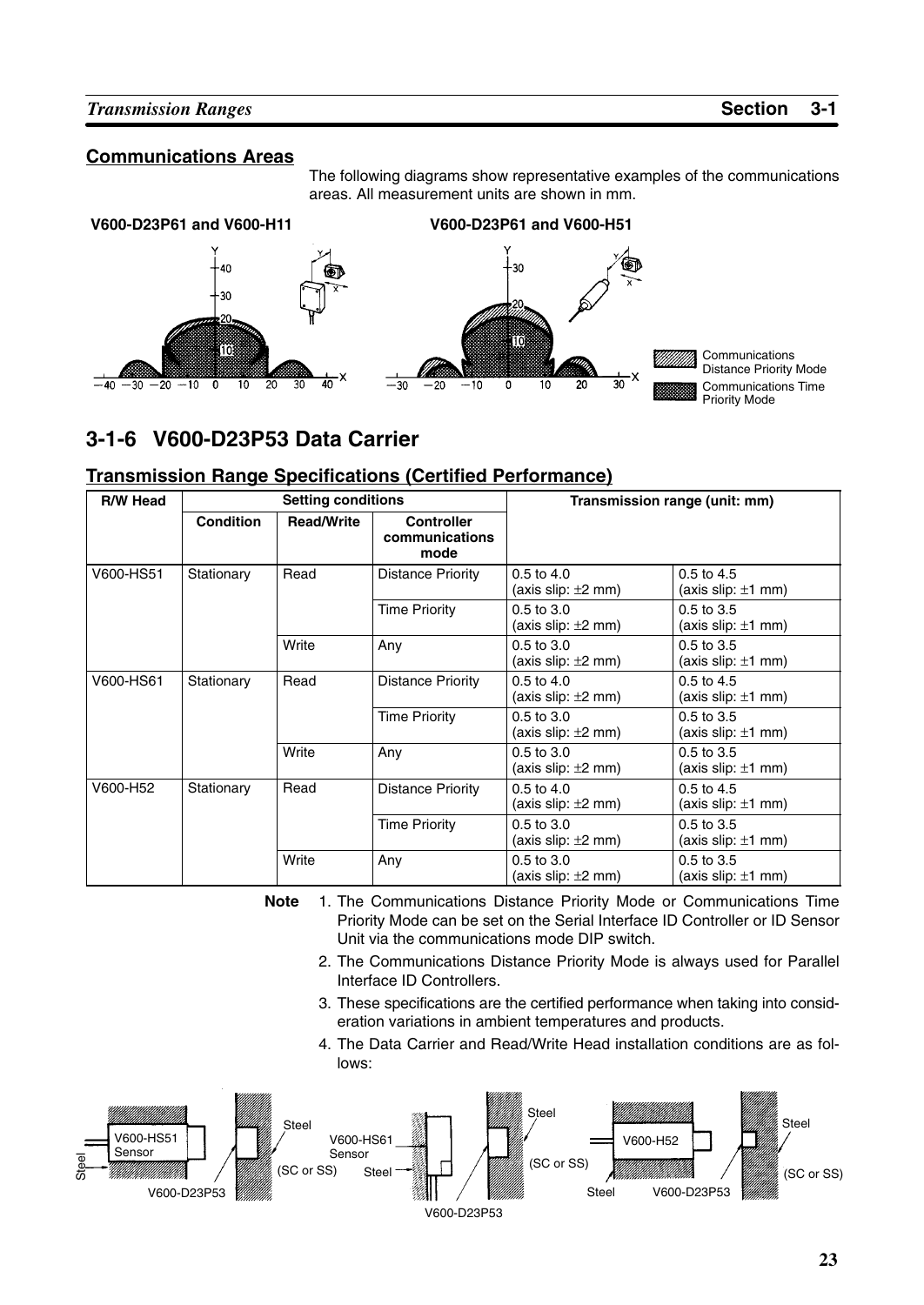For details regarding R/W Head and DC installation, refer to *Section 4 Installation*.

#### **Communications Areas**

The following diagrams show representative examples of the communications areas. All measurement units are shown in mm.



## **3-1-7 V600-D23P54 Data Carrier**

#### **Transmission Range Specifications (Certified Performance)**

| <b>R/W Head</b> |                  | <b>Setting conditions</b> |                                             | Transmission range (unit: mm)             |                                           |
|-----------------|------------------|---------------------------|---------------------------------------------|-------------------------------------------|-------------------------------------------|
|                 | <b>Condition</b> | <b>Read/Write</b>         | <b>Controller</b><br>communications<br>mode |                                           |                                           |
| V600-HS51       | Stationary       | Read                      | Distance Priority                           | $0.5$ to $6.0$<br>(axis slip: $\pm 2$ mm) | $0.5$ to $6.5$<br>(axis slip: $\pm 1$ mm) |
|                 |                  |                           | <b>Time Priority</b>                        | $0.5$ to $5.5$<br>(axis slip: $\pm 2$ mm) | $0.5$ to $6.0$<br>(axis slip: $\pm 1$ mm) |
|                 |                  | Write                     | Any                                         | $0.5$ to $5.0$<br>(axis slip: $\pm 2$ mm) | $0.5$ to $5.5$<br>(axis slip: $\pm 1$ mm) |
| V600-HS61       | Stationary       | Read                      | <b>Distance Priority</b>                    | $0.5$ to $6.5$<br>(axis slip: $\pm 2$ mm) | 0.5 to 7.0<br>(axis slip: $\pm 1$ mm)     |
|                 |                  |                           | <b>Time Priority</b>                        | $0.5$ to $5.5$<br>(axis slip: $\pm 2$ mm) | $0.5$ to $6.0$<br>(axis slip: $\pm 1$ mm) |
|                 |                  | Write                     | Any                                         | $0.5$ to $5.5$<br>(axis slip: $\pm 2$ mm) | $0.5$ to $6.0$<br>(axis slip: $\pm 1$ mm) |
| V600-H52        | Stationary       | Read                      | <b>Distance Priority</b>                    | $0.5$ to $6.5$<br>(axis slip: $\pm 2$ mm) | $0.5$ to $7.0$<br>(axis slip: $\pm 1$ mm) |
|                 |                  |                           | <b>Time Priority</b>                        | $0.5$ to $5.5$<br>(axis slip: $\pm 2$ mm) | $0.5$ to $6.0$<br>(axis slip: $\pm 1$ mm) |
|                 |                  | Write                     | Any                                         | $0.5$ to $5.5$<br>(axis slip: $\pm 2$ mm) | $0.5$ to $6.0$<br>(axis slip: $\pm 1$ mm) |

**Note** 1. The Communications Distance Priority Mode or Communications Time Priority Mode can be set on the Serial Interface ID Controller or ID Sensor Unit via the communications mode DIP switch.

2. The Communications Distance Priority Mode is always used for Parallel Interface ID Controllers.

#### **24**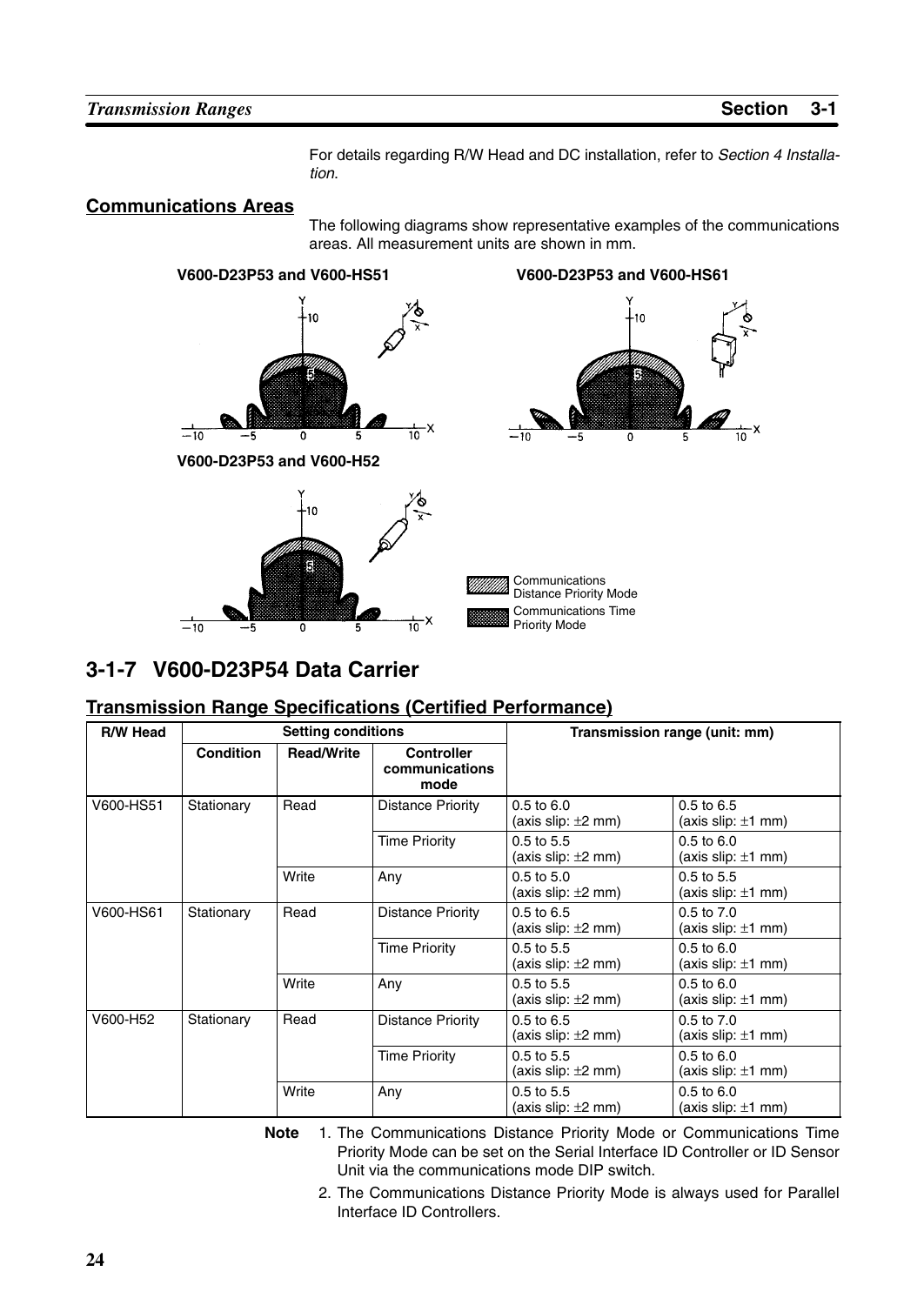$\frac{1}{15}x$ 

- 3. These specifications are the certified performance when taking into consideration variations in ambient temperatures and products.
- 4. The Data Carrier and Read/Write Head installation conditions are as follows:



For details regarding R/W Head and DC installation, refer to *Section 4 Installation*.

#### **Communications Areas**

The following diagrams show representative examples of the communications areas. All measurement units are shown in mm.



### **3-1-8 Communications Areas on Non-metal**

Although the V600-D23P61 is for mounting on metal surfaces and the V600-D23P53/P54 are for imbedding in metal, mounting any of these Data Carriers on non-metal will increase the communications areas.

The following diagrams show representative examples of the communications areas. All measurement units are shown in mm.

The following diagrams assume that there is no metal at the back of or surrounding the Data Carrier.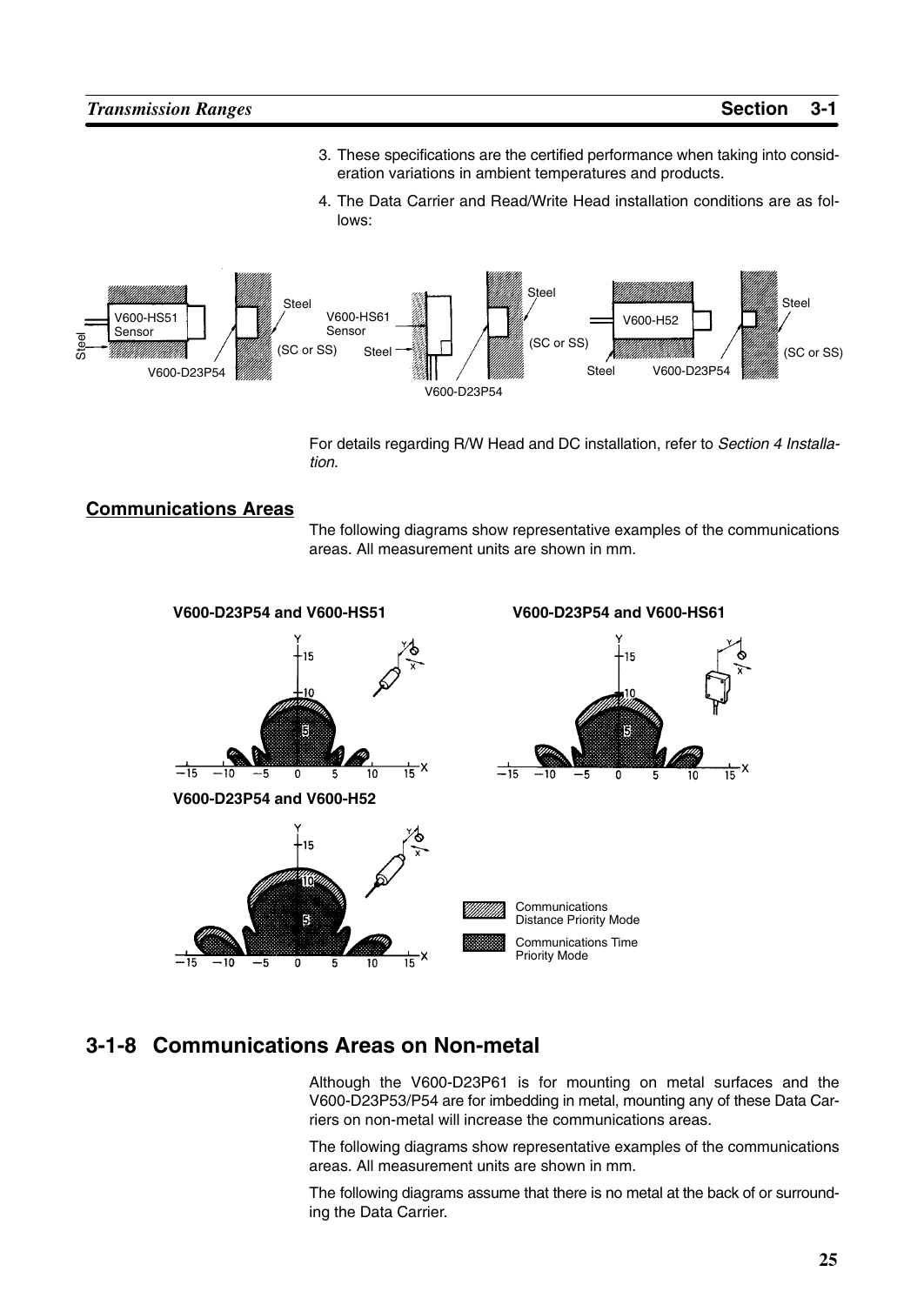#### **V600-D23P61 Data Carrier**



#### **V600-D23P53 Data Carrier**



**V600-D23P53 and V600-H52**



#### **V600-D23P54 Data Carrier**









-15 ٦Ő 5  $\frac{1}{15}x$  $\overline{10}$  $-15$  $\overline{-10}$ -5  $\overline{\mathfrak{o}}$  $\overline{5}$ 

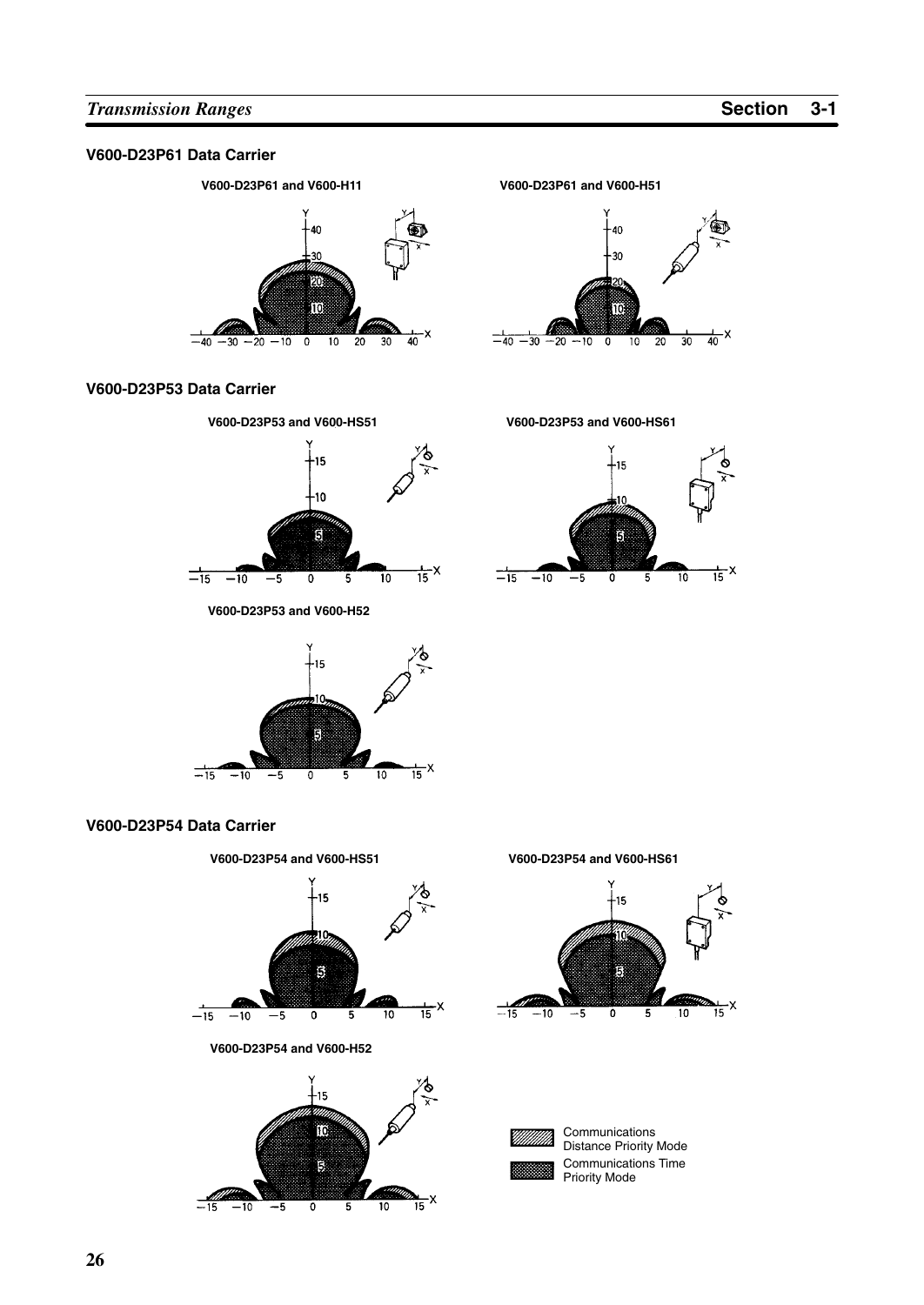## **3-2 Transmission Time**

#### **Transmission Time**

Transmission times are the same for all models of R/W Heads and DCs covered in this manual, although transmission times are different for DCs that contain batteries. The term "transmission time" is used to indicate both the turn-around time (TAT) and the lower level transmission time between the R/W Head and DC.

The TAT is the total time required from the transmission of a command from a host device (such as a host computer) until the reception of a response at the host device.

The lower-level transmission time is the time required for transmission of data between the R/W Head and DC.

The following diagram shows the TAT and lower-level transmission time for the READ command.



Turn-around time (TAT)

The following diagrams show the TAT and lower-level transmission time for Serial Interface ID Controllers V600-CA1A-V $\Box$ , , V600-CA2A-V<sub>I</sub>, V600-CD1D-V□, and V600-CF1A. (The TAT for Parallel Interface ID Controllers and ID Sensor Units varies with the host's software.) **TAT (Reference)**



#### Calculation Method (Reference) (Unit: ms)

| <b>Controller</b><br>communications mode | <b>Read/Write</b> | ТАТ                |
|------------------------------------------|-------------------|--------------------|
| <b>Communications Distance</b>           | Read              | $T = 5.4N + 85.4$  |
| <b>Priority Mode</b>                     | Write             | $T = 9.8N + 184.9$ |
| Communications Time                      | Read              | $T = 2.9N + 99.1$  |
| <b>Priority Mode</b>                     | Write             | $T = 8.2N + 272.9$ |

N: Number of bytes processed

- **Note** 1. The value given for the TAT data assumes that the communications settings for the V600-CA1A-V $\Box$  ID Controller are as follows: Baud rate: 9600 bps; data length: 8 bits; stop bits: 1; parity: odd.
	- 2. The number of bytes is the number for ASCII code. (For details, refer to the *RFID System Operation Manual (Z83)*.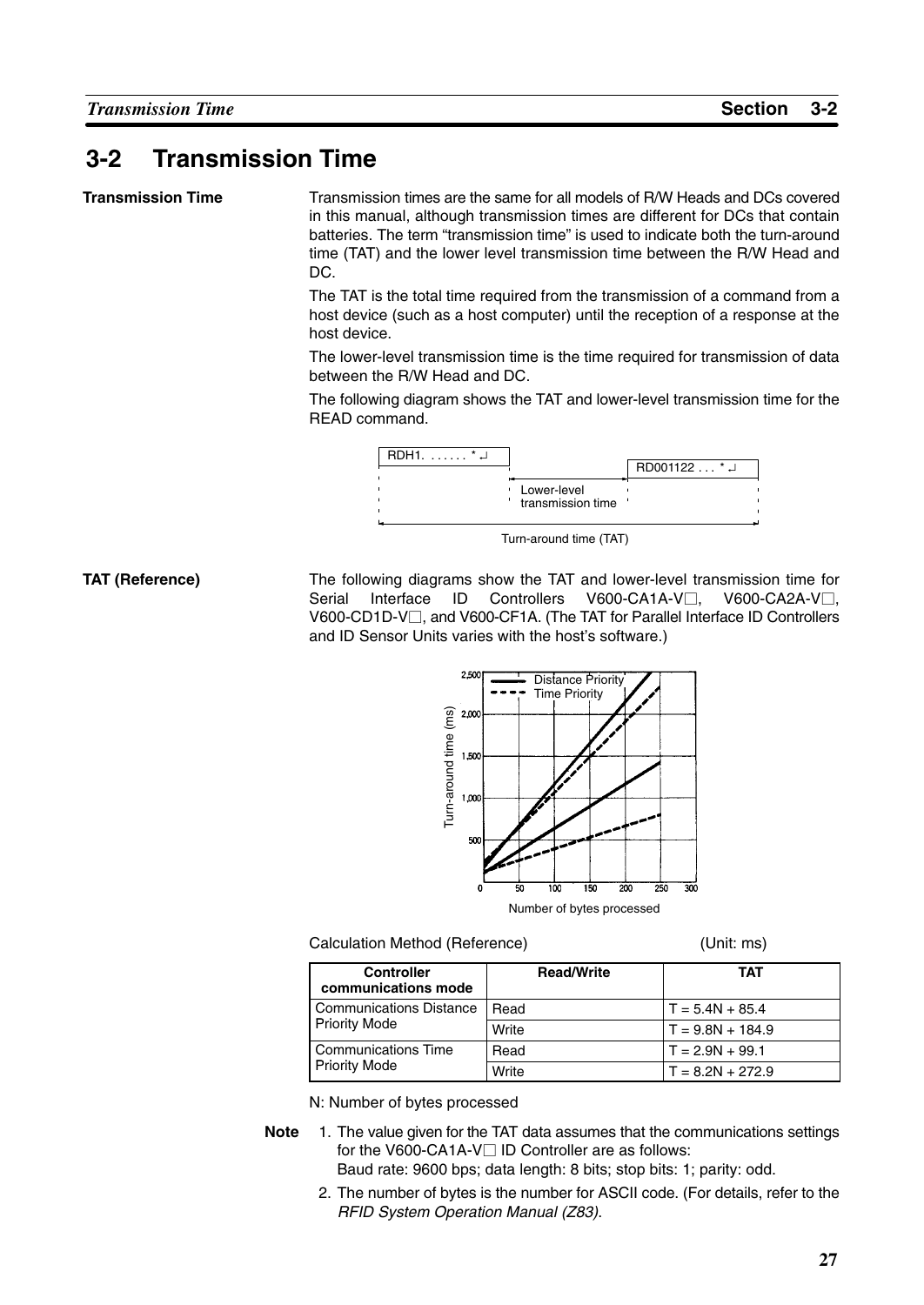#### *Data Carrier Speed* **Section 3-3**

#### **Transmission Time With the Data Carrier (Reference)**



Number of bytes processed

#### Calculation Method (Reference) (Unit: ms)

| <b>Controller</b><br>communications<br>mode | <b>Read/Write</b> | Lower-level transmission time |
|---------------------------------------------|-------------------|-------------------------------|
| Communications                              | Read              | $t = 4.3N + 64.6$             |
| <b>Distance Priority Mode</b>               | Write             | $t = 8.7N + 167.1$            |
| <b>Communications Time</b>                  | Read              | $t = 1.8N + 79.0$             |
| <b>Priority Mode</b>                        | Write             | $t = 7.1N + 180.4$            |

N: Number of bytes processed

#### **Communications Mode Setting**

Either the Communications Distance Priority Mode or the Communications Time Priority Mode can be set for the communications mode for the V600-CA1A-V□, V600-CA2A-V□, V600-CD1D-V□, and V600-CF1A Serial Interface ID Controllers using the mode DIP switch. Refer to the operation manuals for the Controller for details. (The V600-CA8A-V□/CA9A-V□ Parallel Interface ID Controllers always operate in the Communications Distance Priority Mode.)

## **3-3 Data Carrier Speed**

The number of bytes that can be processed using the Auto Read and Auto Write commands depends on the speed of the DC. The relationship between the number of bytes and DC speed in m/minute can be determined from the following equation.

Max. DC Speed  $=$  Distance travelled in the transmission range (m) Lower-level transmission time (min)

- The "distance travelled in the transmission range (m)" is the maximum width of the transmission range (in the X direction). Refer to the diagrams in *3-1 Transmission Range*.
- The "lower-level transmission time (min)" is the time required for transmission between the DC and the R/W Head. For details regarding this calculation, refer to *3-2 Transmission Time*.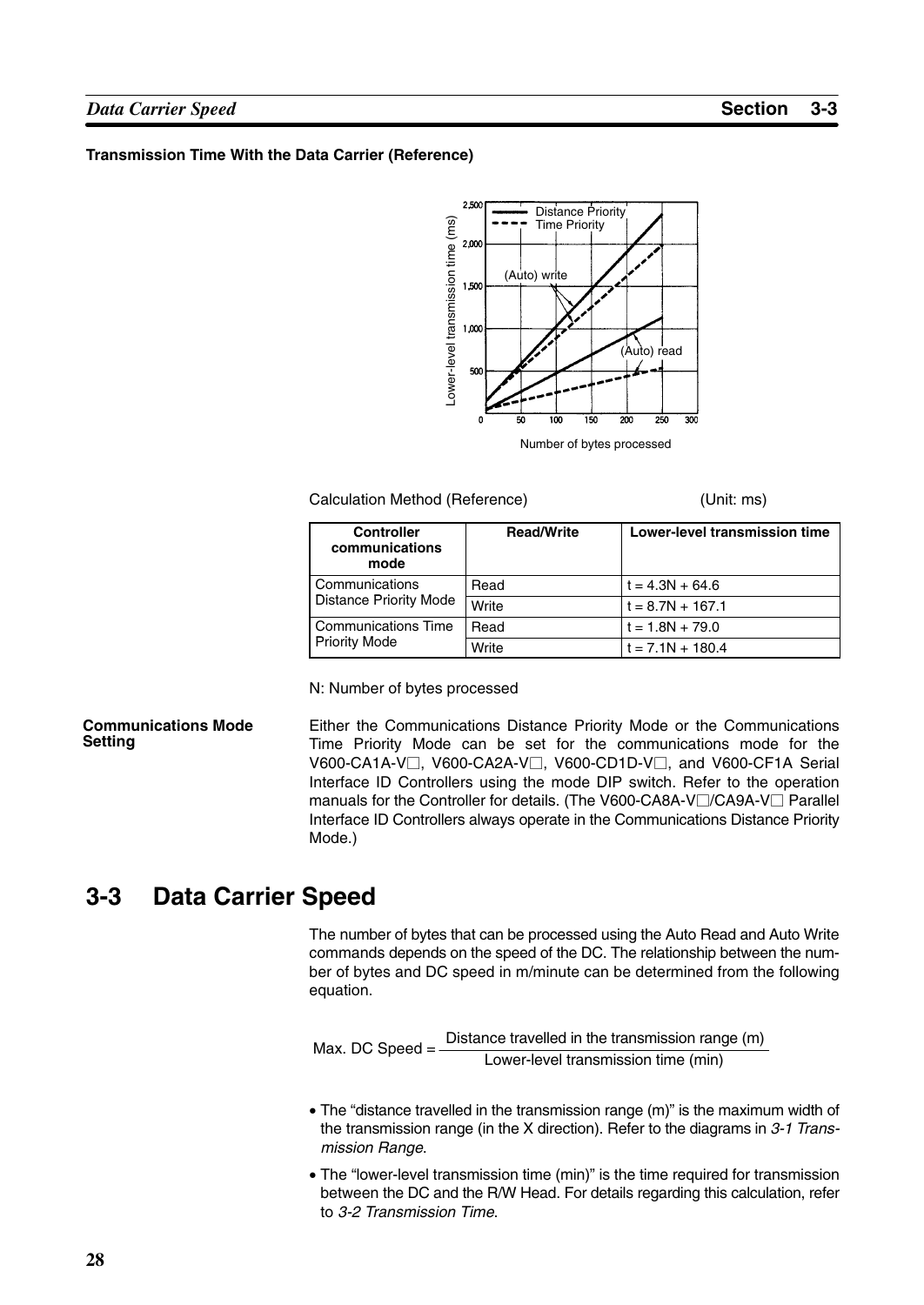**Calculation Example**

In this example diagram, the V600-D23P66 and V600-H11 are combined and four bytes are read.



This diagram shows the following:

Distance travelled in transmission range, Y (transmission distance) = 50 mm Lower-level transmission time,  $T = 4.3 \times 4 + 64.6 = 81.8 \text{ ms}$ .

Accordingly, the DC speed in this case will be as follows:

| Max. DC Speed $=$ | Distance travelled in the transmission range (m) | $50 \ (mm)$    |
|-------------------|--------------------------------------------------|----------------|
|                   | Lower-level transmission time (min)              | $81.8$ (ms)    |
|                   |                                                  | $= 36.7$ m/min |

- **Note** 1. The distance travelled in the transmission time will vary depending on the read/write distance and the shaft slippage. Refer to the diagrams in *3-1 Transmission Range*.
	- 2. The DC speed is the standard value. Before using the equipment, run a test to determine the speed under the actual operating conditions.
	- 3. The DC speed data above do not take into account possible transmission errors in host or lower-level communications.
	- 4. When the V600-CA8A-V□/CA9A-V□ is used, the speed will vary depending on the software at the host device.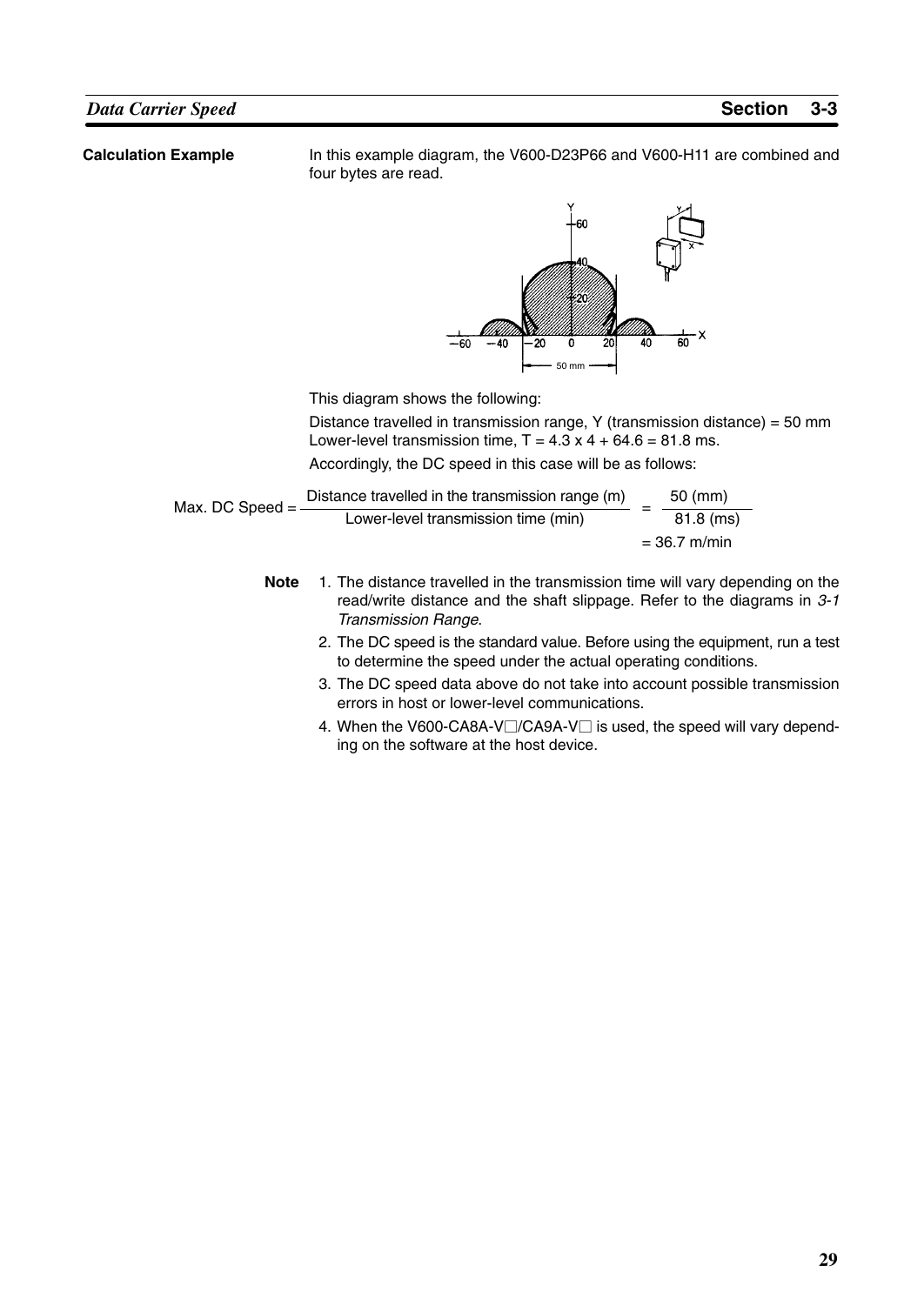## **SECTION 4 Installation**

This section describes the recommended installation methods for the R/W Heads and Data Carriers (DCs).

|  | -32  |
|--|------|
|  | -32  |
|  | - 36 |
|  |      |
|  |      |
|  |      |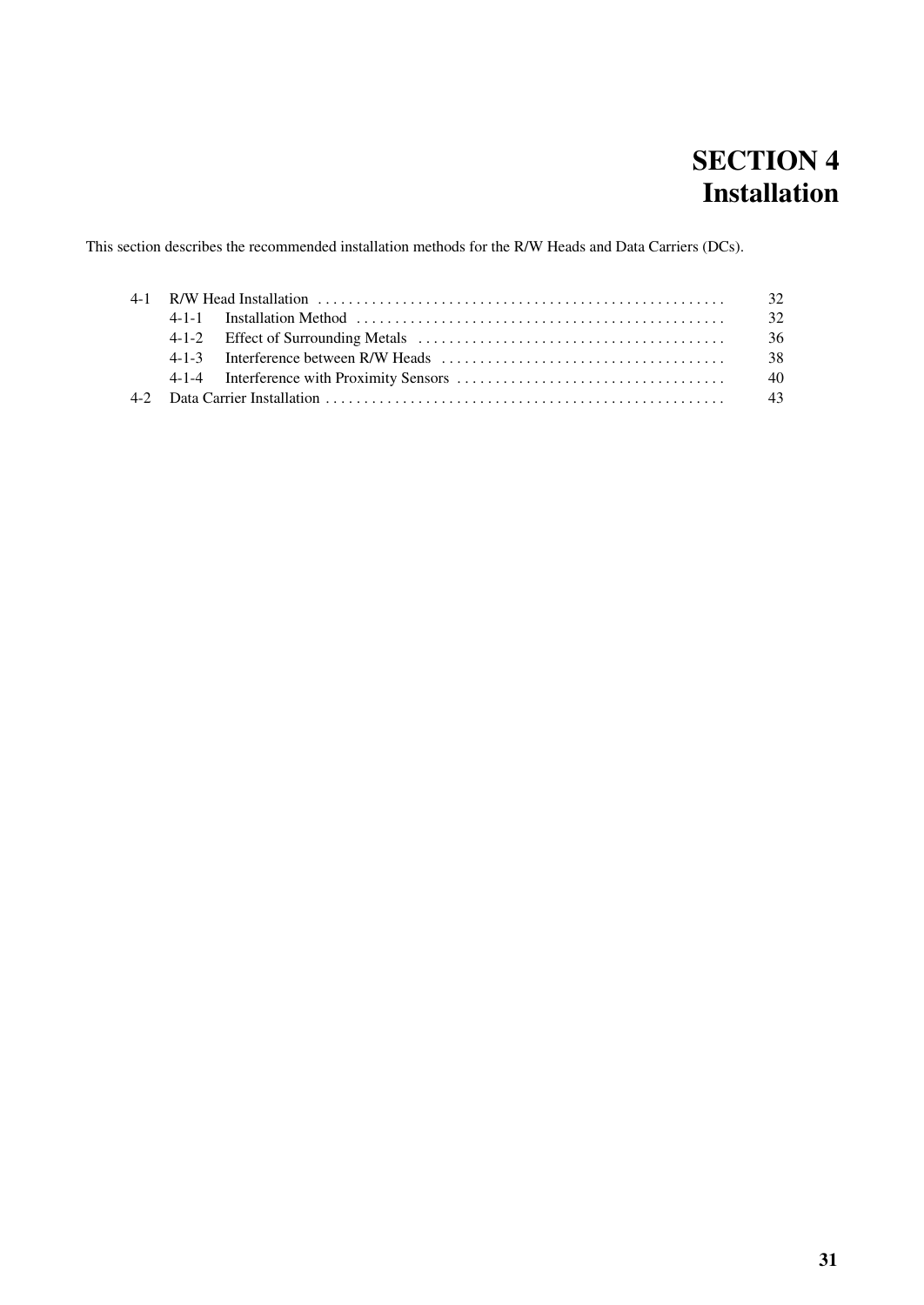## **4-1 R/W Head Installation**

### **4-1-1 Installation Method**

#### **V600-H07 R/W Head**

Use M4 screws and spring washers for R/W Head installation. Tighten the screws to a torque of 0.7 to 1.2 N•m (approximately 7 to 12 kgf•cm).

There are no restrictions on the mounting direction or the direction of access to the DC, but if the R/W Head is to be installed near a device such as a conveyance belt, make sure there is no danger of the R/W Head being accidentally struck.



**Mounting Bracket Dimensions (V600-H07 Only)**

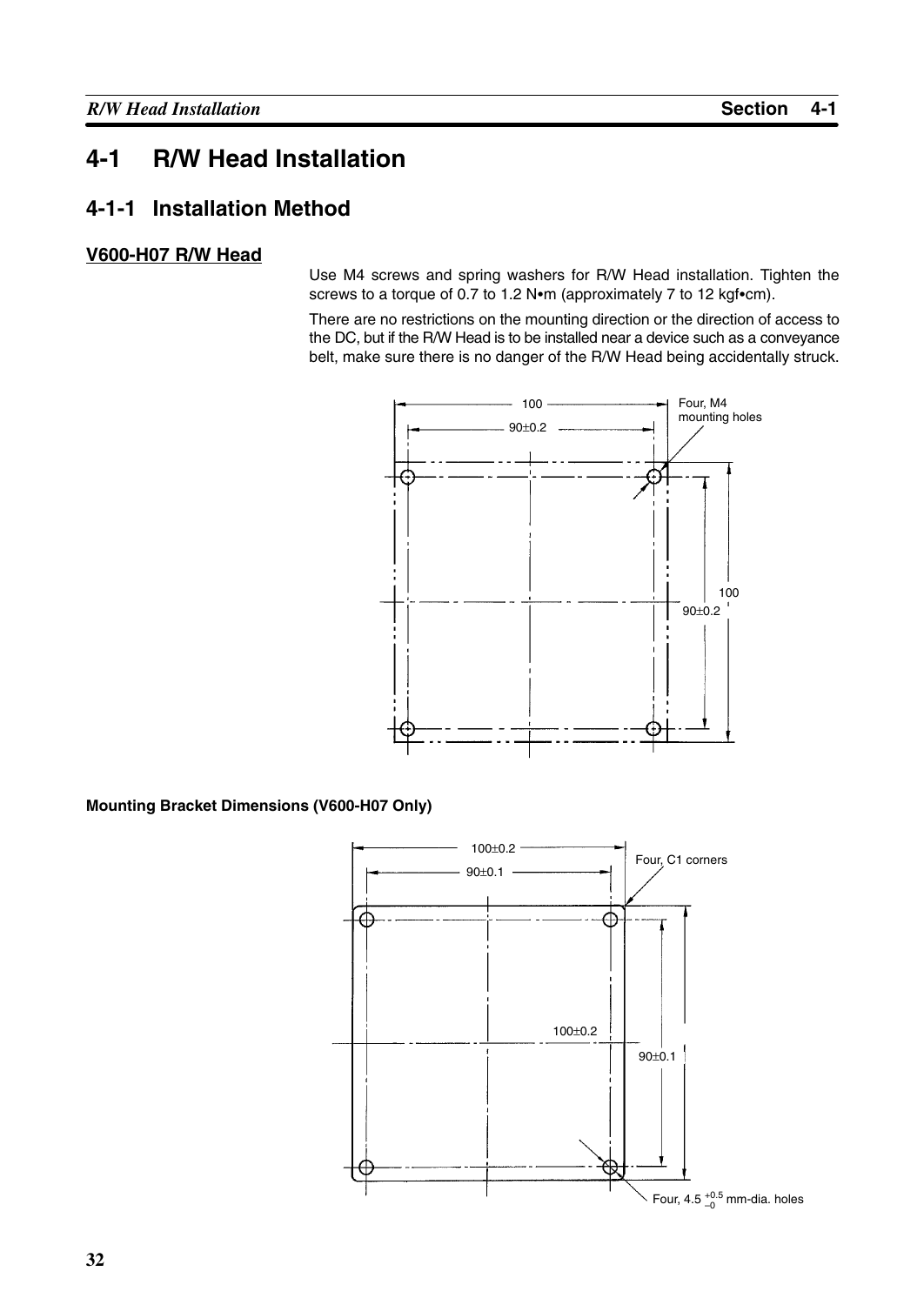**Note** A mounting bracket is provided with the V600-H07. It is not necessary to use this bracket if a metal mounting plate larger than the 100×100 mm "footprint" of the R/W Head is used for installation.





Be sure to ground the mounting surface of the R/W Head if it is metal.

#### **V600-H11 R/W Head**

#### **(1) Front Panel Mounting**



#### **2) Rear Panel Mounting**

Insert the nuts that are included with the R/W Head into the locations marked "A."



#### **V600-H51/H52 R/W Head**

The V600-H51/H52 R/W Heads are M22. When embedding or attaching to metal, separate the communications section (coil tip) from the metal in all direc-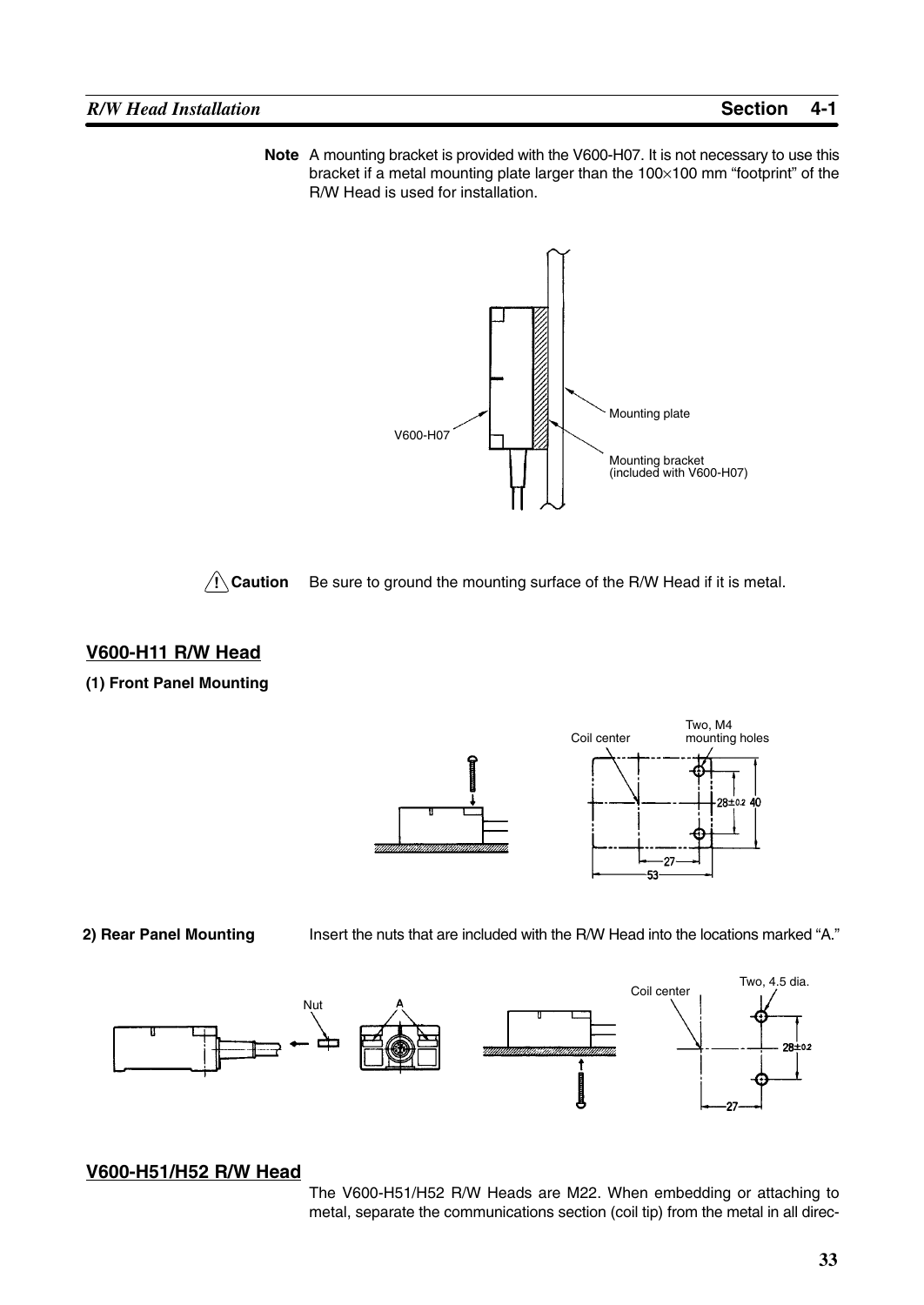#### *R/W Head Installation* **Section 4-1**





**Note** Do not let the surrounding metal extend beyond the end of the R/W Head.

#### **Mounting to Brackets: Mounting Hole Dimensions**



**Note** Mount the R/W Head to the bracket so that the lock washers and nuts clamp onto the bracket. The maximum tightening torque is 40 N·m (approx. 400 kgf·cm).

#### **V600-HS51 R/W Head**

The V600-HS51 R/W Head is M12. When embedding or attaching to metal, separate the communications section (coil tip) from the metal by at least 15 mm in all directions.





#### **Mounting to Brackets: Mounting Hole Dimensions**

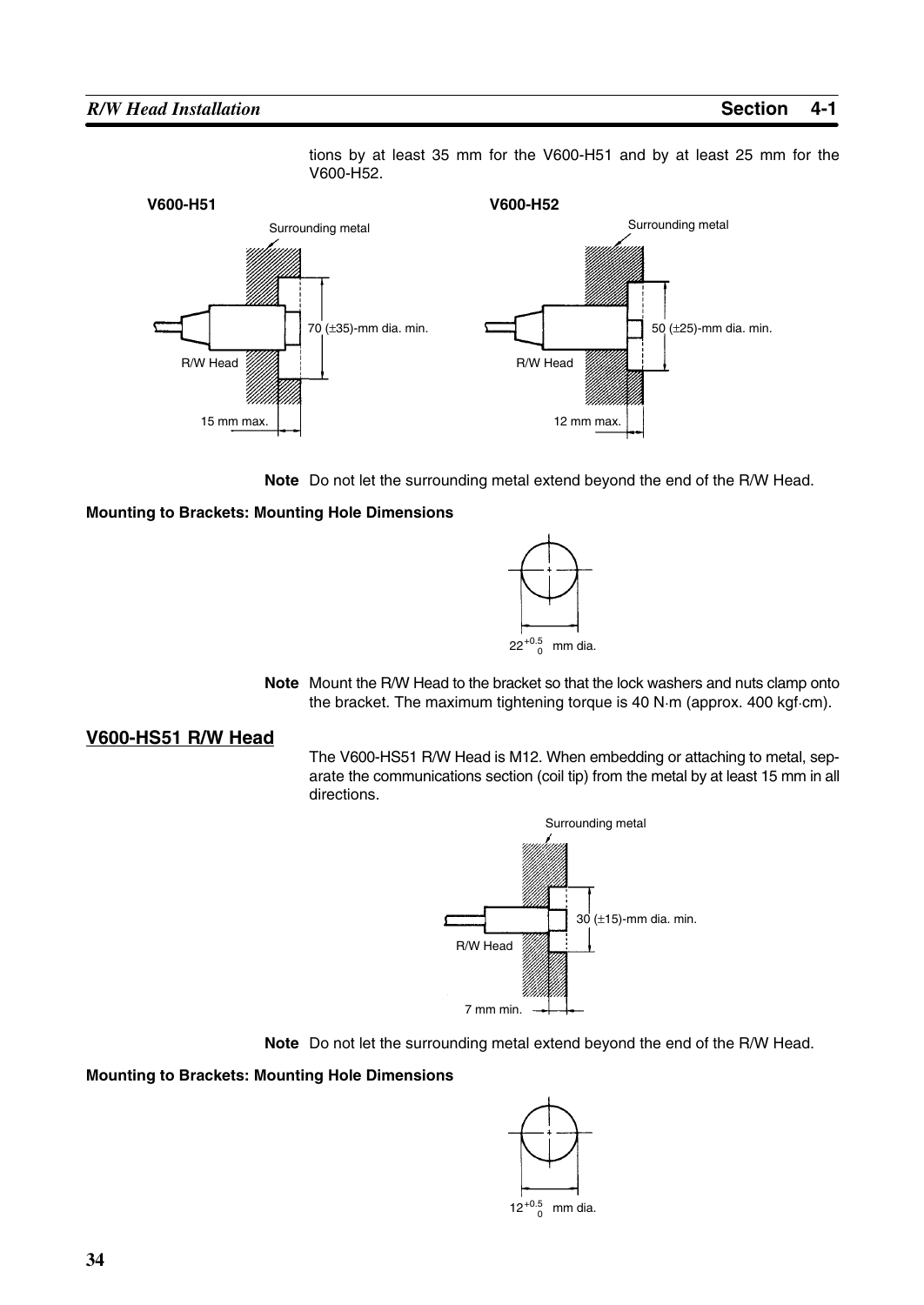**Note** Mount the R/W Head to the bracket so that the lock washers and nuts clamp onto the bracket. The maximum tightening torque is 6 N·m (approx. 60 kgf·cm).

#### **V600-HS61 R/W Head**



#### **V600-HA51 R/W Head**

**Surface Mounting**

Use M4 screws when mounting directly to surfaces inside the control panel.



#### **Mounting to DIN Track**



- **Note** 1. Add the height of the DIN Track.
	- 2. Provide a space of at least 10 mm (at least two spacers) and attach the R/W Heads securely.
- *1, 2, 3...* 1. When connecting a R/W Head to DIN Track, hook section A first and then rotate in direction B.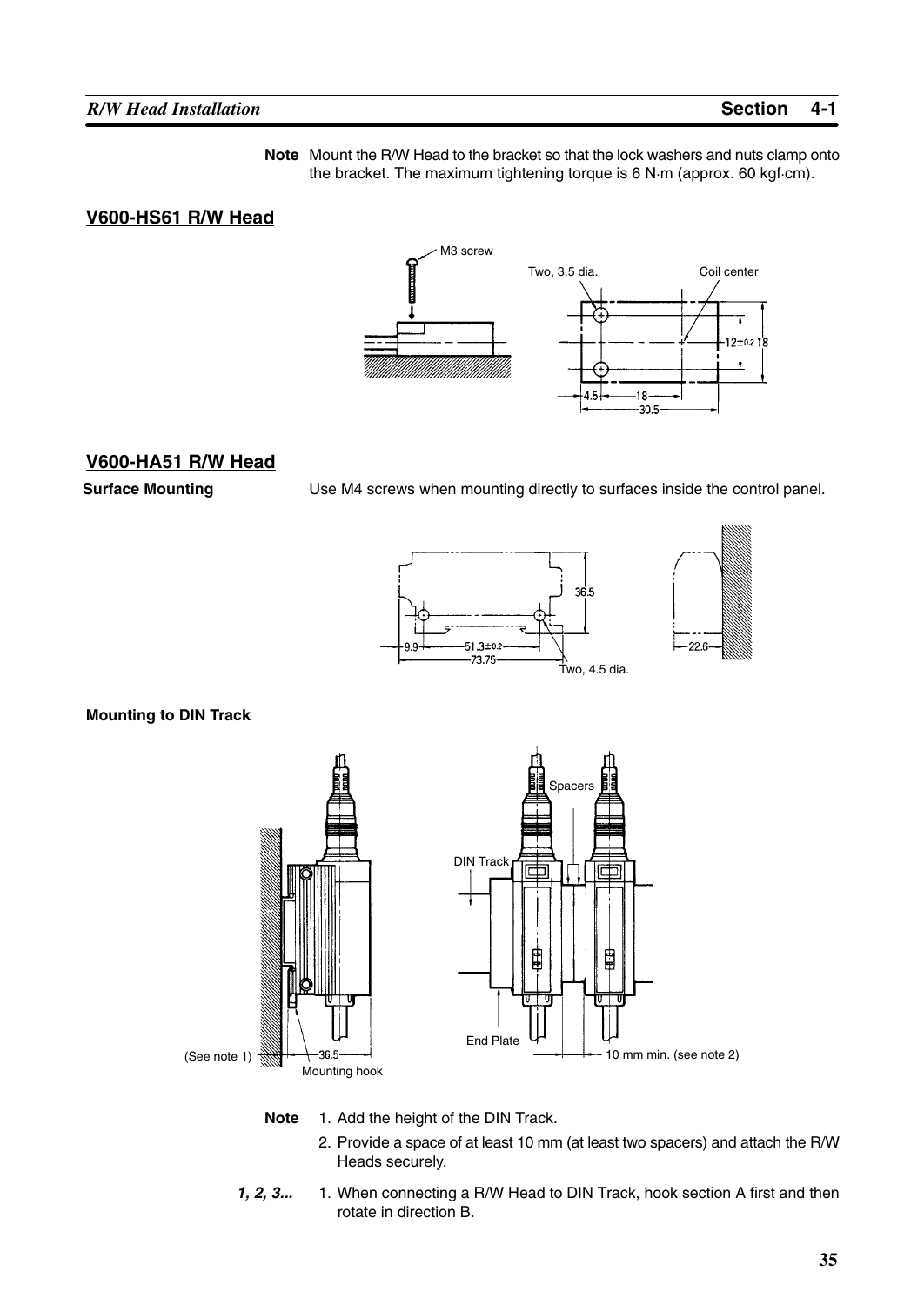

2. To remove a R/W Head from DIN Track, pull out on the mounting hook.

## **Attaching and Removing V600-HA51 and V600-HS51/HS61 Connectors**

#### **Attaching**

- **1, 2, 3...** 1. Hold the molded section of the connector, align the groove with the connector on the main unit, and press in.
	- 2. Press the connector straight in until it locks in place.
	- **Note** The connector will not lock in place if the ring is held. Always hold the molded section.



**Removing**

Hold the ring and pull the connector straight out.

**Note** The connector cannot be removed by holding onto the molded section. Never pull on the cable. Excessive force can break lines or otherwise cause damage.



## **4-1-2 Effect of Surrounding Metals**

#### **V600-H07 R/W Head**

In addition to surface mounting, it is also possible to flush-mount the V600-H07 within a metal casing to protect it from being struck by other objects. To prevent malfunctioning, allow at least 50 mm between the sides of the R/W Head and the metal casing, and do not mount the R/W Head below the metal surface. If the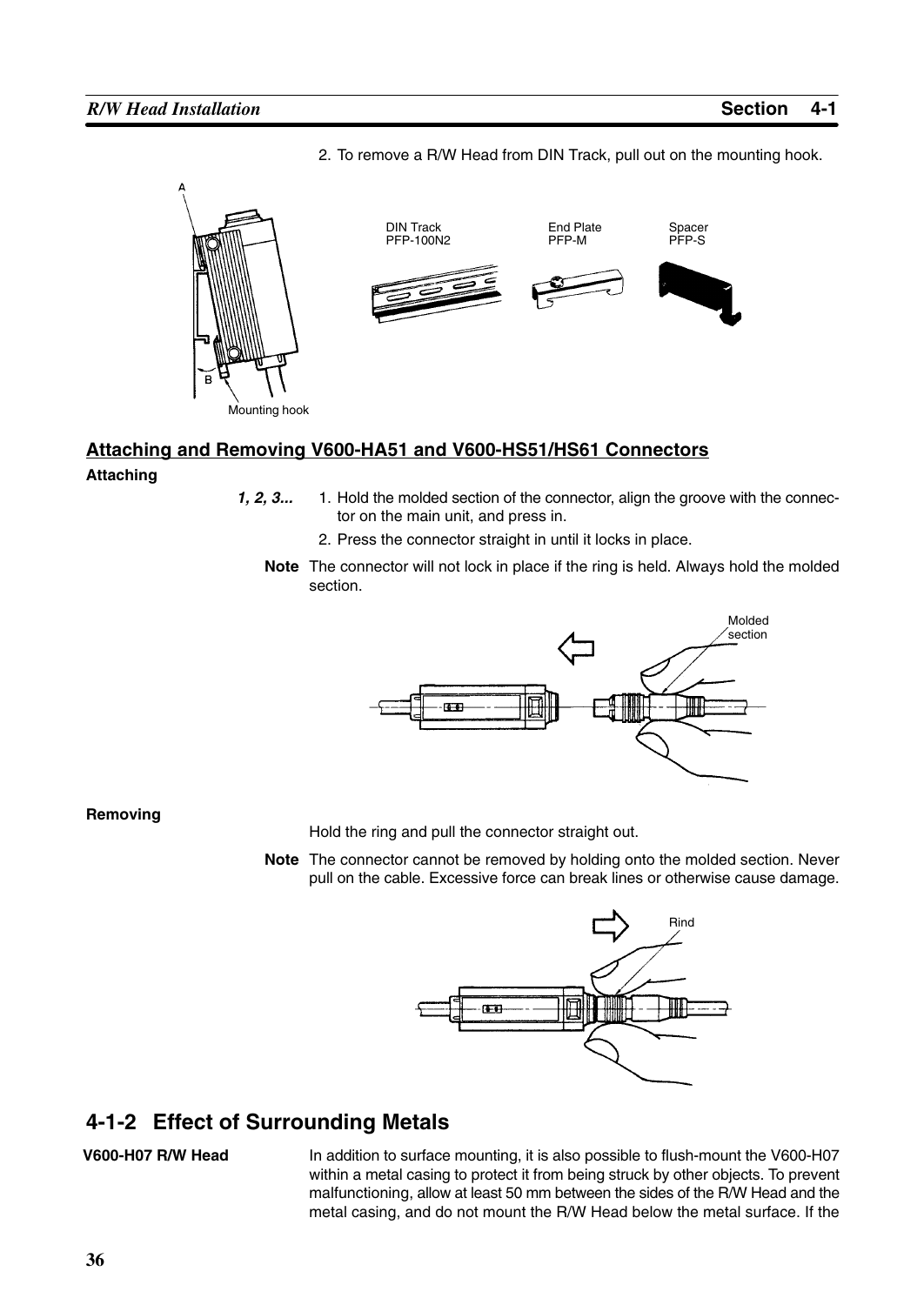gap between sides of the R/W Head and the metal casing is less than 50 mm, the read/write transmission range will be greatly diminished.



- **Note** 1. Do not bend the R/W Head's cable into a curve tighter than 11 mm in radius.
	- 2. The read/write transmission range will be reduced significantly if the R/W Head is installed closer than 50 mm to metal surfaces.

In addition to surface mounting, it is also possible to flush-mount the V600-H11 within a metal casing to protect it from being struck by other objects. To prevent malfunctioning, allow at least 30 mm between the sides of the R/W Head and the metal casing, and do not mount the R/W Head below the metal surface. If the gap between sides of the R/W Head and the metal casing is less than 30 mm, the read/write transmission range will be greatly diminished. **V600-H11 R/W Head**



- **Note** 1. Do not bend the R/W Head's cable in a curve tighter than 11 mm in radius.
	- 2. The read/write transmission range will be reduced significantly if the R/W Head is installed closer than 30 mm to metal surfaces.

**V600-H51 R/W Head**

If there is metal extending to the coil surface near the R/W Head, the transmission distances will be reduced by approximately 30% from the transmission distances for installation according to the procedures in *4-1-1 Installation Method*.

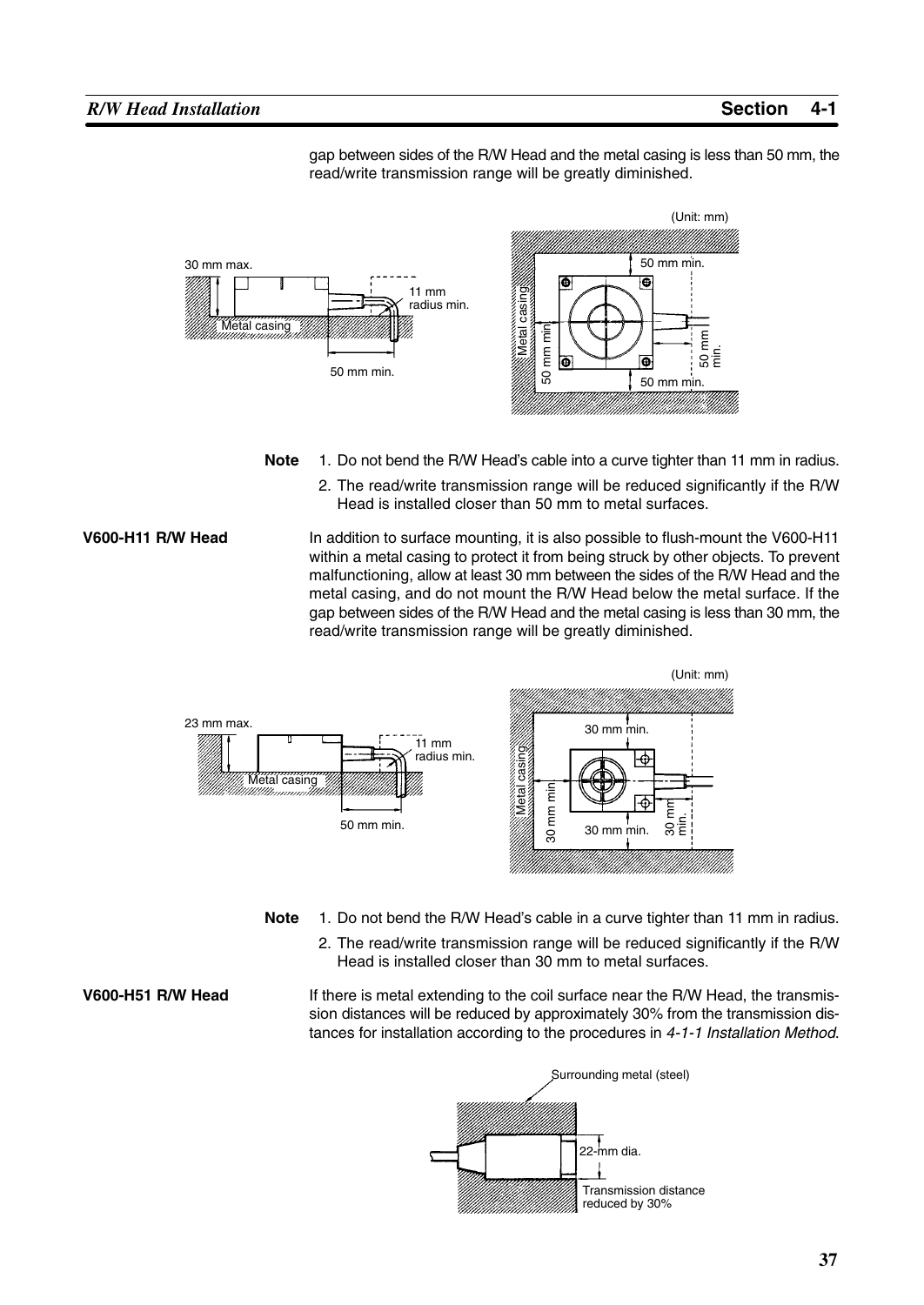#### **V600-H52 R/W Head**

**V600-HS51 R/W Head**

If there is metal extending to the coil surface near the R/W Head, the transmission distances will be reduced by approximately 10% from the transmission distances for installation according to the procedures in *4-1-1 Installation*



If there is metal extending to the coil surface near the R/W Head, the transmission distances will be reduced by approximately 30% from the transmission distances for installation according to the procedures in *4-1-1 Installation*



The V600-HS61 R/W Head can be surface-mounted, or it can be embedded in metal to protect it from colliding with other objects. When embedding the R/W Head, separate it from the metal surfaces on all sides by at least 15 mm to prevent operating errors. The height of the metal surfaces must not exceed beyond the height of the R/W Head. **V600-HS61 R/W Head**



- **Note** 1. The bending radius of the cord must be at least 10 mm.
	- 2. The transmission distance will be greatly reduced if the R/W Head is not separated from surrounding metal surfaces by at least 15 mm.

#### **4-1-3 Interference between R/W Heads**

When using two or more R/W Heads, be sure to allow enough space between the R/W Heads to avoid errors caused by mutual interference. The diagrams below show the minimum spacing required.

When facing each other, V600-H07 R/W Heads should be installed at least 650 mm apart if RD/WT commands are used, and 900 mm apart if auto commands are used. **V600-H07 R/W Head**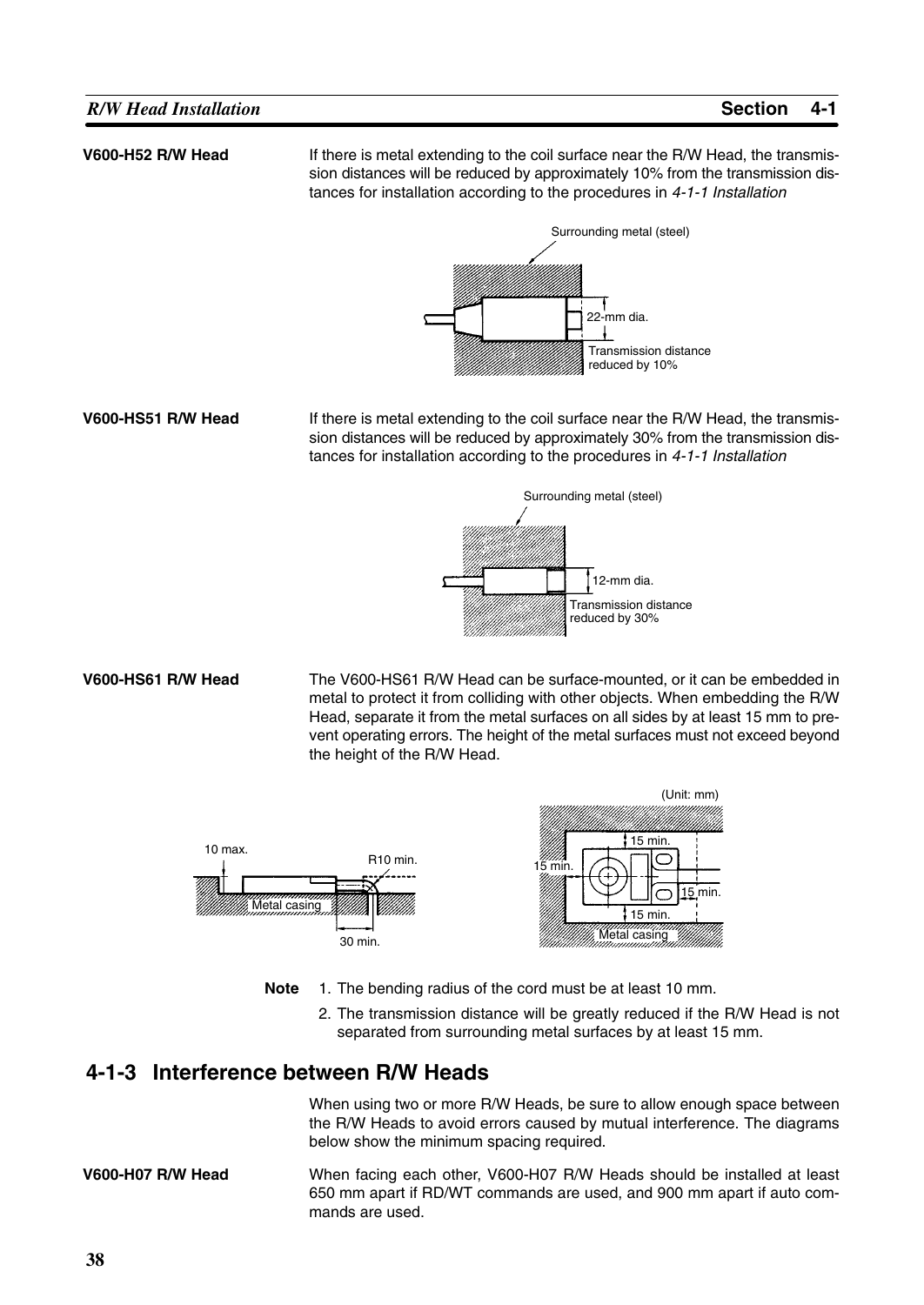When facing the same direction, V600-H07 R/W Heads should be installed at least 550 mm apart (center to center) if RD/WT commands are used, and 1,200 mm apart (center to center) if auto commands are used.



#### **V600-H11 R/W Head**

When facing each other, V600-H07 R/W Heads should be installed at least 200 mm apart regardless of whether RD/WT commands or auto commands are used.

When facing the same direction, V600-H07 R/W Heads should be installed at least 200 mm apart regardless of whether RD/WT commands or auto commands are used.





**Note** For applications in which no two R/W Heads transmit or receive data at the same time (i.e., in which the R/W Heads read and write independently), there is no risk of mutual interference and the R/W Heads can be installed in proximity. Transmission and reception in this case refer to the R/W Heads oscillating after receiving commands.

#### **V600-H51 R/W Head**

When facing each other, V600-H51 R/W Heads should be installed at least 120 mm apart. When facing the same direction, V600-H51 R/W Heads should be installed at least 100 mm apart (center to center)

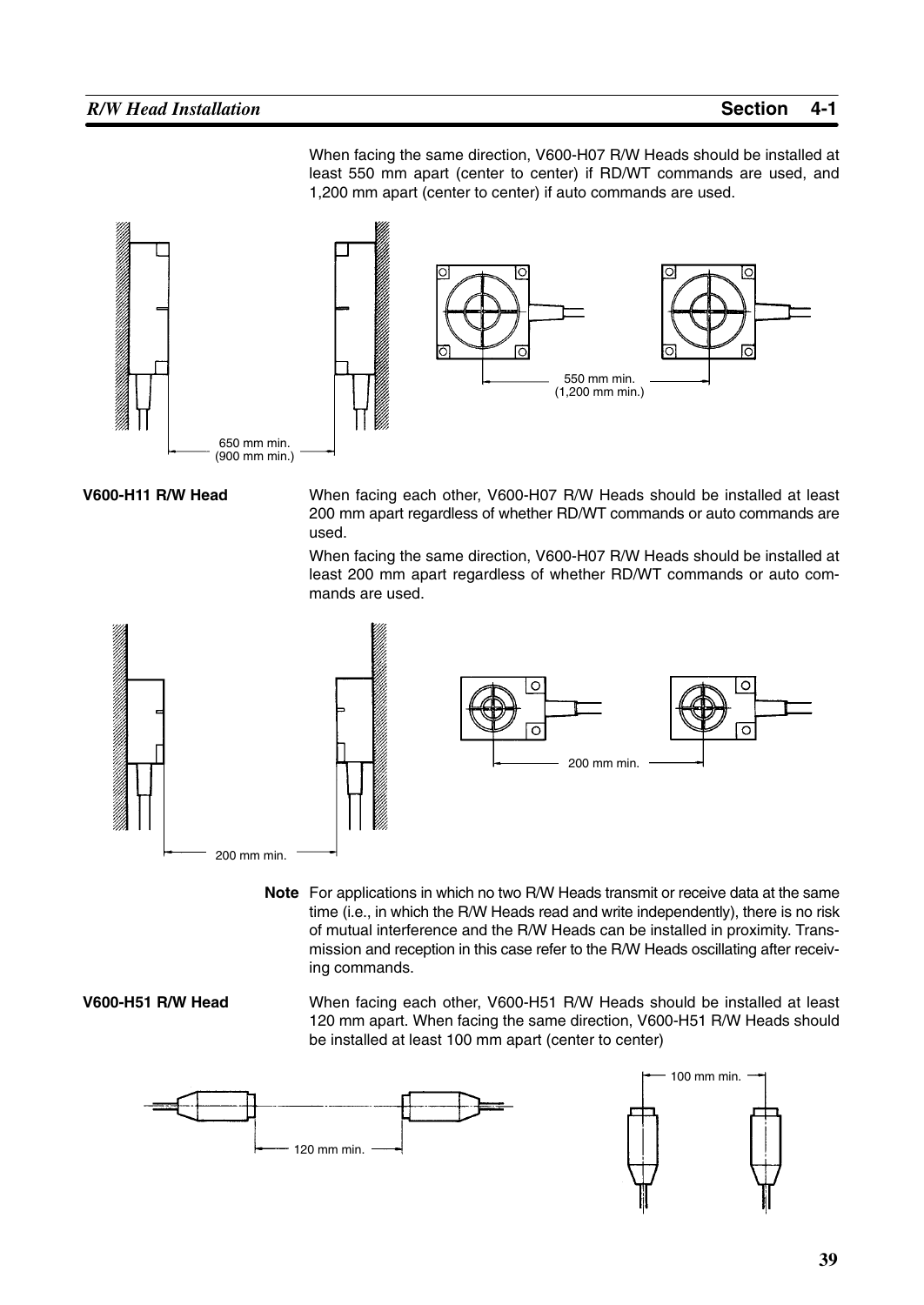#### *R/W Head Installation* **Section 4-1**

#### **V600-H52 R/W Head**

When facing each other or facing the same direction, V600-H52 R/W Heads should be installed at least 80 mm apart.





**V600-HS51 R/W Head**

When facing each other or facing the same direction, V600-HS51 R/W Heads should be installed at least 80 mm apart.





#### **V600-HS61 R/W Head**

When facing each other or facing the same direction, V600-HS61 R/W Heads should be installed at least 80 mm apart.





**Note** Mutual interference will not occur between R/W Heads unless they communication at the same time. R/W Heads can thus be mounted next to each other in any application where communications will never be simultaneous. Here, "communications" refers to the oscillation of the R/W Head when a command is received.

### **4-1-4 Interference with Proximity Sensors**

V600-series R/W Heads use electromagnetic linking (frequency: 530 kHz), so, if they are installed near sensors (such as proximity sensors) with an oscillation frequency of 400 to 600 kHz, it may cause the sensors to malfunction. Before installing R/W Heads, and when selecting sensors, be sure to conduct tests to make sure that there will be no interference.

As shown in the following diagrams, a V600-H07 R/W Head should be at least 400 mm from a proximity sensor when the two are facing the same direction or **V600-H07 R/W Head**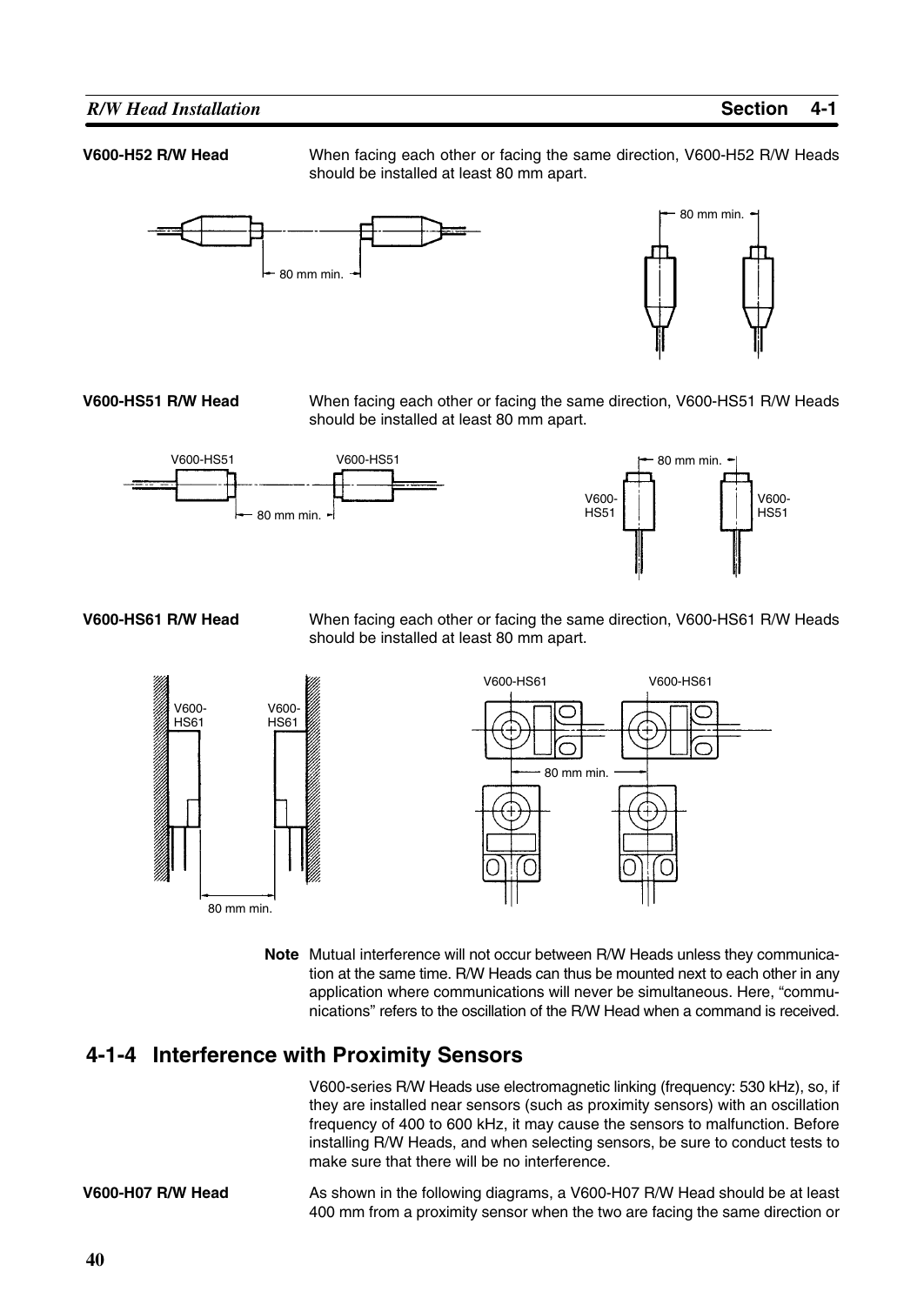

perpendicular. When the two are facing each other, they should be at least 300 mm apart.



**V600-H11 R/W Head**

As shown in the following diagrams, a V600-H11 R/W Head should be at least 100 mm from a proximity sensor regardless of whether the two are parallel, perpendicular, or facing each other.

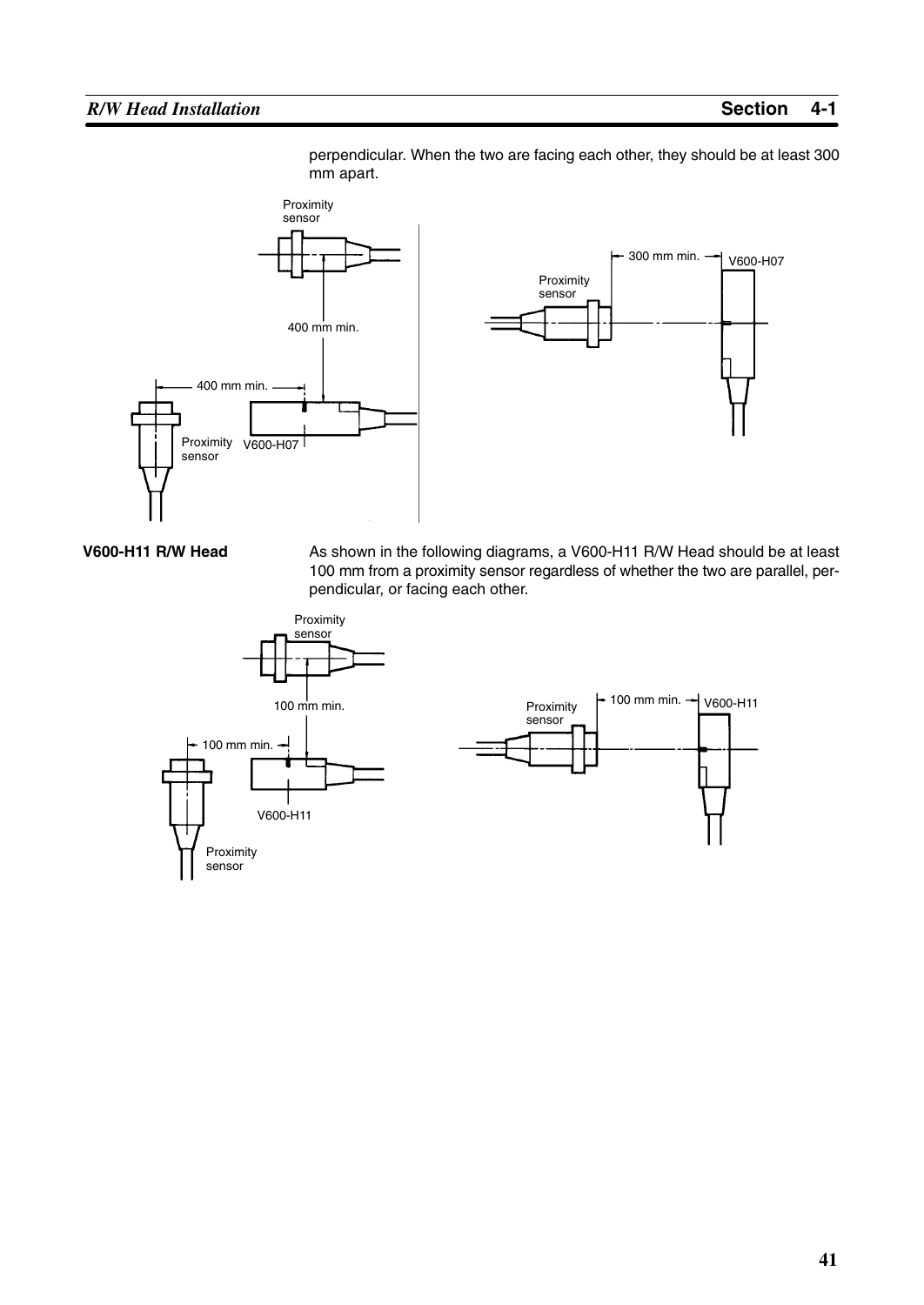## *R/W Head Installation* **Section 4-1**

#### **V600-H51/H52 R/W Head**

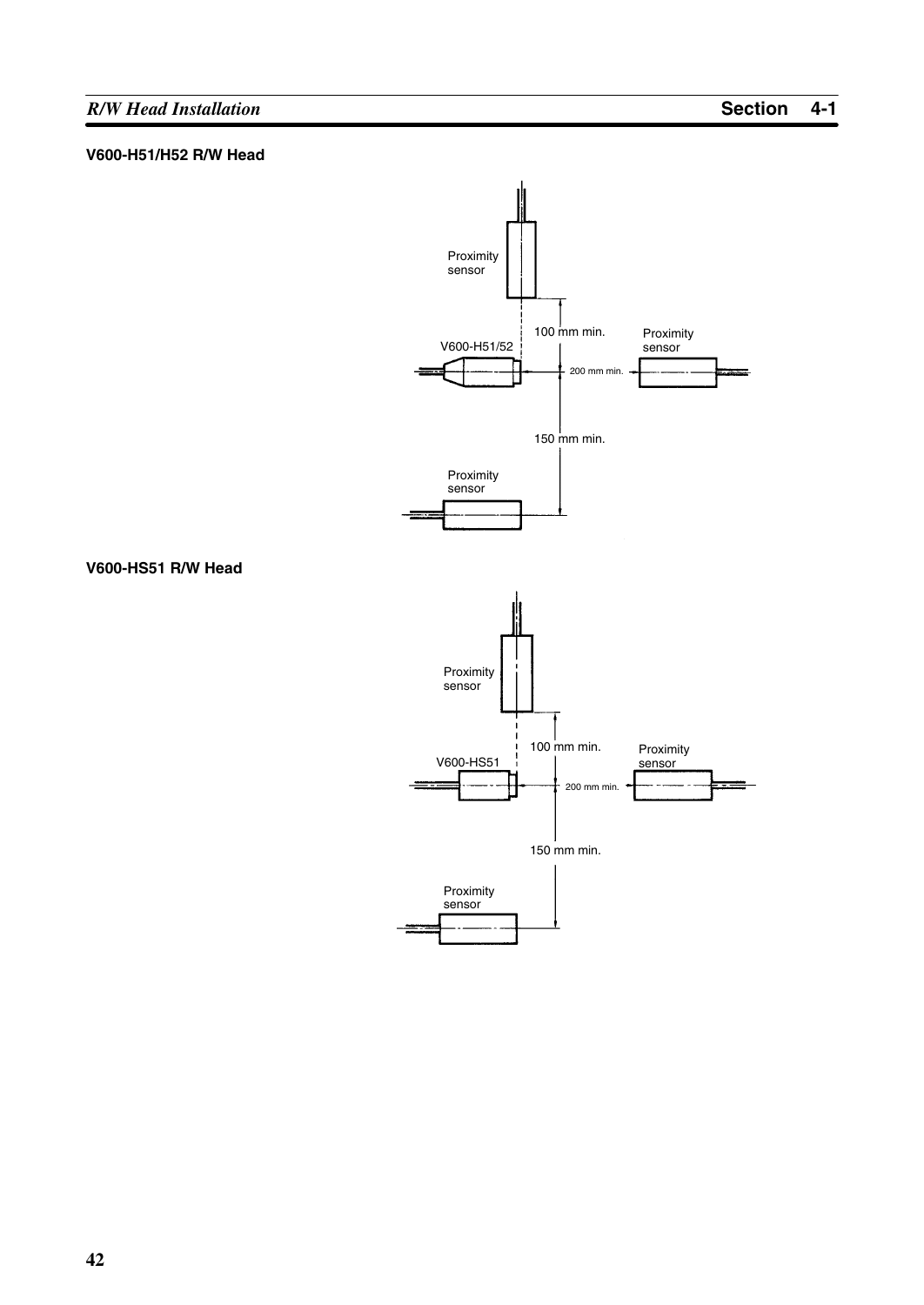#### **V600-HS61 R/W Head**



## **4-2 Data Carrier Installation**

#### **V600-D23P71/P72 Data Carriers**

We recommend that the Data Carriers be installed using holders. You can either fabricate your own holders, or use the V600-A84 Holder (sold separately).

**Installation in V600-A84 Holders**

Attach the Holder using M3 pan-head screws. The tightening torque is 0.3 to 0.5 N.M (approximately 3 to 5 kgf.cm). Insert the Data Carriers after attaching the Holders. Insert a Data Carrier into the grooves on the Holder and slid it completely into place, as shown in the following diagram.



#### **Effects of Metal**

The transmission distance will be reduced if there is metal in back of a Data Carrier. When mounting on a metal surface, insert a non-metallic spacer (e.g., plastic, wood, etc.). The following diagrams show the relationship between the dis-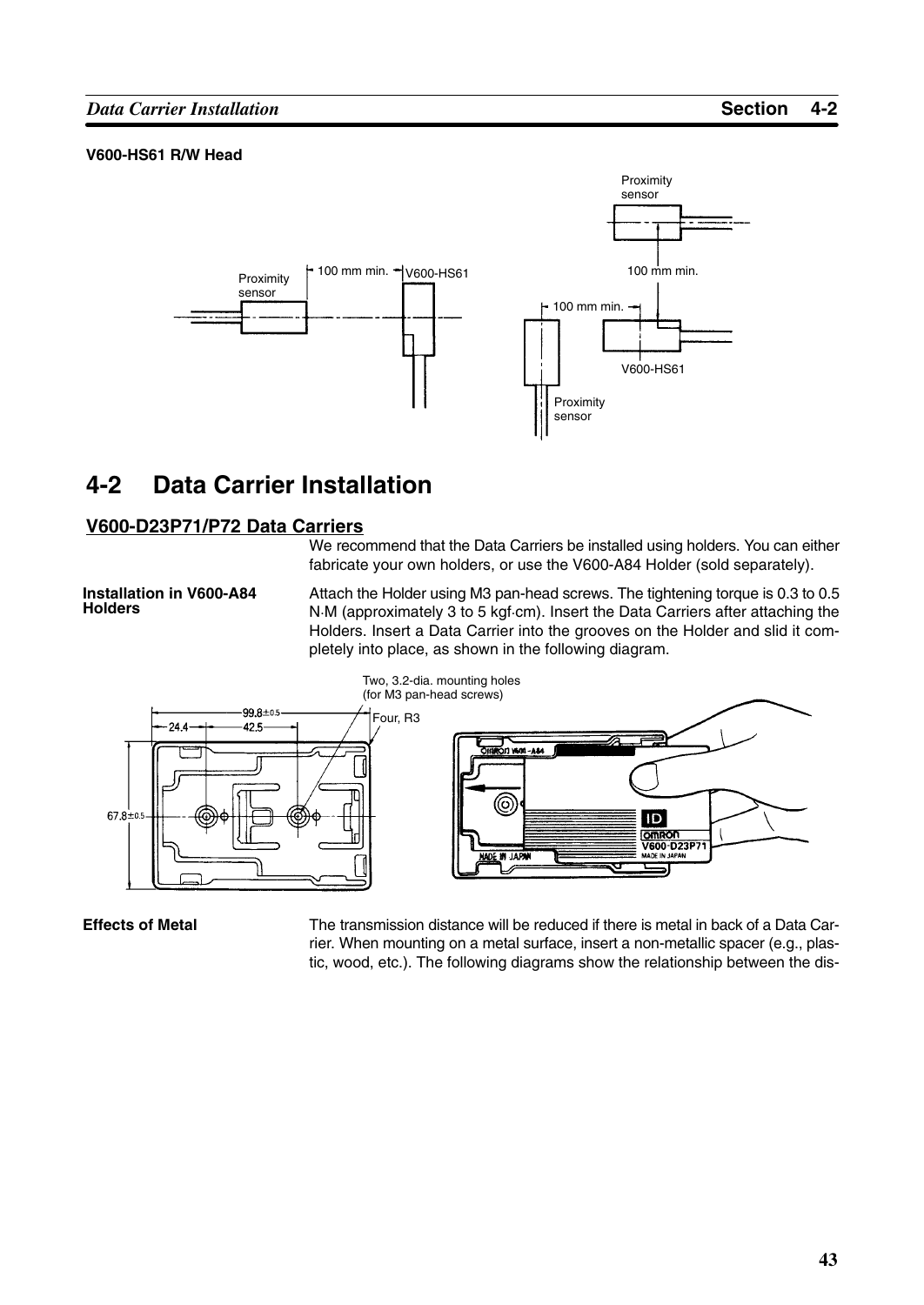

tance between a Data Carrier and a metal surface and the transmission distance.

V600-A84 Holders can be used to adjust the distance between a Data Carrier and a metal surface by pilling up more than one Holder. The Holders will lock in place if they are pilled in alternating directions. Each Holder is 5 mm thick. Refer to *2-2-1 Specifications and Outer Dimensions* for details.





**Effect of Misalignment**

Install the R/W Heads and Data Carriers so that they are as parallel as possible to each other. Communications will be possible even if they are not perfectly parallel, but he transmission distance will be affected, as listed in the following tables.

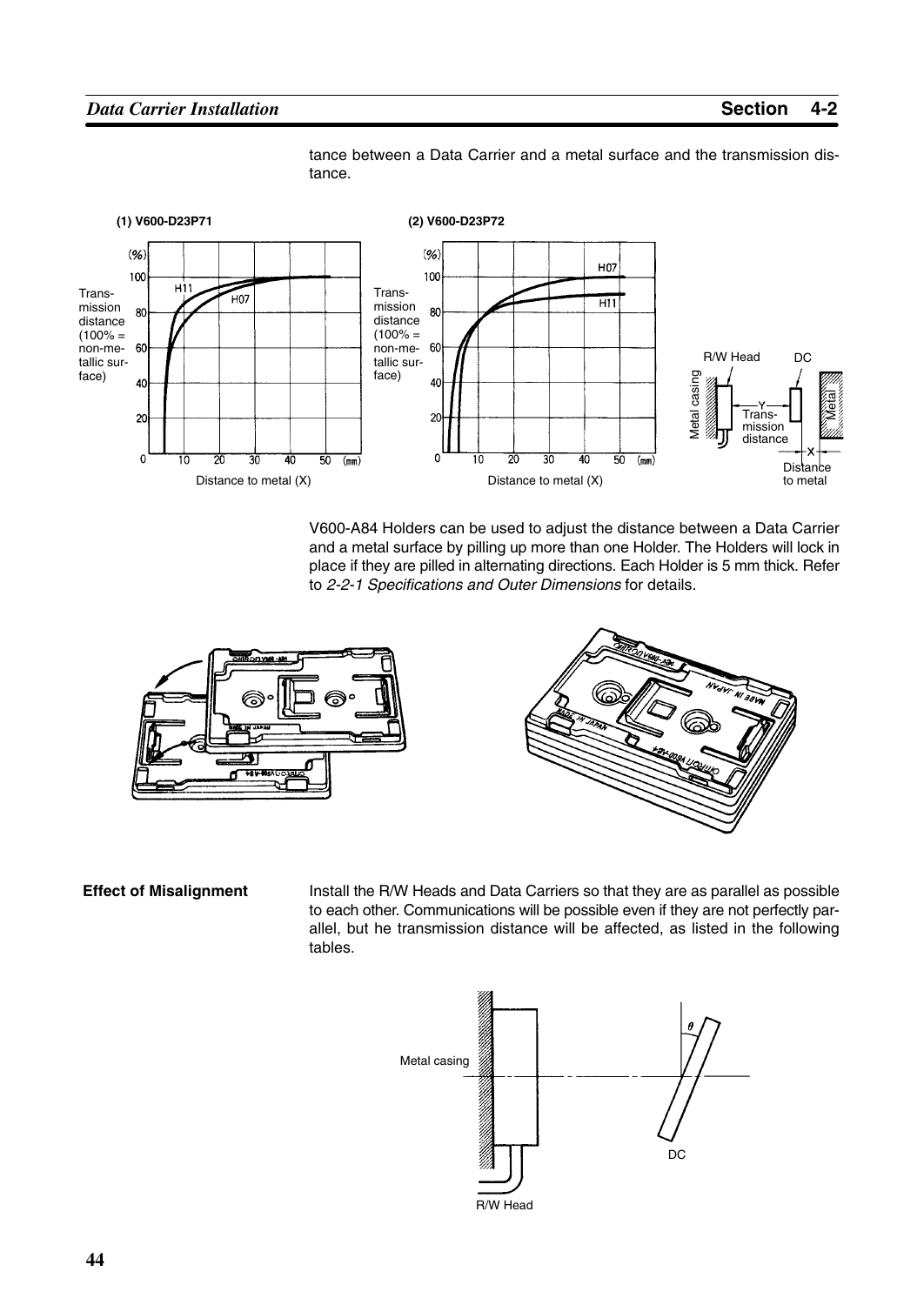#### **(1) Reduction in Transmission Distance for Misalignment in V600-D23P71**

| <b>R/W Head</b> | Data Carrier misalignment ( $\theta^{\circ}$ ) |       |    |    |     |  |
|-----------------|------------------------------------------------|-------|----|----|-----|--|
|                 |                                                | 40    |    |    |     |  |
| V600-H07        | 0%                                             | 0%    | 2% | 4% | 6%  |  |
| V600-H11        | $0\%$                                          | $1\%$ | 3% | 6% | 10% |  |

#### **(2) Reduction in Transmission Distance for Misalignment in V600-D23P72**

| <b>R/W Head</b> | Data Carrier misalignment ( $\theta^{\circ}$ ) |       |    |    |     |
|-----------------|------------------------------------------------|-------|----|----|-----|
|                 |                                                | 10    | 20 | 30 | 40  |
| V600-H07        | $0\%$                                          | $0\%$ | 4% | 6% | 12% |
| V600-H11        | $0\%$                                          | 3%    | 4% | 5% | 7%  |

Mounting Conditions: R/W Head surface-mounted to a metal surface, Data Carrier mounted to non-metallic surface.

#### **V600-D23P66N Data Carriers**

**Installation Method**

Attach the Holder using M3 pan-head screws and washers. The tightening torque is 0.3 to 0.5 NM (approximately 3 to 5 kgfcm).

The Data Carriers can be installed in any direction in respect to movement relative to the R/W Head.



#### **Effects of Metal**

**Attachment**

The transmission distance will be reduced if there is metal in back of a Data Carrier. When mounting on a metal surface, use the special Attachment (sold separately) or insert a non-metallic spacer (e.g., plastic, wood, etc.). The following diagrams show the relationship between the distance between a Data Carrier and a metal surface and the transmission distance. The Attachment is 10 mm thick.



Align the Attachment and Data Carrier so that the mounting holes align.

**Effect of Misalignment**

Install the R/W Heads and Data Carriers so that they are as parallel as possible to each other. Communications will be possible even if they are not perfectly par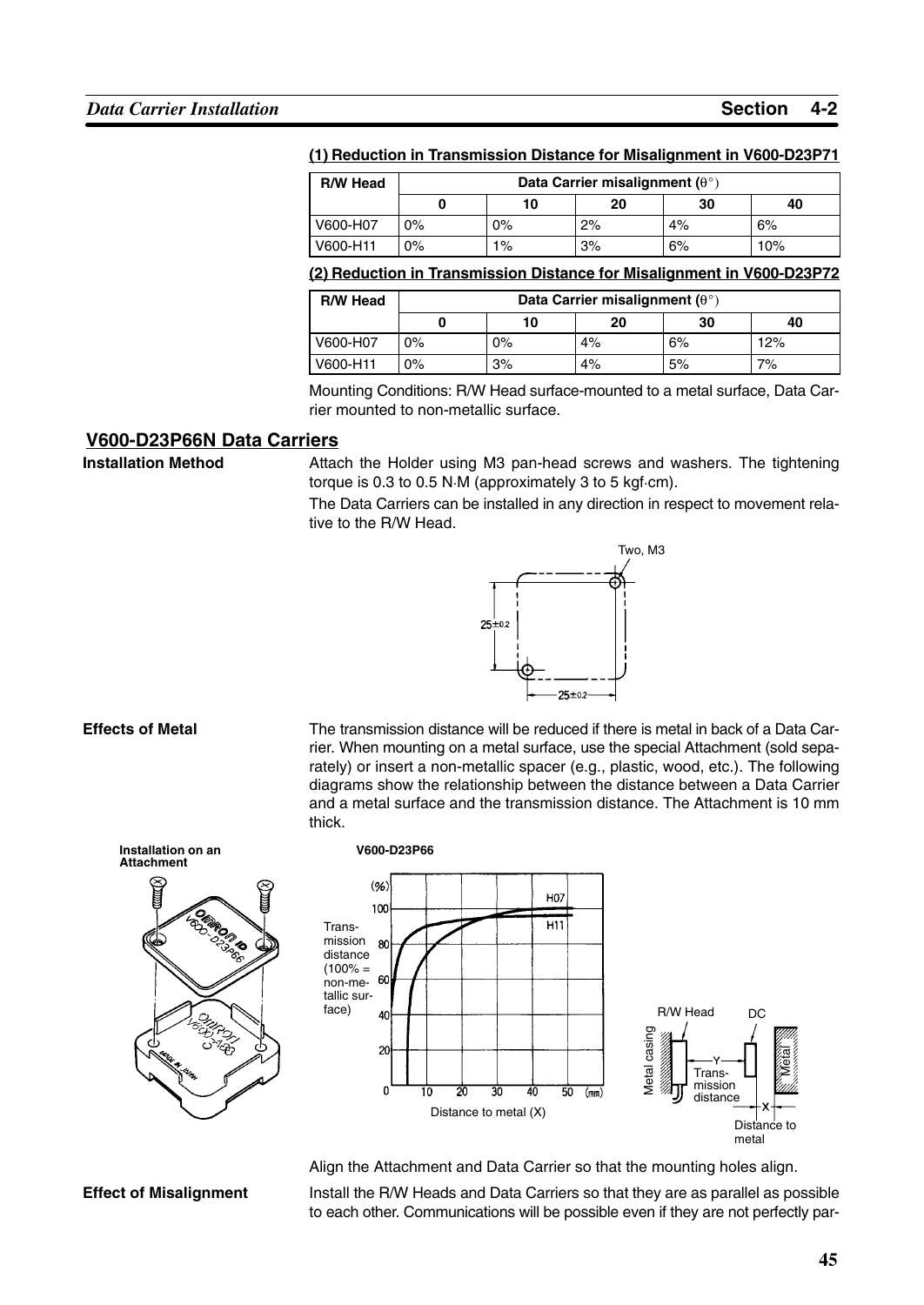allel, but he transmission distance will be affected, as listed in the following tables.



#### **(1) Reduction in Transmission Distance for Misalignment in V600-D23P66**

| <b>R/W Head</b> | Data Carrier misalignment ( $\theta^{\circ}$ ) |       |    |    |     |
|-----------------|------------------------------------------------|-------|----|----|-----|
|                 |                                                | 10    | 20 | 30 | 40  |
| V600-H07        | $0\%$                                          | $1\%$ | 3% | 8% | 17% |
| V600-H11        | $0\%$                                          | 2%    | 2% | 3% | 5%  |

Mounting Conditions: R/W Head surface-mounted to a metal surface, Data Carrier mounted to non-metallic surface.

#### **V600-D23P61 Data Carriers**

**Installation Method**

Attach the Holder using M3 pan-head screws and washers. The tightening torque is 0.3 to 0.5 N $M$  (approximately 3 to 5 kgf $cm$ ).

The Data Carriers can be installed in any direction in respect to movement relative to the R/W Head.



**Effects of Metal**

If there is metal surrounding the Data Carrier (as shown in diagram b, below), the transmission distances will be reduced by approximately 10% over a Data Carrier mounted to a metal surface (as shown in diagram a, below).



(a) Mounting to Metal Surface (b) Embedding in Metal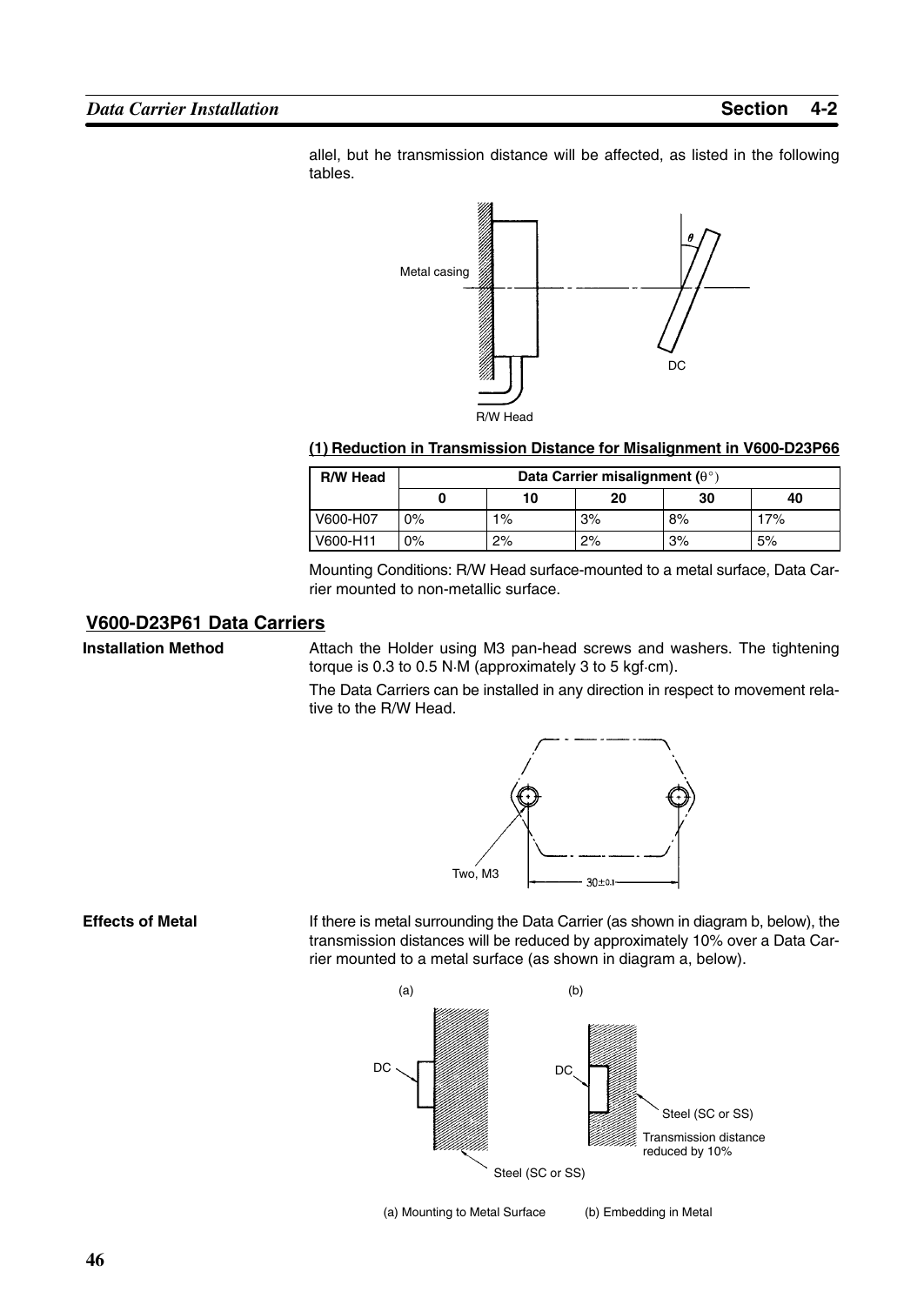The transmission distances given in *3-1 Transmission Ranges* are for surfacemounted (diagram a, above).

#### **V600-D23P53/P54/P55 Data Carriers**

**Installation Method**

- Refer to the following dimension diagrams when mounting the Data Carriers.
- Use a 2-part epoxy adhesive to attach the Data Carriers.



The epoxy adhesives listed in the following table are recommended for the given temperature ranges.

| <b>Model</b>        | <b>Operating</b><br>temperature   | <b>Product name</b>                                                                | <b>Manufacturer</b>     |
|---------------------|-----------------------------------|------------------------------------------------------------------------------------|-------------------------|
| V600-D23P53/P54/P55 | $-40$ to 70 $\mathrm{^{\circ}C}$  | Two-part<br>Epoxy-compound<br>Resin:<br>2001 (main agent)/<br>2105C (curing agent) | Three Bond<br>Co., Ltd. |
| V600-D23P55         | $-40$ to 150 $\mathrm{^{\circ}C}$ | One-part Epoxy Resin:<br>2285                                                      | Three Bond<br>Co., Ltd. |

#### **Differences in Surrounding Metals**

Transmission distances are also affected by the type of metal in back of or surrounding the Data Carriers, as shown in the following table.

| <b>Data Carrier</b>   | Iron    | <b>SUS</b> | <b>Brass</b>          | <b>Aluminum</b> |
|-----------------------|---------|------------|-----------------------|-----------------|
| V600-D23P53 (8 dia.)  | 100%    | 70 to 80 % | 55 to 70%             | 55 to 70%       |
| V600-D23P54 (12 dia.) | 100%    | 85 to 90%  | $80 \text{ to } 85\%$ | l 80 to 85%     |
| V600-D23P61 (square)  | $100\%$ | 95%        | 95%                   | 95%             |

**Note** The values for iron are set to 100%.

**Effect of Misalignment**

Install the R/W Heads and Data Carriers so that they are as parallel as possible to each other. Communications will be possible even if they are not perfectly parallel, but he transmission distance will be affected, as listed in the following tables.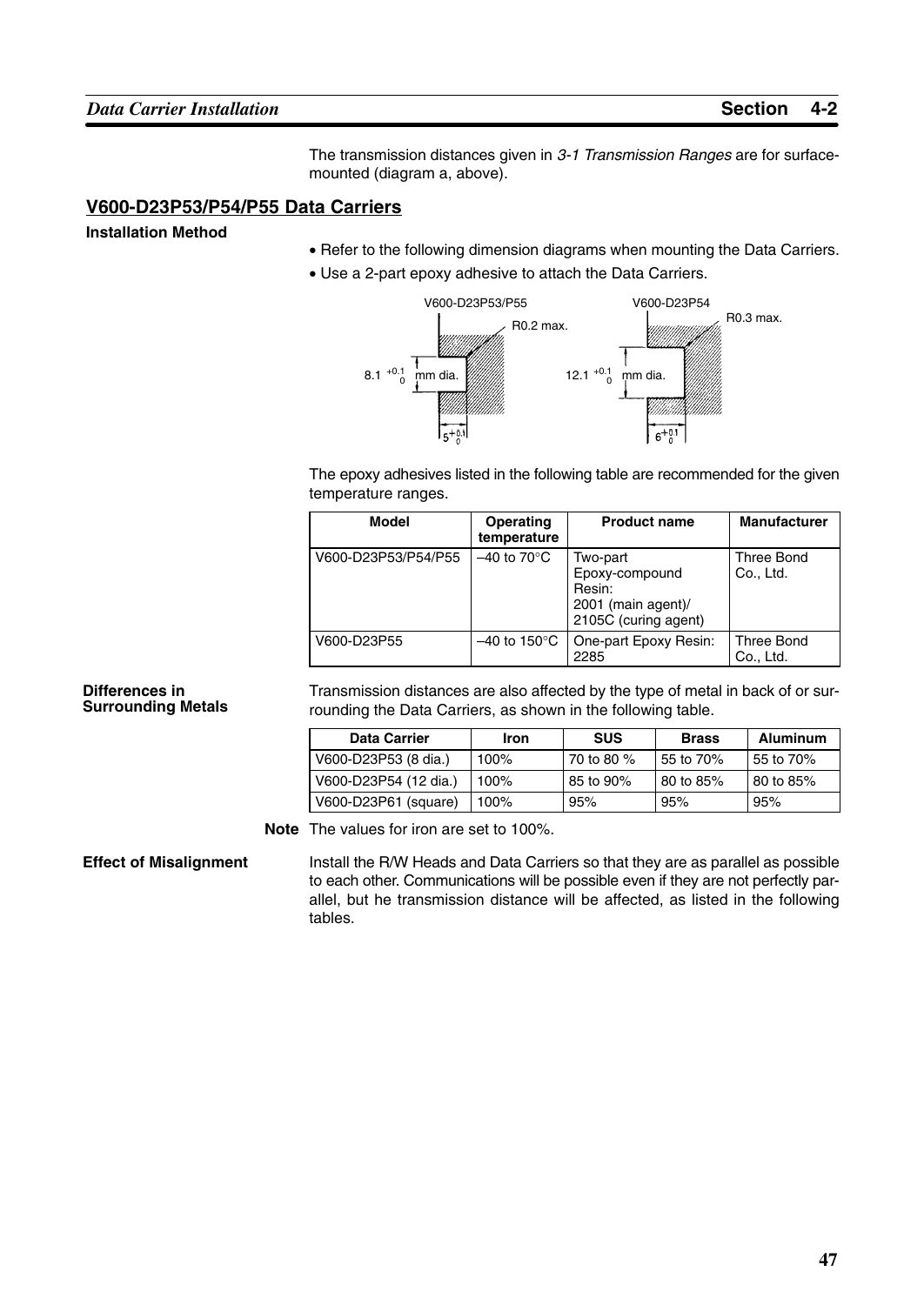| <b>R/W Head</b> | Data Carrier misalignment ( $\theta^{\circ}$ ) |                      |       |     |             |  |
|-----------------|------------------------------------------------|----------------------|-------|-----|-------------|--|
|                 |                                                | 30<br>20<br>40<br>10 |       |     |             |  |
| V600-H11        | 0%                                             | 5%                   | 14%   | 23% | No possible |  |
| V600-H51        | 0%                                             | $0\%$                | $1\%$ | 5%  | 15%         |  |





#### **(2) Reduction in Transmission Distance for Misalignment in V600-D23P53**

| <b>R/W Head</b> | Data Carrier misalignment ( $\theta^{\circ}$ ) |    |     |        |     |
|-----------------|------------------------------------------------|----|-----|--------|-----|
|                 |                                                | 10 | 20  | 30     | 40  |
| V600-H52        | 0%                                             | 8% | 16% | $30\%$ | 60% |
| V600-HS51/HS61  | $0\%$                                          | 8% | 16% | 30%    | 60% |

#### **(3) Reduction in Transmission Distance for Misalignment in V600-D23P54**

| <b>R/W Head</b> | Data Carrier misalignment ( $\theta^{\circ}$ ) |    |    |     |     |
|-----------------|------------------------------------------------|----|----|-----|-----|
|                 | 0                                              | 10 | 20 | 30  | 40  |
| V600-H52        | $0\%$                                          | 4% | 8% | 16% | 30% |
| V600-HS51/HS61  | $0\%$                                          | 4% | 8% | 16% | 30% |





#### **V600-D23P66SP Data Carriers**

**Installation Method**

Attach the Holder using M5 pan-head screws and washers. The tightening<br>torque is 1.2 N·M (approximately 12 kgf·cm).

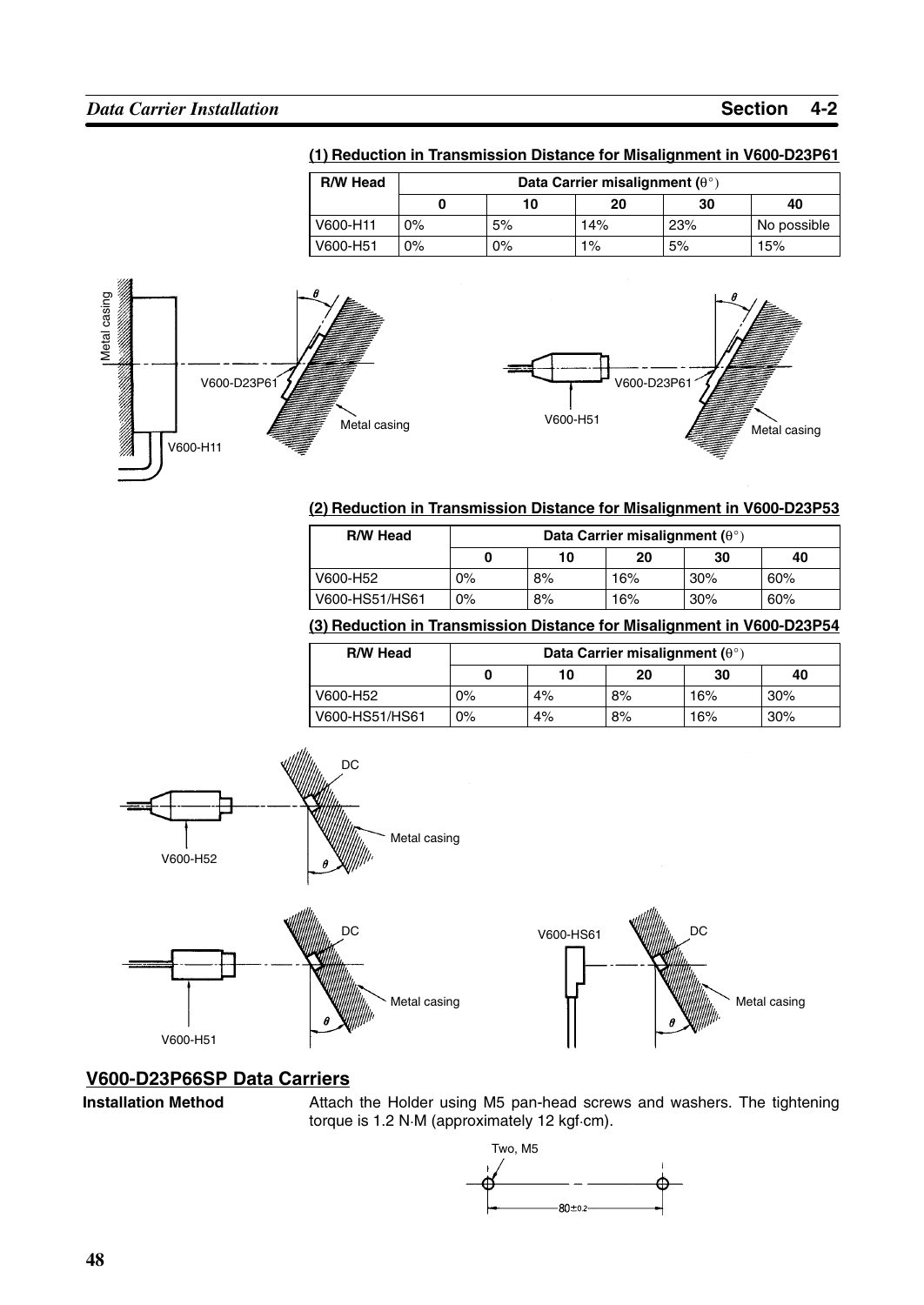#### **Effects of Metal**

The transmission distance will be reduced if there is metal in back of a Data Carrier. When mounting on a metal surface, insert a non-metallic spacer (e.g., plastic, wood, etc.). The following diagrams show the relationship between the distance between a Data Carrier and a metal surface and the transmission distance.



#### **Effect of Misalignment**

Install the R/W Heads and Data Carriers so that they are as parallel as possible to each other. Communications will be possible even if they are not perfectly parallel, but he transmission distance will be affected, as listed in the following tables.



#### **(1) Reduction in Transmission Distance for Misalignment in V600-D23P66SP**

| <b>R/W Head</b> | Data Carrier misalignment ( $\theta^{\circ}$ ) |       |    |    |     |  |
|-----------------|------------------------------------------------|-------|----|----|-----|--|
|                 |                                                | 10    | 20 | 30 | 40  |  |
| V600-H07        | $0\%$                                          | $1\%$ | 3% | 8% | 17% |  |
| V600-H11        | $0\%$                                          | 2%    | 2% | 3% | 5%  |  |

Mounting Conditions: R/W Head surface-mounted to a metal surface, Data Carrier mounted to non-metallic surface.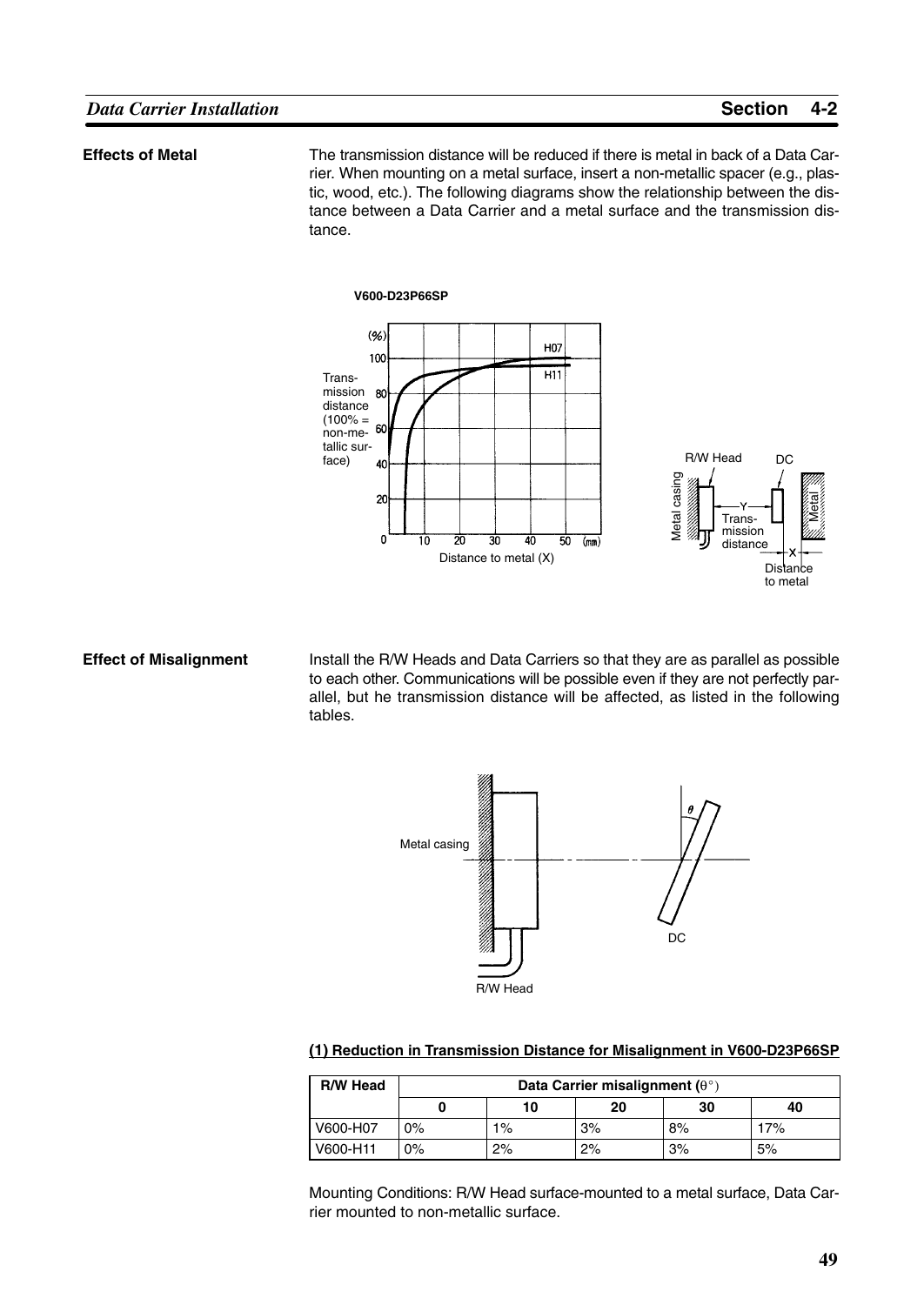## **SECTION 5 Chemical Resistance**

This section shows the chemicals that affect R/W Heads and Data Carriers.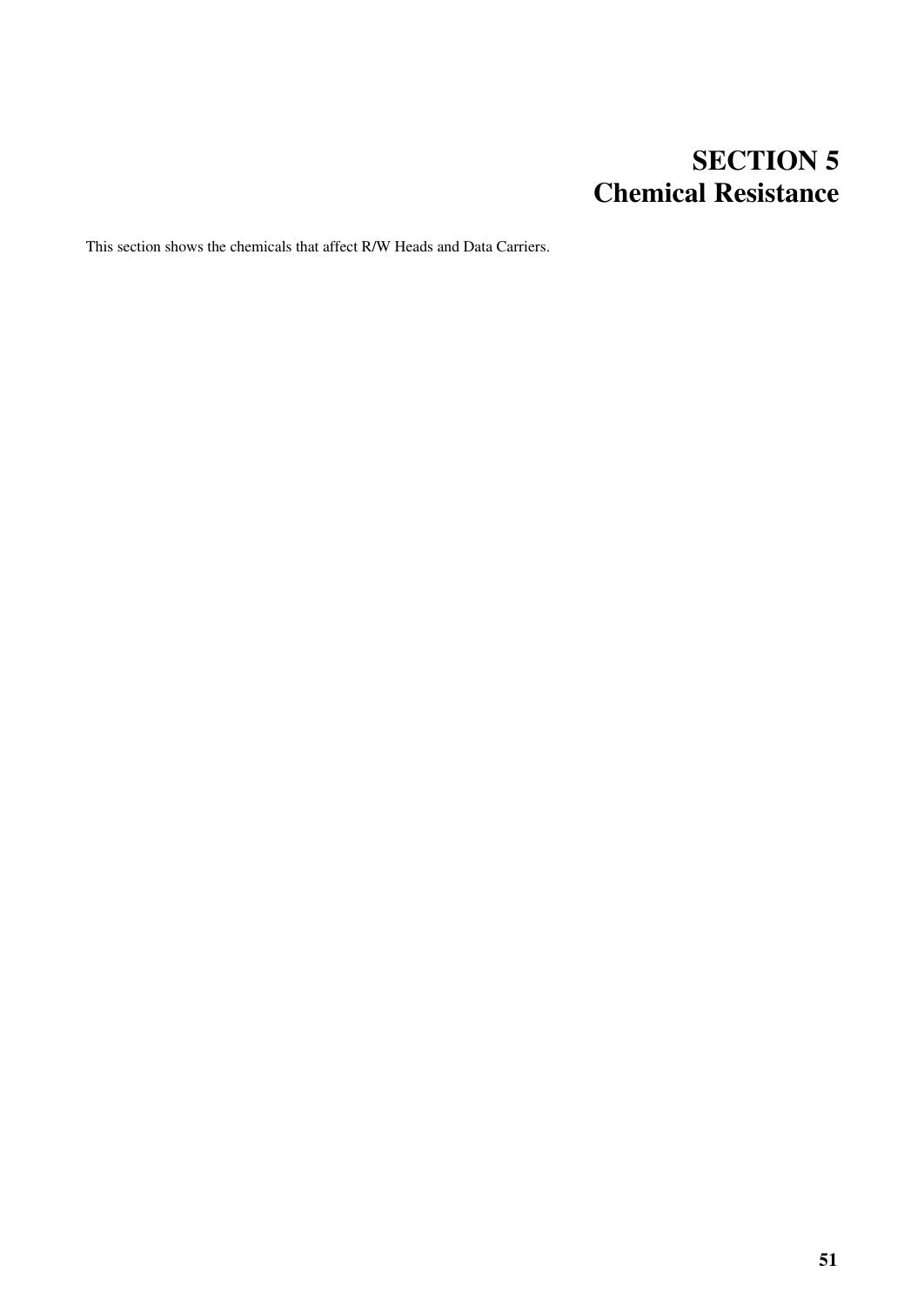R/W Heads and Data Carriers are constructed using both ABS resin and epoxy resin.

#### **Applicable Models**

| V600-H07 | V600-H52  | V600-D23P61 |
|----------|-----------|-------------|
| V600-H11 | V600-HS61 | V600-D23P53 |
| V600-H51 | V600-HS51 | V600-D23P54 |

Referring to the following charts, be sure to use only those chemicals that have no effect on the ABS or epoxy resins and avoid using those chemicals that do have an effect.

#### **Chemicals that Cause Deformation, Cracks, etc.**

| <b>ABS resin</b>                                                                                                                                                                                                                                                                   | Epoxy resin                                                                                                                         |
|------------------------------------------------------------------------------------------------------------------------------------------------------------------------------------------------------------------------------------------------------------------------------------|-------------------------------------------------------------------------------------------------------------------------------------|
| Trichlene, acetone, xylene, toluene, gasoline, creosol,<br>methylene chloride, phenol, cyclohexane, agua regia,<br>chromic acid, sulfuric acid (90% RT), methyl ethyl ketone,<br>aniline, nitrobenzine, monochlorobenzine, pyridine, nitric<br>acid (60% RT), formic acid (80% RT) | Agua regia, chromic acid, sulfuric acid (90% RT), nitric<br>acid (60% RT), ammonia solution, acetone, methylene<br>chloride, phenol |

#### **Chemicals that may Cause Discoloration, Swelling, etc.**

| <b>ABS resin</b>                                           | Epoxy resin                                                |
|------------------------------------------------------------|------------------------------------------------------------|
| Hydrochloric acid, alcohol, Freon, sodium hydroxide,       | Sulfuric acid (10% RT), nitric acid (10% RT), hydrochloric |
| hydrogen peroxide, benzine, sulfuric acid (10% RT), nitric | acid (30% RT), acetic acid (50% RT), oxalic acid, calcium  |
| acid (10% RT), phosphoric acid (85% RT), ammonia           | hydroxide, benzine, creosol, alcohol, cyclohexane,         |
| solution                                                   | toluene, xylene, benzine, grease                           |

#### **Chemicals that Do Not Affect ABS Resin or Epoxy Resin**

| <b>ABS</b> resin                                                                                                                                                                                                                                              | Epoxy resin                                                                                                                                           |
|---------------------------------------------------------------------------------------------------------------------------------------------------------------------------------------------------------------------------------------------------------------|-------------------------------------------------------------------------------------------------------------------------------------------------------|
| Ammonia, kerosine, mineral oil, developer, Yushiroken<br>S50, Chemi-Cool Z, Velocity No. 3, Yushiroken EEE-30Y,<br>petroleum, grease acetate, oxalic acid, calcium hydroxide,<br>phosphoric acid (30% RT), hydrochloric acid (10% RT),<br>potassium hydroxide | Ammonia, hydrochloric acid (10% RT), potassium<br>hydroxide, petroleum, gasoline, Yushiroken S50,<br>Chemi-Cool Z, Velocity No. 3, Yushiroken EEE-30Y |



Tests for these chemicals were conducted at room temperature (23°C). Chemicals that do not affect ABS or epoxy resin at room temperature (23 $^{\circ}$ C) may affect them at higher or lower temperatures.

Chemicals that adversely affect R/W Heads and Data Carriers are shown below.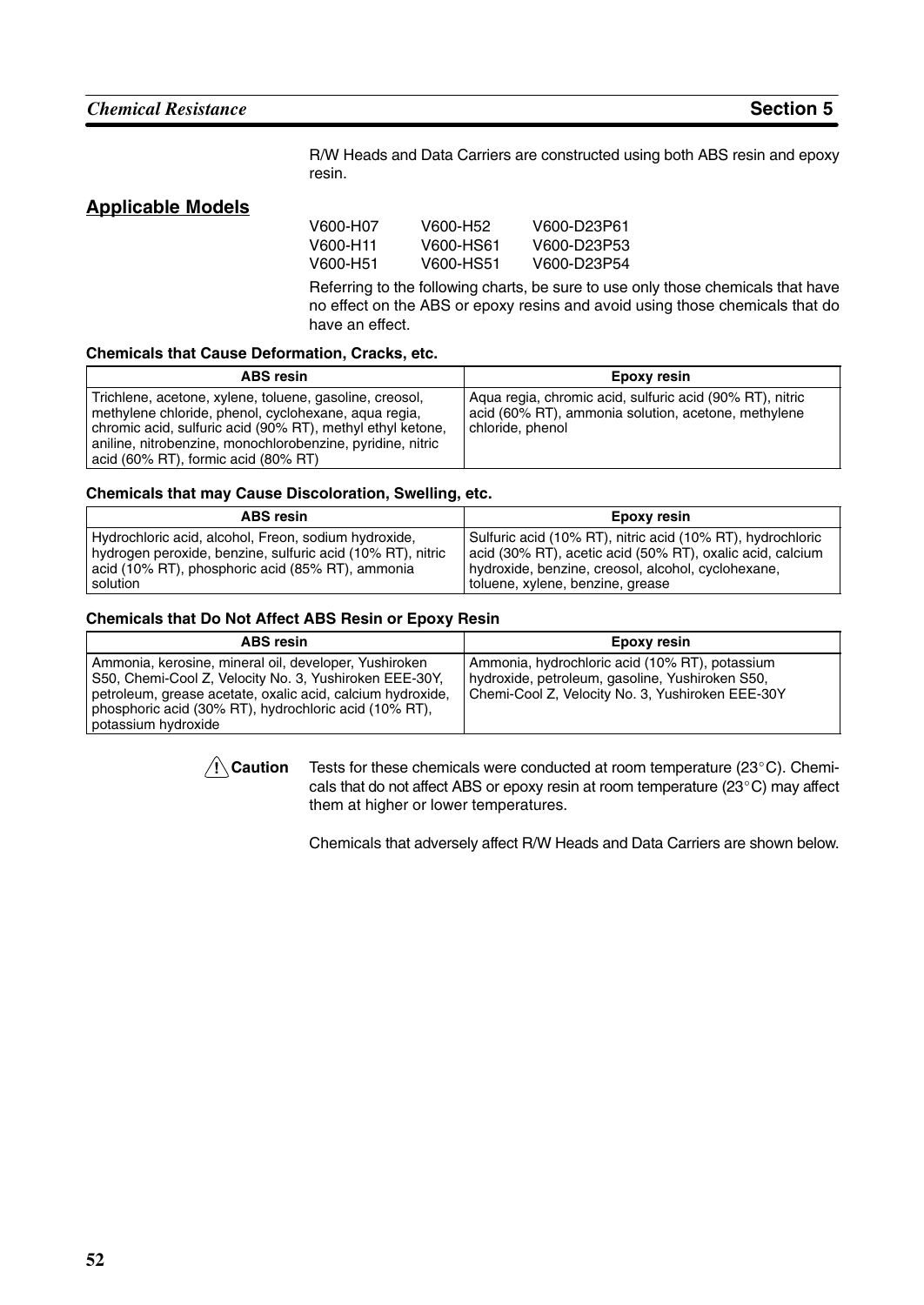## **Applicable Model: V600-D23P66**

PPS resin is used as the material. Avoid using chemicals that have an adverse effect on PPS resin by referring to the tables below.

| <b>Chemical</b>            | Concentra-<br>tion       | At room<br>temperature | At $90^\circ C$ |
|----------------------------|--------------------------|------------------------|-----------------|
| Hydrochloric acid          | 37%                      | А                      | A               |
|                            | 10%                      | A                      | A               |
| Sulfuric acid              | 98%                      | A                      | B               |
|                            | 50%                      | A                      | A               |
|                            | 30%                      | A                      | A               |
|                            | 3%                       | A                      | A               |
| Nitric acid                | 60%                      | B                      | $\mathsf C$     |
|                            | 40%                      | A                      | B               |
|                            | 10%                      | A                      | A               |
| Hydrogen fluoride solution | 40%                      | A                      | A               |
| Chromic acid               | 40%                      | A                      | A               |
| Hydrogen peroxide solution | 28%                      | A                      | B               |
|                            | 3%                       | A                      | A               |
| Sodium hydroxide solution  | 60%                      | A                      | A               |
|                            | 10%                      | A                      | A               |
|                            | 1%                       | A                      | A               |
| Ammonia solution           | 28%                      | A                      | B               |
|                            | 10%                      | A                      | B               |
| Sodium chloride            | 10%                      | A                      | A               |
| Sodium carbonate           | 20%                      | Α                      | A               |
|                            | 2%                       | A                      | A               |
| Sodium hypochlorite        | ---                      | A                      | A               |
| Phenol solution            | 5%                       | A                      | A               |
| Glacial acetic acid        | ---                      | A                      | A               |
| Acetic acid                | ---                      | A                      | A               |
| Oleic acid                 | ---                      | A                      | A               |
| Methyl alcohol             | 95%                      | A                      | A               |
| Ethyl alcohol              | 95%                      | A                      | A               |
| Ethyl acetate              | ---                      | A                      | A               |
| Sebacic acid diethylhexyl  | ---                      | A                      | A               |
| Acetone                    | ---                      | А                      | A               |
| Diethyl ether              | ---                      | A                      | A               |
| n-heptane                  | ---                      | А                      | A               |
| 2-2-4 trimethylpentane     | ---                      | Α                      | A               |
| Benzene                    | ---                      | Α                      | A               |
| Toluene                    | ---                      | A                      | A               |
| Aniline                    | ---                      | Α                      | A               |
| Mineral oil                | ---                      | А                      | A               |
| Gasoline                   | ---                      | A                      | A               |
| Insulating oil             | ---                      | A                      | A               |
| Dichloroethylene           | $\hspace{0.05cm} \ldots$ | A                      | A               |
| Carbon tetrachloride       | ---                      | A                      | A               |

A: Has no adverse effect, B: May cause discoloration, swelling, etc., C: Causes deformation, cracks, etc.

**Note** The above tables show the extent of changes in PPS resin that is exposed to each chemical at room temperature and at 90°C. If actual chemicals, concentrations, and temperatures are different from those shown in the tables, always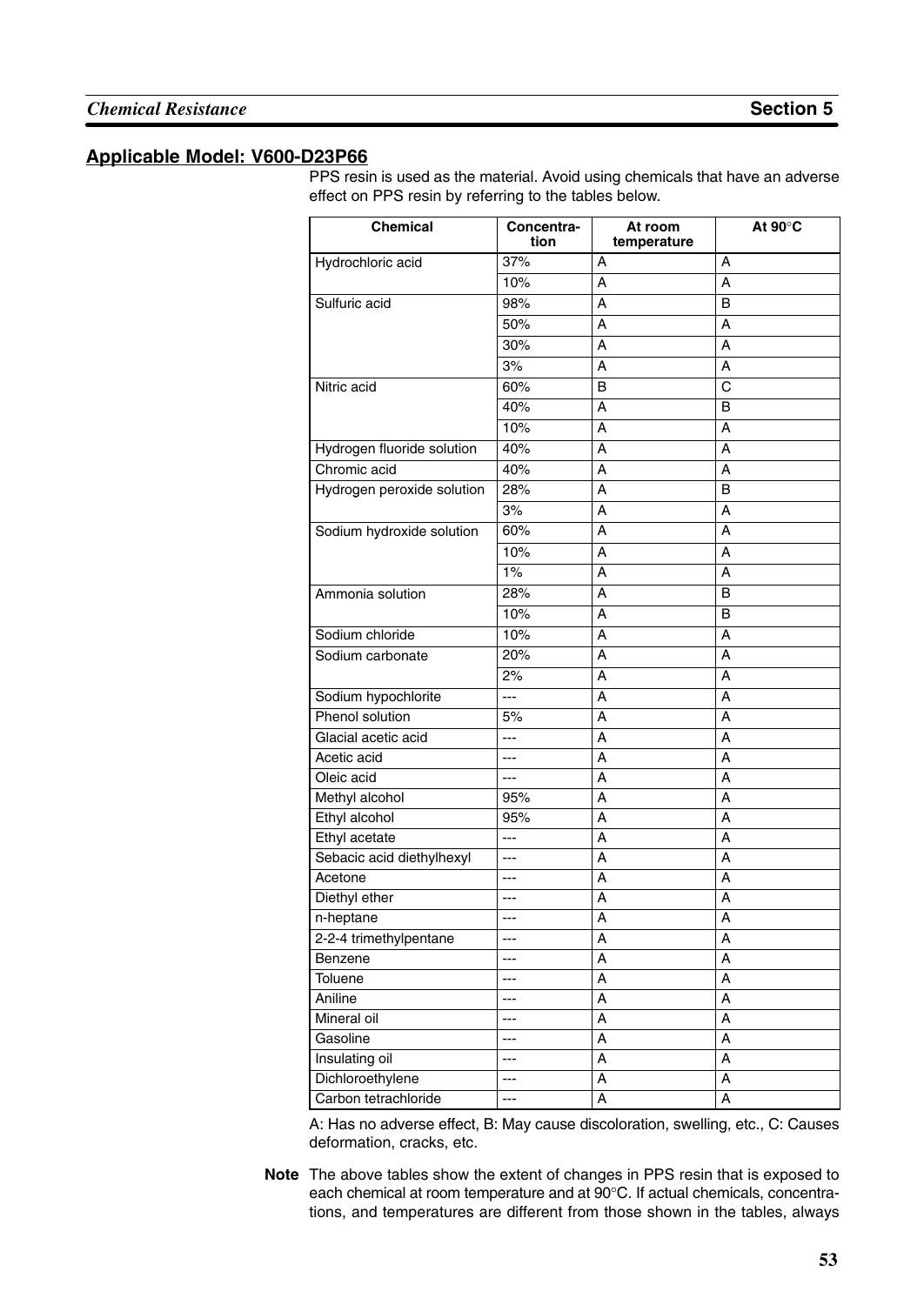conduct tests before using R/W Heads and Data Carriers under such environment.

**Note** The V600-D23P71/P72 have no chemical and oil resistance. Do not use them in locations exposed to spattering chemicals and oil.

#### **V600-D23P66SP Data Carriers**

**Chemical Resistance of Fluoroplastic PFA (Reference)**

PFA: Tetrafluorethylene-Perfluoroalkylvinyletheir Copolymer

Fluoroplastic PFA does not react with most chemicals except molten alkali metal, hot pressurized fluorine  $(F_2)$ , and some halogen derivatives. The following tables show the results of tests in which PFA was soaked in or exposed to commonly used organic and inorganic chemicals. In these tests, a compression-molded test piece (1.3 mm thick) was soaked in the chemical at a specified temperature for a week (168 hours) and taken out of the chemical, then the weight change, tensile strength, and elongation of the test piece were immediately measured. If the change in the tensile strength is 15% or less, the change in the elongation is 10% or less, and the increase in the weight is less than 0.5%, the results of the test can be considered normal.

If PFA is exposed to trichloroacetic acid, tri-n-butyl phosphate, perchloroethylene, carbon tetrachloride, and other liquids (which easily make resin surfaces wet) at a high temperature, it tends to increase its weight due to absorption and reduce its tensile strength. Even when PFA absorbs chemicals and solvents, its molecular structure will not change. If, however, PFA is subject to temperature or pressure changes or mechanical damage when it has absorbed chemicals, the chemicals will repeatedly expand and contract inside PFA, causing mechanical problems such as cracks and bulging. In fact, this problem occurs with any kind of plastic.

| <b>Chemical name</b>                | <b>Test</b><br>temperature | <b>Resulting</b><br>characteristics (%) |            | Weight<br>increase |
|-------------------------------------|----------------------------|-----------------------------------------|------------|--------------------|
|                                     | $(^{\circ}C)$              | <b>Tensile</b><br>strength              | Elongation | rate $(\%)$        |
| Concentrated hydrochloric acid      | 120                        | 98                                      | 100        | 0.0                |
| Concentrated sulfuric acid          | 120                        | 95                                      | 98         | 0.0                |
| Hydrofluoric acid (60%)             | 23                         | 99                                      | 99         | 0.0                |
| Fuming sulfuric acid                | 23                         | 95                                      | 96         | 0.0                |
| Aqua regia                          | 120                        | 99                                      | 100        | 0.0                |
| Chromic acid (50%)                  | 120                        | 93                                      | 97         | 0.0                |
| Concentrated nitric acid            | 120                        | 95                                      | 98         | 0.0                |
| Fuming nitric acid                  | 23                         | 99                                      | 99         | 0.0                |
| Concentrated ammonia<br>solution    | 66                         | 98                                      | 100        | 0.0                |
| Caustic soda (50%)                  | 120                        | 93                                      | 99         | 0.4                |
| Hydrogen peroxide solution<br>(30%) | 23                         | 93                                      | 95         | 0.0                |
| <b>Bromine</b>                      | 23                         | 99                                      | 100        | 0.5                |
| Chlorine                            | 120                        | 92                                      | 100        | 0.5                |
| Ferrous chloride (25%)              | 100                        | 93                                      | 98         | 0.0                |
| Zinc chloride (25%)                 | 100                        | 96                                      | 100        | 0.0                |
| Sulfuryl chloride                   | 69                         | 83                                      | 100        | 2.7                |
| Chlorosulfonic acid                 | 151                        | 91                                      | 100        | 0.0                |
| Concentrated phosphoric acid        | 100                        | 93                                      | 100        | 0.0                |

#### **Inorganic Chemicals**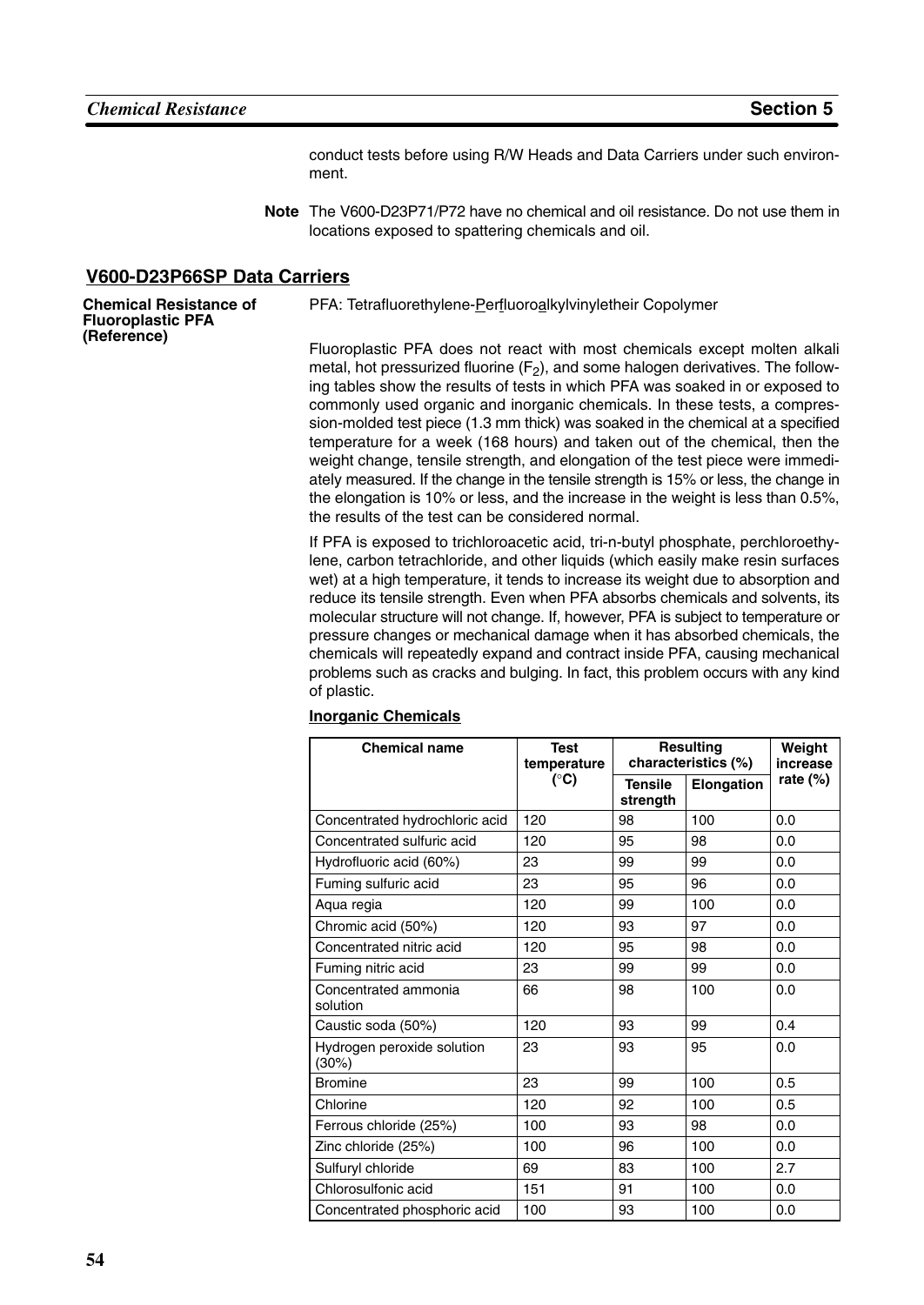## **Chemical Resistance Section 5**

#### **Organic Chemicals**

| <b>Chemical name</b>                                                                    | <b>Test</b><br>temperature |                            | <b>Resulting</b><br>characteristics (%) |             |
|-----------------------------------------------------------------------------------------|----------------------------|----------------------------|-----------------------------------------|-------------|
|                                                                                         | $(^{\circ}C)$              | <b>Tensile</b><br>strength | Elongation                              | rate $(\%)$ |
| Glacial acetic acid                                                                     | 118                        | 95                         | 100                                     | 0.4         |
| Acetic anhydride                                                                        | 139                        | 91                         | 99                                      | 0.3         |
| Trichloroacetic acid                                                                    | 196                        | 90                         | 100                                     | 2.2         |
| Isooctane                                                                               | 99                         | 94                         | 100                                     | 0.7         |
| Naphtha                                                                                 | 100                        | 91                         | 100                                     | 0.5         |
| Mineral oil                                                                             | 180                        | 87                         | 95                                      | 0.0         |
| Toluene                                                                                 | 110                        | 88                         | 100                                     | 0.7         |
| o-creosol                                                                               | 191                        | 92                         | 96                                      | 0.2         |
| Nitrobenzene                                                                            | 210                        | 90                         | 100                                     | 0.7         |
| Benzyl alcohol                                                                          | 205                        | 93                         | 99                                      | 0.3         |
| Aniline                                                                                 | 185                        | 94                         | 100                                     | 0.3         |
| n-butylamine                                                                            | 78                         | 86                         | 97                                      | 0.4         |
| Ethylenediamine                                                                         | 117                        | 96                         | 100                                     | 0.1         |
| Tetrahydrofuran                                                                         | 66                         | 88                         | 100                                     | 0.7         |
| Benzaldehyde                                                                            | 179                        | 90                         | 99                                      | 0.5         |
| Cyclohexane                                                                             | 156                        | 92                         | 100                                     | 0.4         |
| Methyl ethyl ketone                                                                     | 80                         | 90                         | 100                                     | 0.4         |
| Acetophenone                                                                            | 202                        | 90                         | 100                                     | 0.6         |
| Dimethylphtalate                                                                        | 200                        | 98                         | 100                                     | 0.3         |
| n-butyl acetate                                                                         | 125                        | 93                         | 100                                     | 0.5         |
| Tri-n-butyl phosphate                                                                   | 200                        | 91                         | 100                                     | 2.0         |
| Methylene chloride                                                                      | 40                         | 94                         | 100                                     | 0.8         |
| Perchloroethylene                                                                       | 121                        | 86                         | 100                                     | 2.0         |
| Carbon tetrachloride                                                                    | 77                         | 87                         | 100                                     | 2.3         |
| Dimethyl formamide                                                                      | 154                        | 96                         | 100                                     | 0.2         |
| Dimethyl sulfoxide                                                                      | 189                        | 95                         | 100                                     | 0.1         |
| Dioxane                                                                                 | 101                        | 92                         | 100                                     | 0.6         |
| Reference: Fluoroplastics Handbook, The Nikkan Kogyo Shimbun Ltd. (Takaomi<br>Satogawa) |                            |                            |                                         |             |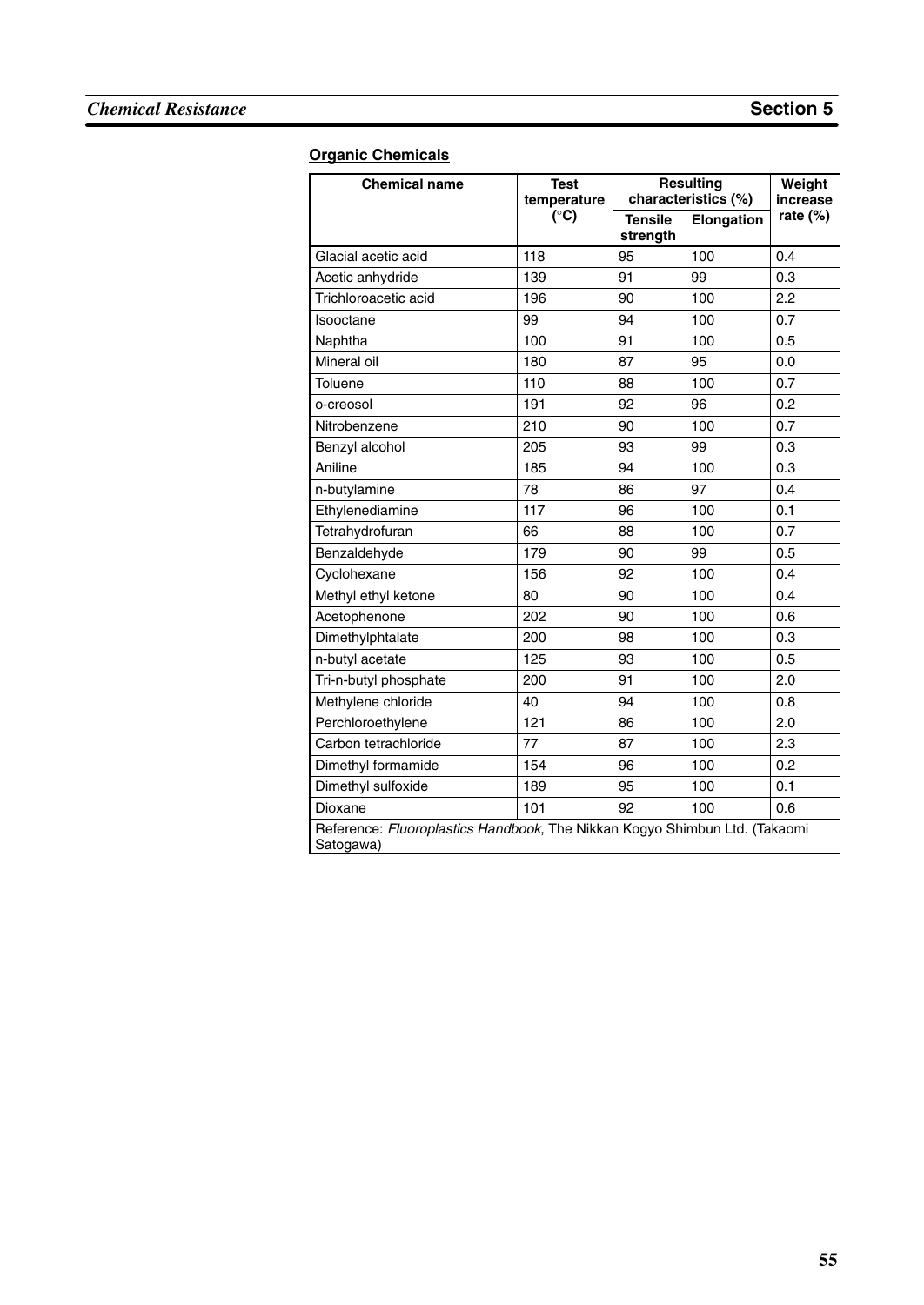| <b>Substances Extracted</b><br>from Data Carriers<br>(Reference) | If chemicals penetrate into a Data Carrier through PFA, ions may be extracted<br>from the Data Carrier.                                                                                                                                                                                                                                                                                    |
|------------------------------------------------------------------|--------------------------------------------------------------------------------------------------------------------------------------------------------------------------------------------------------------------------------------------------------------------------------------------------------------------------------------------------------------------------------------------|
|                                                                  | <b>Results of lon-exchange Chromatography</b><br>A built-in Data Carrier was soaked in hot water (100°C for 16 hours), and<br>extracted ions were analyzed. The results are shown below.                                                                                                                                                                                                   |
|                                                                  | Extracted Ions (Concentration)<br>$C\ell$ : 0.5 ppm, Na <sup>+</sup> : 10 ppm, NH <sub>4</sub> <sup>+</sup> : 11 ppm, K <sup>+</sup> : 1.0 ppm                                                                                                                                                                                                                                             |
|                                                                  | <b>Results of ICP Emission Spectral Analysis</b><br>The V600-D23P66SP Data Carrier was soaked in concentrated hydrochloric<br>acid (which can easily penetrate through PFA) at $80^{\circ}$ C for 300 hours, then<br>extracted substances were analyzed.<br><b>Extracted Substances (Concentration)</b>                                                                                    |
|                                                                  | Si: 700 ng/ml, S: 1,000 ng/ml, Ca: 30 ng/ml                                                                                                                                                                                                                                                                                                                                                |
|                                                                  | Note The chemical resistance and extracted substances presented here should be<br>used for reference only. The rates of change in Data Carrier characteristics and<br>the amounts of substances extracted will vary with temperatures and chemical<br>concentrations. Before using Data Carriers under actual production environ-<br>ment, always conduct tests to check for any problems. |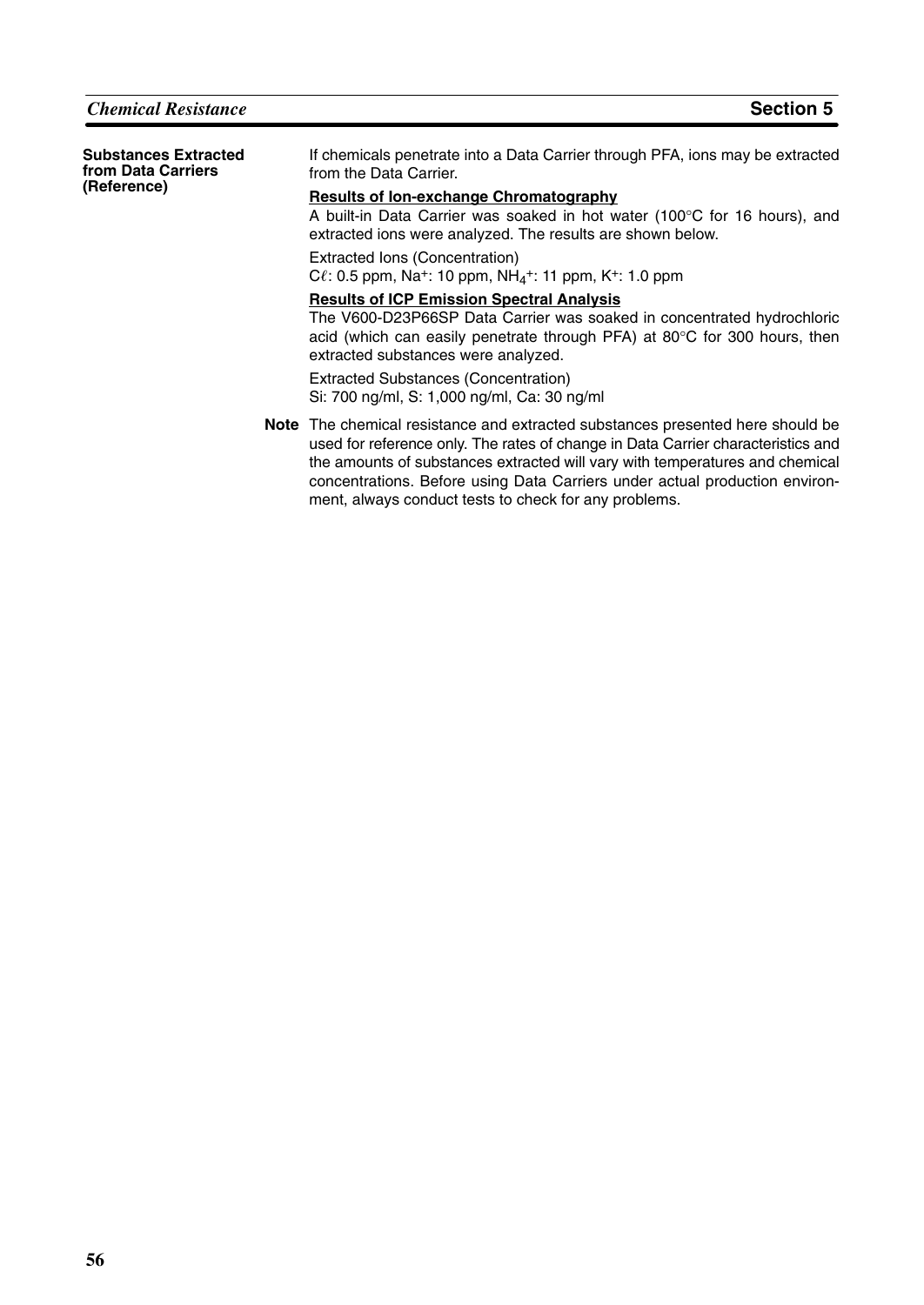## **Appendix A Accessories (Sold Separately)**

| Item                          | Specification                                                   | <b>Model</b> | <b>Remarks</b>                                                                                                                           |
|-------------------------------|-----------------------------------------------------------------|--------------|------------------------------------------------------------------------------------------------------------------------------------------|
| Extension cable for R/W Heads | 3 <sub>m</sub>                                                  | V600-A45     | The connectors are not                                                                                                                   |
|                               | 5 <sub>m</sub>                                                  | V600-A44     | waterproof.                                                                                                                              |
|                               | 10 <sub>m</sub>                                                 | V600-A40     |                                                                                                                                          |
|                               | 20 <sub>m</sub>                                                 | V600-A41     |                                                                                                                                          |
|                               | 30 <sub>m</sub>                                                 | V600-A42     |                                                                                                                                          |
| Extension cable for R/W Heads | 3 <sub>m</sub>                                                  | V600-A56     | The connectors are not                                                                                                                   |
| (oil-resistant)               | 5 <sub>m</sub>                                                  | V600-A55     | waterproof.                                                                                                                              |
|                               | 10 <sub>m</sub>                                                 | V600-A50     |                                                                                                                                          |
|                               | 20 <sub>m</sub>                                                 | V600-A51     |                                                                                                                                          |
|                               | 30 m                                                            | V600-A52     |                                                                                                                                          |
| Holder                        | Applicable to both V600-D23P71<br>AND V600-D23P71 Data Carriers | V600-A84     | When attaching the Holder<br>to plastic objects, it can<br>either be screwed in place<br>or ultrasonically welded.                       |
|                               |                                                                 |              | The Holders can also be<br>pilled up to act as spacers<br>to provide more space<br>between the Data Carrier<br>and the mounting surface. |
| Attachment                    | For V600-D23P66 only                                            | V600-A86     | ---                                                                                                                                      |